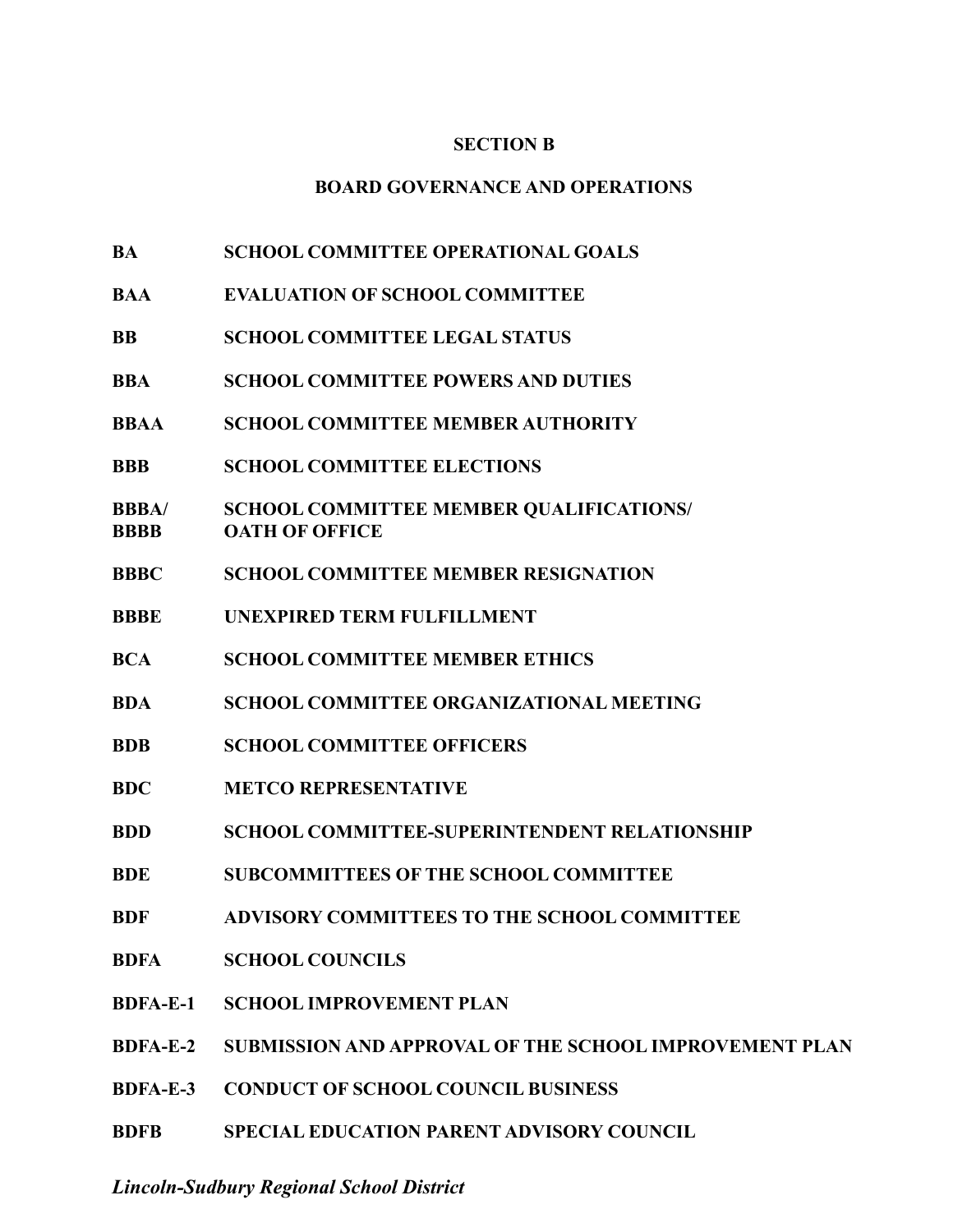| <b>BDG</b> | <b>SCHOOL ATTORNEY</b> |
|------------|------------------------|
|------------|------------------------|

- **BE SCHOOL COMMITTEE MEETINGS**
- **BEC EXECUTIVE SESSIONS**
- **BEDA NOTIFICATION OF SCHOOL COMMITTEE MEETINGS**
- **BEDB AGENDA FORMAT**
- **BEDD SCHOOL COMMITTEE RULES OF ORDER**
- **BEDF VOTING METHOD**
- **BEDG MINUTES**
- **BEDH PUBLIC COMMENT AT SCHOOL COMMITTEE MEETINGS**
- **BEDH-E GUIDELINES FOR PUBLIC COMMENT**
- **BEE SPECIAL PROCEDURES FOR CONDUCTING HEARINGS**
- **BG SCHOOL COMMITTEE POLICY DEVELOPMENT**
- **BGB POLICY ADOPTION**
- **BGC POLICY REVISION AND REVIEW**
- **BGD SCHOOL COMMITTEE REVIEW OF PROCEDURES**
- **BGE POLICY DISSEMINATION**
- **BGF SUSPENSION OF POLICIES**
- **BHC SCHOOL COMMITTEE-STAFF COMMUNICATIONS**
- **BHE USE OF ELECTRONIC MESSAGING BY SCHOOL COMMITTEE MEMBERS**
- **BIA NEW SCHOOL COMMITTEE MEMBER ORIENTATION**
- **BIBA SCHOOL COMMITTEE CONFERENCES, CONVENTIONS, AND WORKSHOPS**
- **BID SCHOOL COMMITTEE MEMBER COMPENSATION AND EXPENSES**
- **BJ SCHOOL COMMITTEE LEGISLATIVE PROGRAM**
- **BK SCHOOL COMMITTEE MEMBERSHIPS**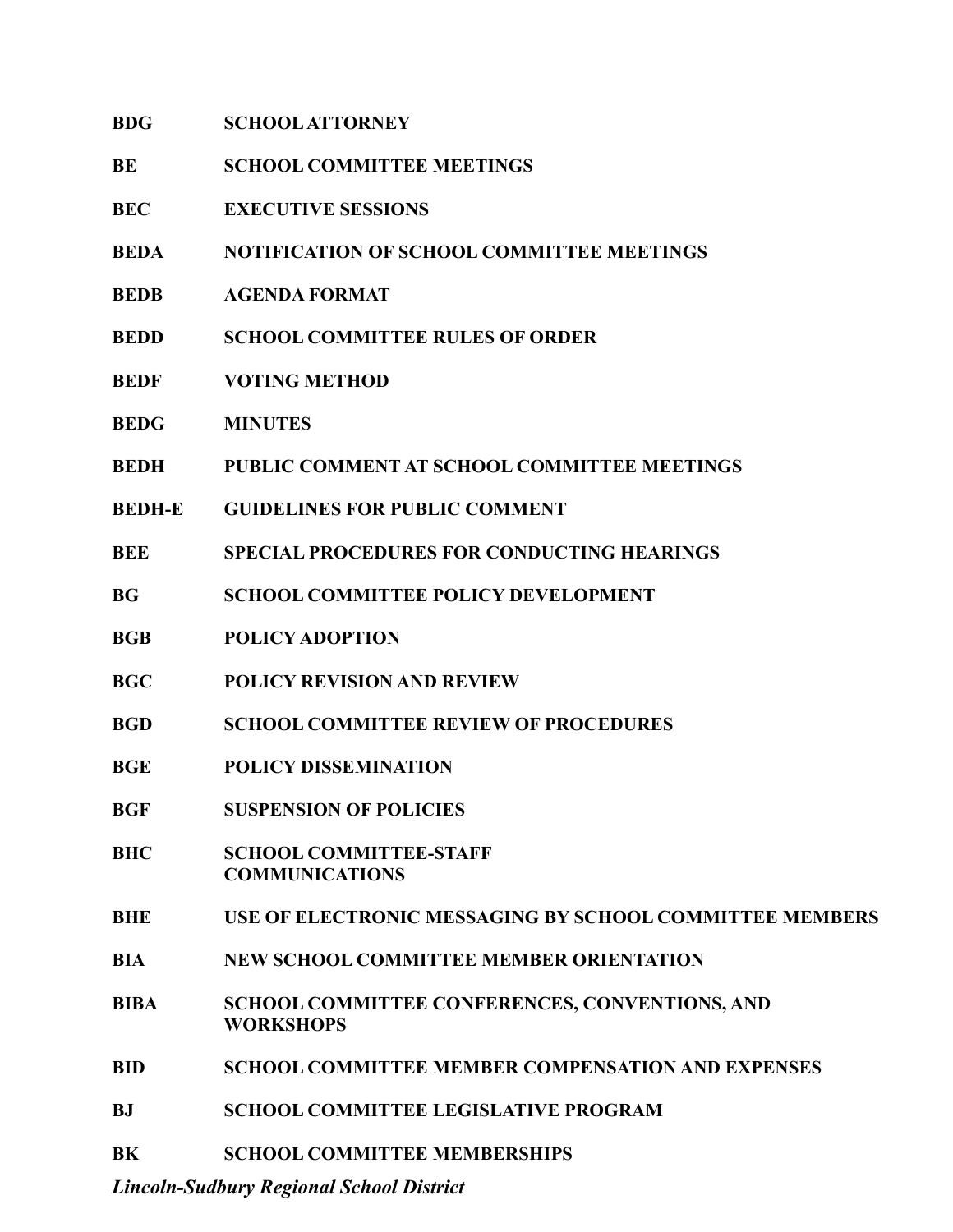## **SCHOOL COMMITTEE OPERATIONAL GOALS**

The School Committee is responsible to the people for whose benefit the school district has been established. The Committee's current decisions will influence the course of education in our schools for years to come. The Committee and each of its members must look to the future and to the needs of all people more than the average citizen finds necessary. This requires a comprehensive perspective and long-range planning in addition to attention to immediate problems.

The School Committee's primary responsibility is to establish those purposes, programs, and procedures that will best produce the educational achievement needed by our students. The Committee is charged with accomplishing this while also being responsible for wise management of resources available to the school district. The Committee must fulfill these responsibilities by functioning primarily as a legislative body to formulate and adopt policy, by selecting an executive officer to implement policy, and by evaluating the results. It must carry out its functions openly, while seeking the comments of the public, students, and staff in its decision-making processes.

In accordance with these principles, the technique will involve:

- 1. Periodically setting performance objectives for the School Committee itself and evaluating their accomplishment.
- 2. Setting objectives for performance for each position and function in the system.
- 3. Allowing the people responsible for carrying out objectives to have a role in setting them.
- 4. Establishing practical and simple goals.
- 5. Conducting a concrete and periodic review of performance against these goals.

SOURCE: MASC Adopted for LSSC Policy Manual 11/09/21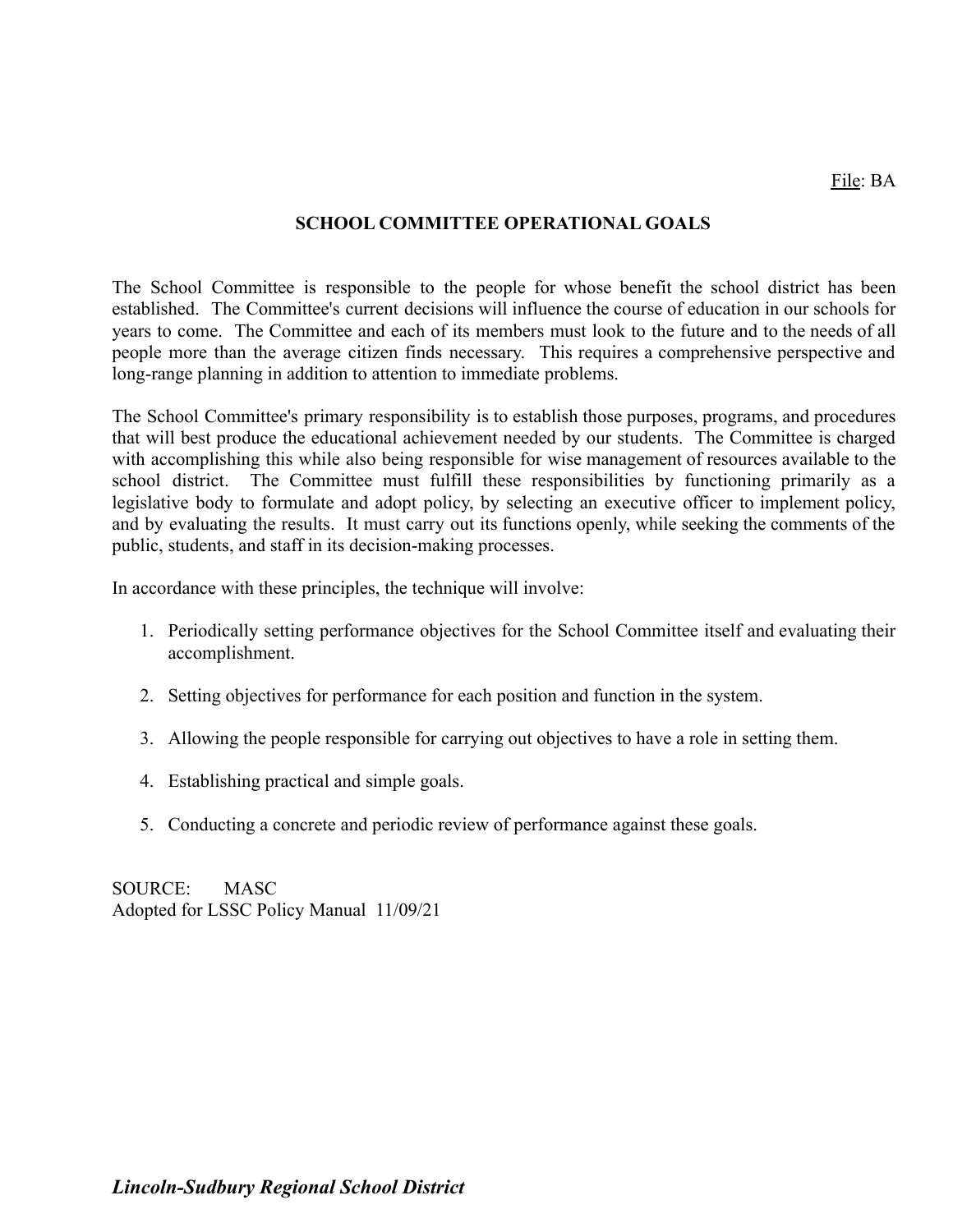## **EVALUATION OF SCHOOL COMMITTEE OPERATIONAL PROCEDURES**

The School Committee will periodically establish realistic objectives related to Committee procedures and relationships. At the end of a specified length of time, the Committee will measure its performance against the stated objectives.

The following areas of School Committee operations and relationships are representative of those in which objectives may be set and progress appraised:

- 1. Communication with the public
- 2. School Committee Superintendent relationships
- 3. School Committee member development and performance
- 4. Policy development
- 5. Educational leadership
- 6. Fiscal management
- 7. School Committee meetings
- 8. Performance of subcommittees of the School Committee
- 9. Interagency and governmental relationships

When the Committee has completed its self-evaluation, the members will discuss the results in detail and formulate a new series of objectives. At the same time, the Committee will set an approximate date on which the next evaluation will be conducted.

Implied in the concept of evaluation is an assumption that individuals and Committees are capable of improvement. The School Committee believes that its performance will be improved if evaluation is carried out systematically in accordance with good planning, conscientious follow-through, and careful assessment of results.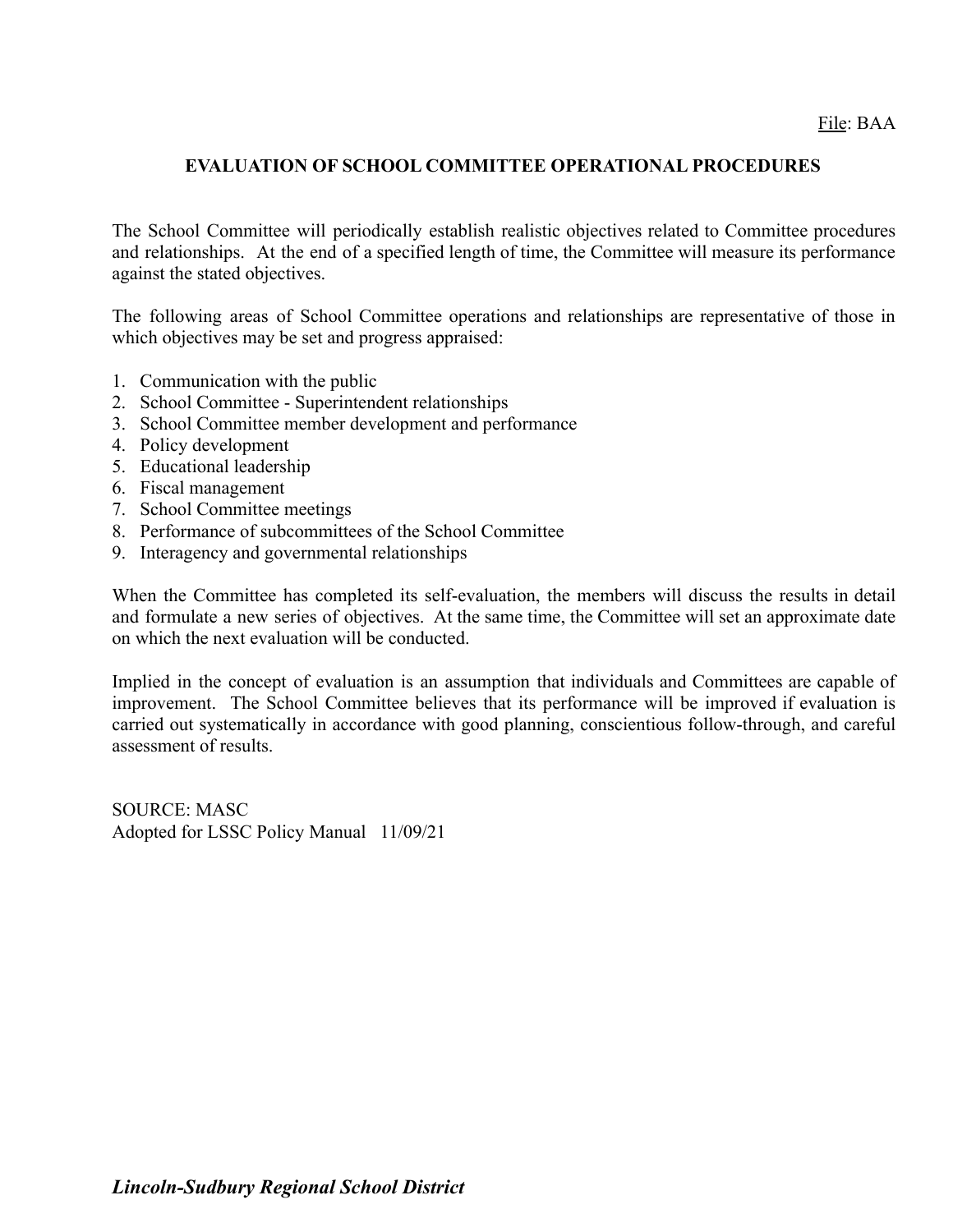## **SCHOOL COMMITTEE LEGAL STATUS**

The School Committee is the governing board of the Lincoln-Sudbury Regional School District. The Committee functions as a duly elected committee of local governments of the towns of Lincoln and Sudbury. It owes its existence to the Massachusetts General Laws, which decree that each public school system will be governed by a school committee.

The School Committee possesses all powers and duties conferred upon it by state law. The Committee alone may determine policies and practices, allocate resources, and employ a Superintendent/Principal to implement their directions for the education of the children of the Lincoln-Sudbury Regional School District.

Members of the School Committee shall have no authority over school affairs as individuals. They shall have authority, within the General Laws, over school affairs when they serve as a legal body.

SOURCE: Lincoln-Sudbury

- LEGAL REFS.: M.G.L. 71:14B and 71:16A, but powers and duties of School Committees are established throughout the General Laws of Massachusetts Relating to School **Committees**
- CROSS REFS.: AA, School District Legal Status BBA, School Committee Powers and Duties

Adopted for LSSC Policy Manual 11/23/21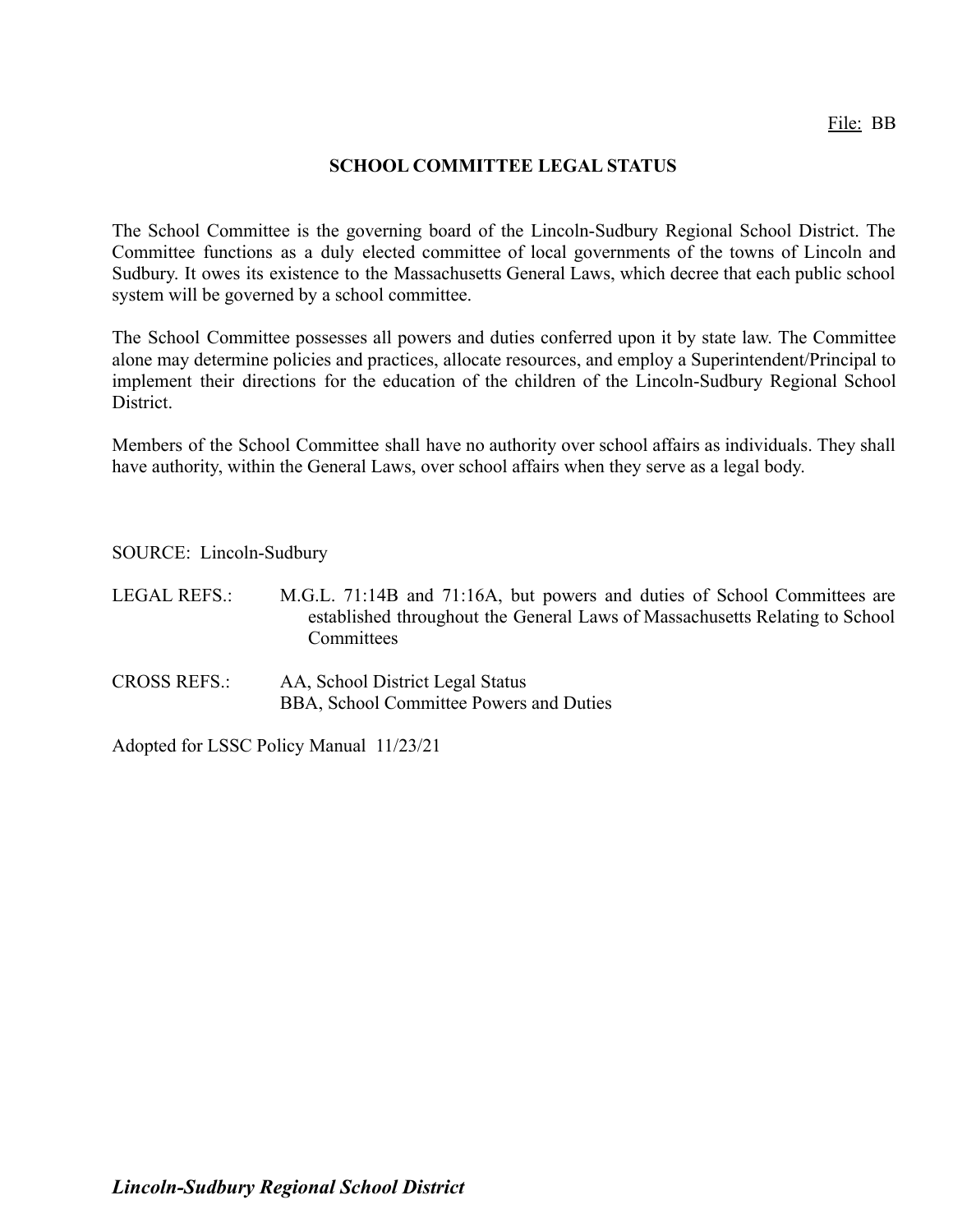## **SCHOOL COMMITTEE POWERS AND DUTIES**

The School Committee has all the powers conferred upon it by state law and must perform those duties mandated by the state. These include the responsibility and right to determine policies and practices and to employ a staff to implement its directions for the proper education of the children of the community.

The Committee takes a broad view of its functions. It sees them as:

- 1. **Legislative or policymaking**. The Committee is responsible for the development of policy as guides for administrative action and for employing a Superintendent who will implement its policies.
- 2. **Appraisal**. The Committee is responsible for evaluating the effectiveness of its policies and their implementation.
- 3. **Provision of financial resources**. The Committee is responsible for adoption of a budget that will enable the school district to carry out the Committee's policies.
- 4. **Public relations**. The Committee is responsible for providing adequate and direct means for keeping the local citizenry informed about the schools and for keeping itself and the school staff informed about the needs and wishes of the public.
- 5. **Educational planning and evaluation**. The Committee is responsible for establishing educational goals and policies that will guide the Committee and staff for the administration and continuing improvement of the educational programs provided by the School District.

### **Personnel Matters**

The Superintendent/Principal shall be appointed by vote of the Committee and shall directly report to the Committee as provided by law and perform all the duties that are prescribed by law and such other duties, not inconsistent thereto, as a majority of the Committee may direct.

The School Committee shall appoint, upon the recommendation of the Superintendent/Principal, Associate Principals, School Business Administrator, Special Education Administrator, School Physician, School Nurses, and Supervisor of Attendance. Such positions shall not report directly to the School Committee.

SOURCE: MASC July 2016 Adopted for LSSC Policy Manual 11/09/21

- LEGAL REF.: M.G.L. [71:37](http://www.malegislature.gov/Laws/GeneralLaws/PartI/TitleXII/Chapter71/Section37) specifically, but powers and duties of School Committees are established throughout the Massachusetts General Laws. M.G.L. 71:16 through 71:16I
- CROSS REF.: [BB](http://z2policy.ctspublish.com/masc/DocViewer.jsp?docid=18&z2collection=master#JD_BB), School Committee Legal Status BDG, School Attorney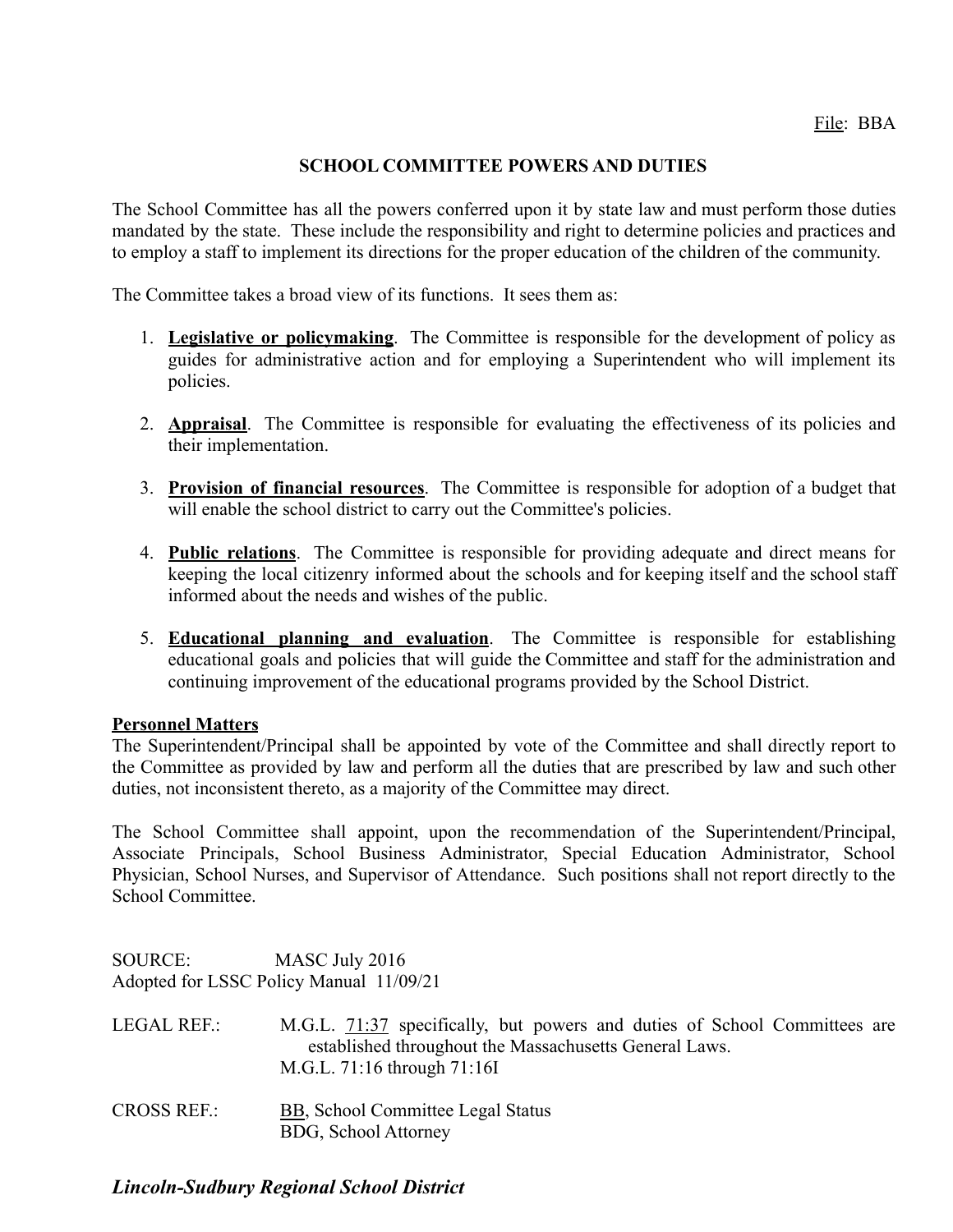## **SCHOOL COMMITTEE MEMBER AUTHORITY**

### **Authority**

The School Committee shall act as a unit. There may be standing committees as deemed necessary; however, no such standing committee shall make any commitments for the School Committee, except when expressly authorized to do so by the Committee. Individual members shall make no commitments for the Committee, except when empowered to do so by the Committee.

Because all powers of the School Committee derived from state laws are granted in terms of action as a group, members of the School Committee have authority only when acting as a Committee legally in session.

The School Committee will not be bound in any way by any statement or action on the part of an individual member except when such statement or action is a result of specific instructions of the **Committee** 

No member of the Committee, by virtue of their office, will exercise any administrative responsibility with respect to the schools or command the services of any school employee.

The School Committee will function as a body and all policy decisions and other matters, as required by law, will be settled by an official vote of the Committee sitting in formal session.

### **Duties**

The duties and obligations of the individual Committee member may be enumerated as follows:

- 1. To become familiar with the General Laws of the Commonwealth relating to education and School Committee operations, regulations of the Massachusetts Board of Education, policies and procedures of this School Committee and School Department.
- 2. To keep abreast of new laws and the latest trends in education.
- 3. To have a general knowledge of the goals, objectives, and programs of the town's public schools.
- 4. To work effectively with other Committee members without trying either to dominate the Committee or neglect their share of the work.
- 5. To respect the privileged communication that exists in executive sessions by maintaining strict confidentiality on matters discussed in these sessions, except that which becomes part of the public record, once it has been approved for release.
- 6. To vote and act in Committee impartially for the good of the students.
- 7. To accept the will of the majority vote in all cases, and to remember that they are one of a team and must abide by, and carry out, all Committee decisions once they are made.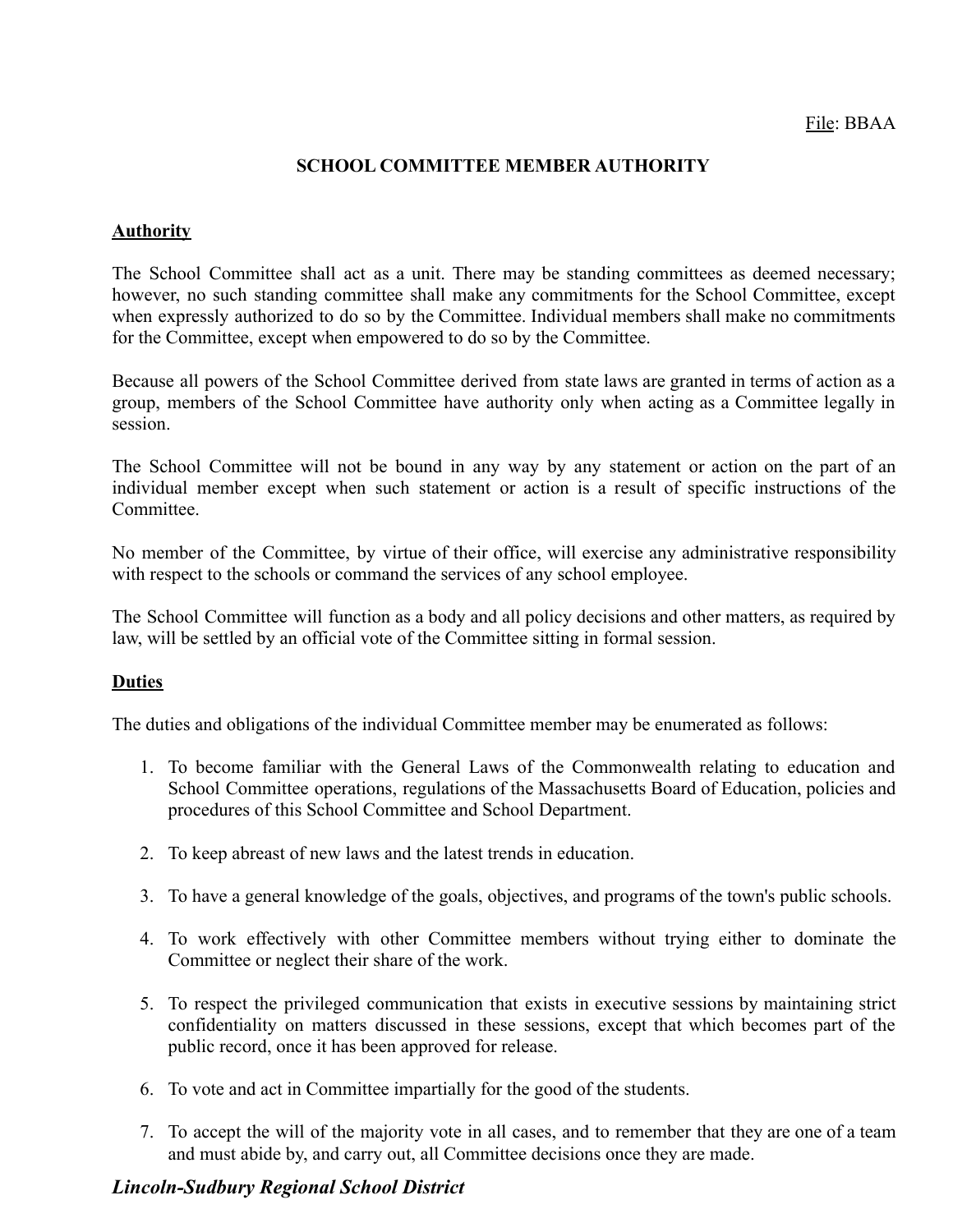- 8. To represent the Committee and the schools to the public in a way that promotes interest and support.
- 9. To refer questions and complaints to the proper school authorities.
- 10. To comply with the accepted code of ethics for School Committee members.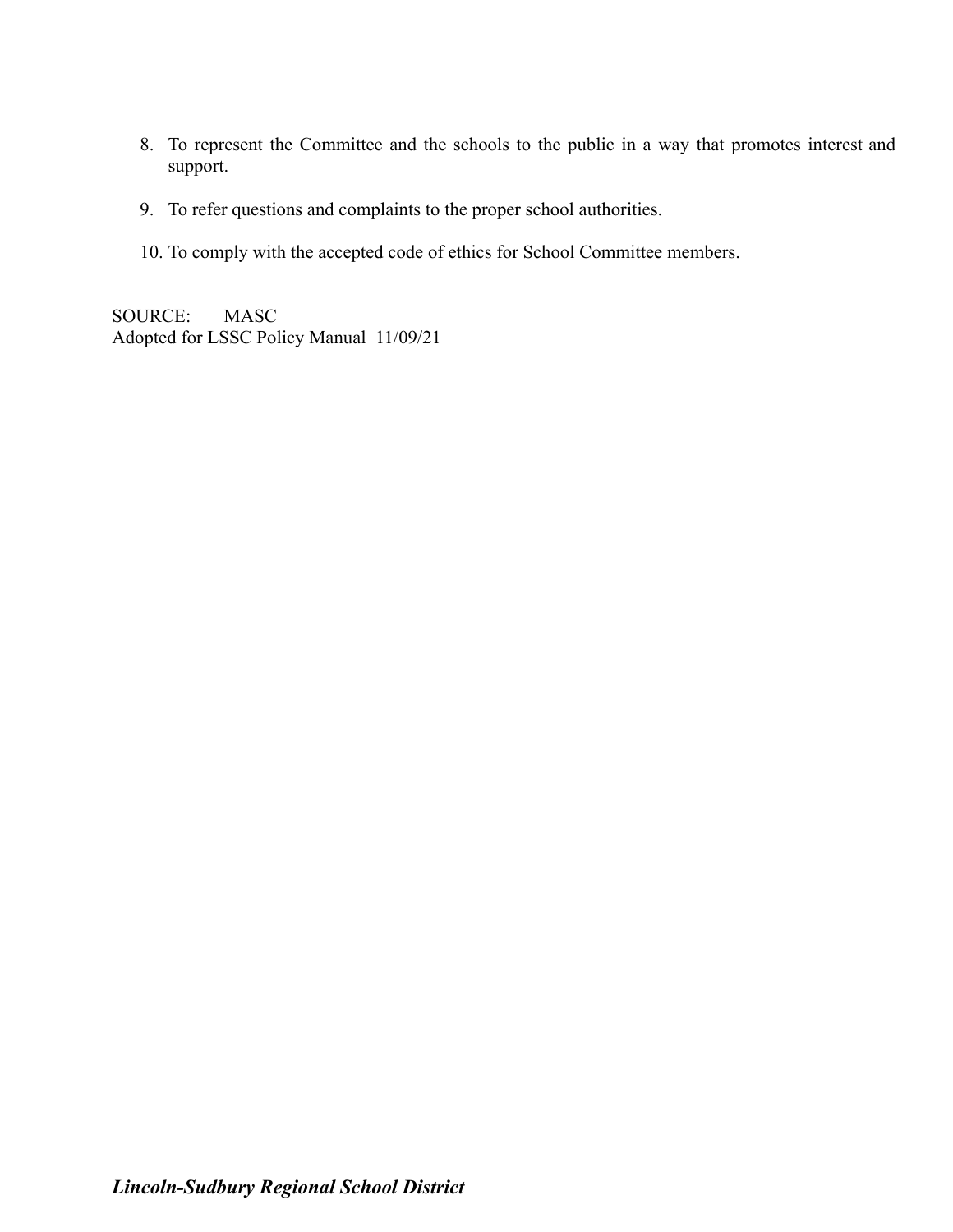## **SCHOOL COMMITTEE ELECTIONS**

In accordance with General Laws, Chapter 71, Section 14B, the membership of the School Committee shall be as specified in Section I of the Lincoln-Sudbury Regional District Agreement.

The School Committee shall consist of six members to be elected by all of the voters of the Regional District voting in an annual District Election to be held the last Monday in March. The term of office of each member shall be three years and until his/her successor has been elected and qualified.

Two members shall be elected at each annual District Election. A member of the School Committee must be a resident of the District.

SOURCE: Lincoln-Sudbury

Adopted for LSSC Policy Manual 11/23/21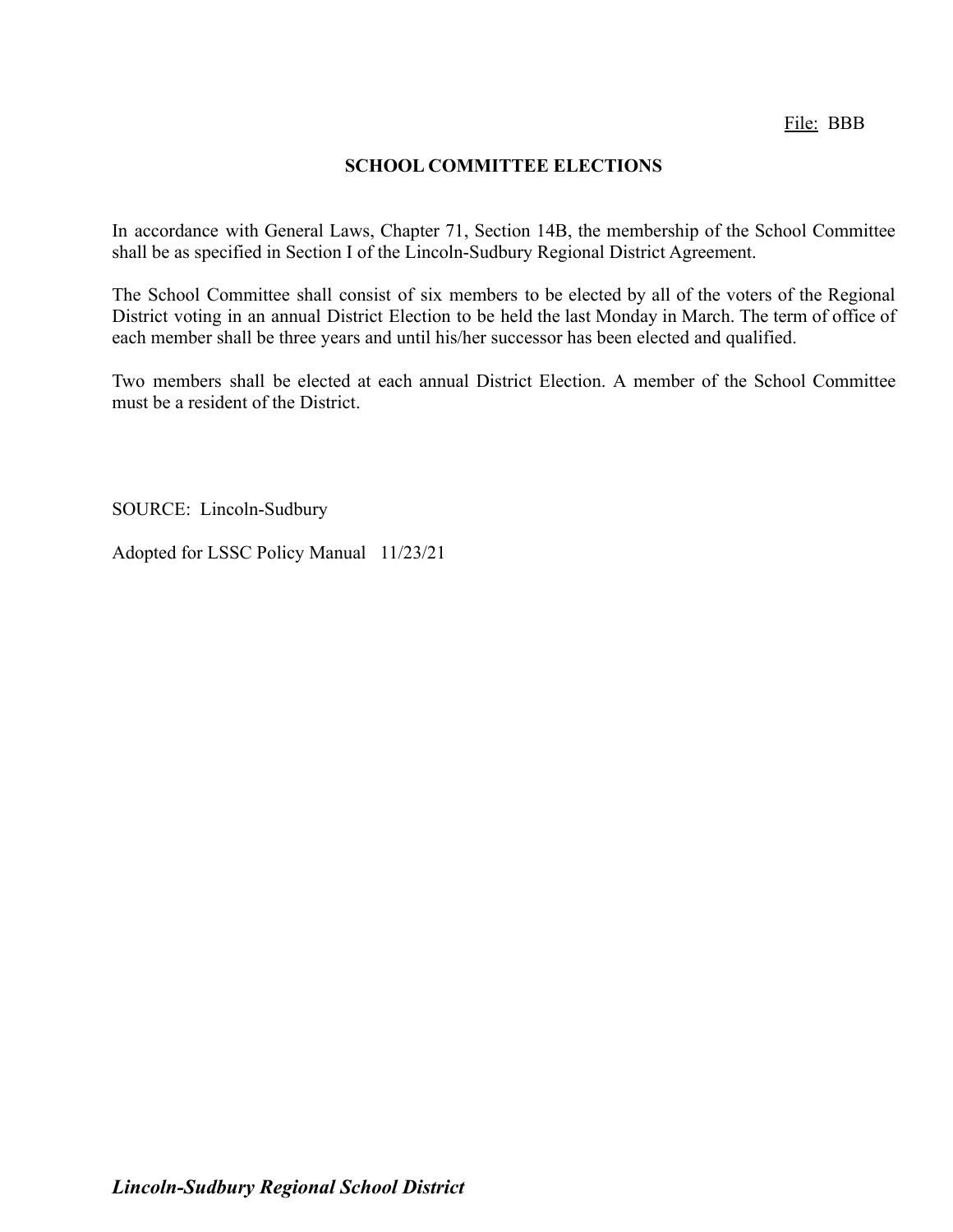### **SCHOOL COMMITTEE MEMBER QUALIFICATIONS/OATH OF OFFICE**

In order to serve on the School Committee, an individual must be a registered voter in the town from which they are elected or appointed and must take an oath of office as required by law.

Each new member will present to the Committee secretary official certification of having sworn the oath before an officer duly qualified to administer oaths prior to entering on their official duties as a member of the Committee.

From the Municipal or District Clerk, newly qualified Committee members, by law, receive, and sign a receipt for, a copy of the Massachusetts open meeting law governing the conduct of Committee meetings in general and executive sessions in particular.

Newly qualified Committee members shall, by law, receive and sign a receipt for, within 30 days of taking office, a copy of the Massachusetts Ethics Commission's Summary of the Conflict of Interest laws. As municipal employees, all School Committee members shall receive a copy of said summary annually. All School Committee members shall, within 30 days of taking office, and every 2 years thereafter, complete the Massachusetts Ethics Commission's online training program. Upon completion of the online training program, members shall provide notice of such completion to be retained for 6 years by the Municipal or District Clerk.

Membership on a School Committee is not limited to race, color, sex, religion, national origin, gender identity or sexual orientation.

Established by law

SOURCE: MASC July 2016 Adopted for LSSC Policy Manual 11/23/21

LEGAL REFS.: M.G.L. [30A:20](http://www.malegislature.gov/Laws/GeneralLaws/PartI/TitleIII/Chapter30A/Section20); [41:1;](http://www.malegislature.gov/Laws/GeneralLaws/PartI/TitleXII/Chapter41/Section1) [41:107](http://www.malegislature.gov/Laws/GeneralLaws/PartI/TitleXII/Chapter41/Section107); [76:5](http://www.malegislature.gov/Laws/GeneralLaws/PartI/TitleXII/Chapter76/Section5); 268A:27-28;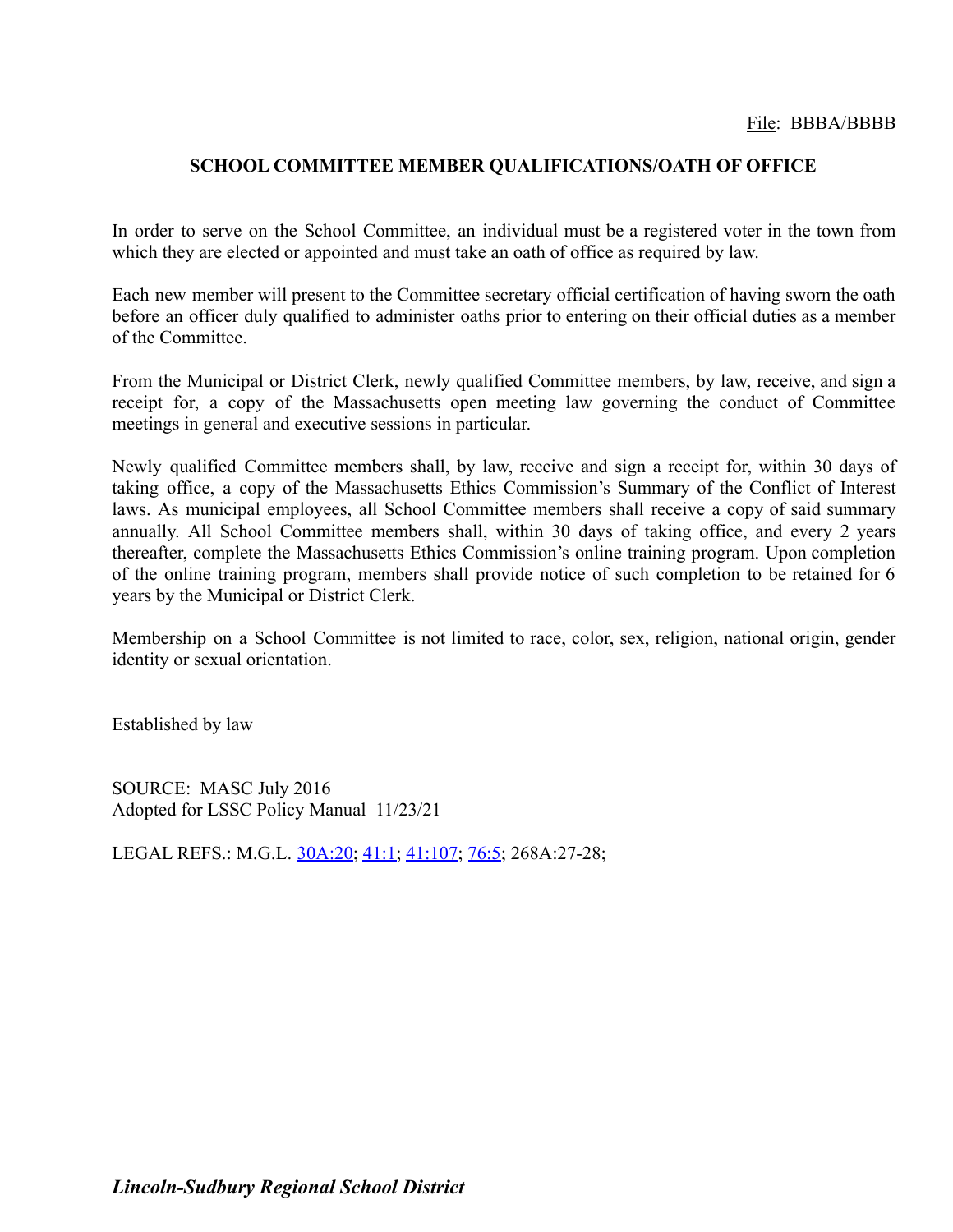## **SCHOOL COMMITTEE MEMBER RESIGNATION**

A current School Committee member who submits a resignation to the appropriate certifying authority terminates School Committee duties at the time of such resignation unless a later time is stated in the resignation.

Should a School Committee member move out of the town or District in which he or she holds office, that member shall be deemed to have vacated the office.

Established by law

SOURCE: MASC Adopted for LSSC Policy Manual 11/09/21

LEGAL REFS.: M.G.L. 41:2; 41:109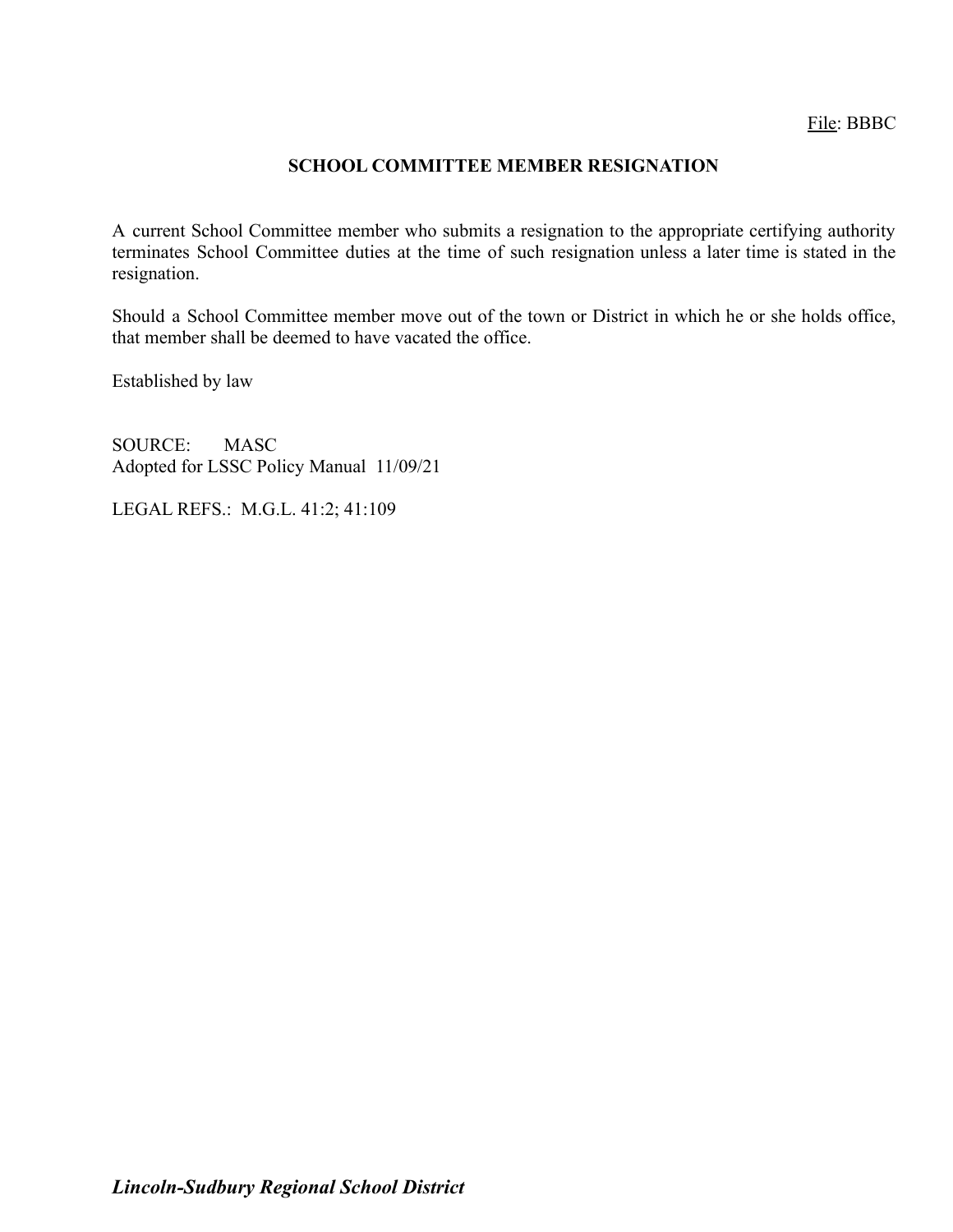## **UNEXPIRED TERM FULFILLMENT**

When a vacancy on the School Committee occurs for any reason, the Select Boards of Lincoln and Sudbury and the remaining members of the Committee share the responsibility for filling it.

As provided in the law, the School Committee will notify the Selectmen that a vacancy has been created within 30 days after it has occurred. After one week's notice has been given by the Committee to the Selectmen, so that voters of the town may have the opportunity to state their candidacy, the two governing bodies will meet to fill the vacancy by roll call vote.

For election to fill a vacancy, a candidate must receive a majority of the votes of the officers entitled to vote. The person so elected will fill the seat on the Committee until the next town election, at which time a member will be elected to serve the remainder of the term, if any.

SOURCE: MASC Amended and Adopted for LSSC Policy Manual 11/23/21

LEGAL REF.: M.G.L. 41:11 Lincoln-Sudbury Regional Agreement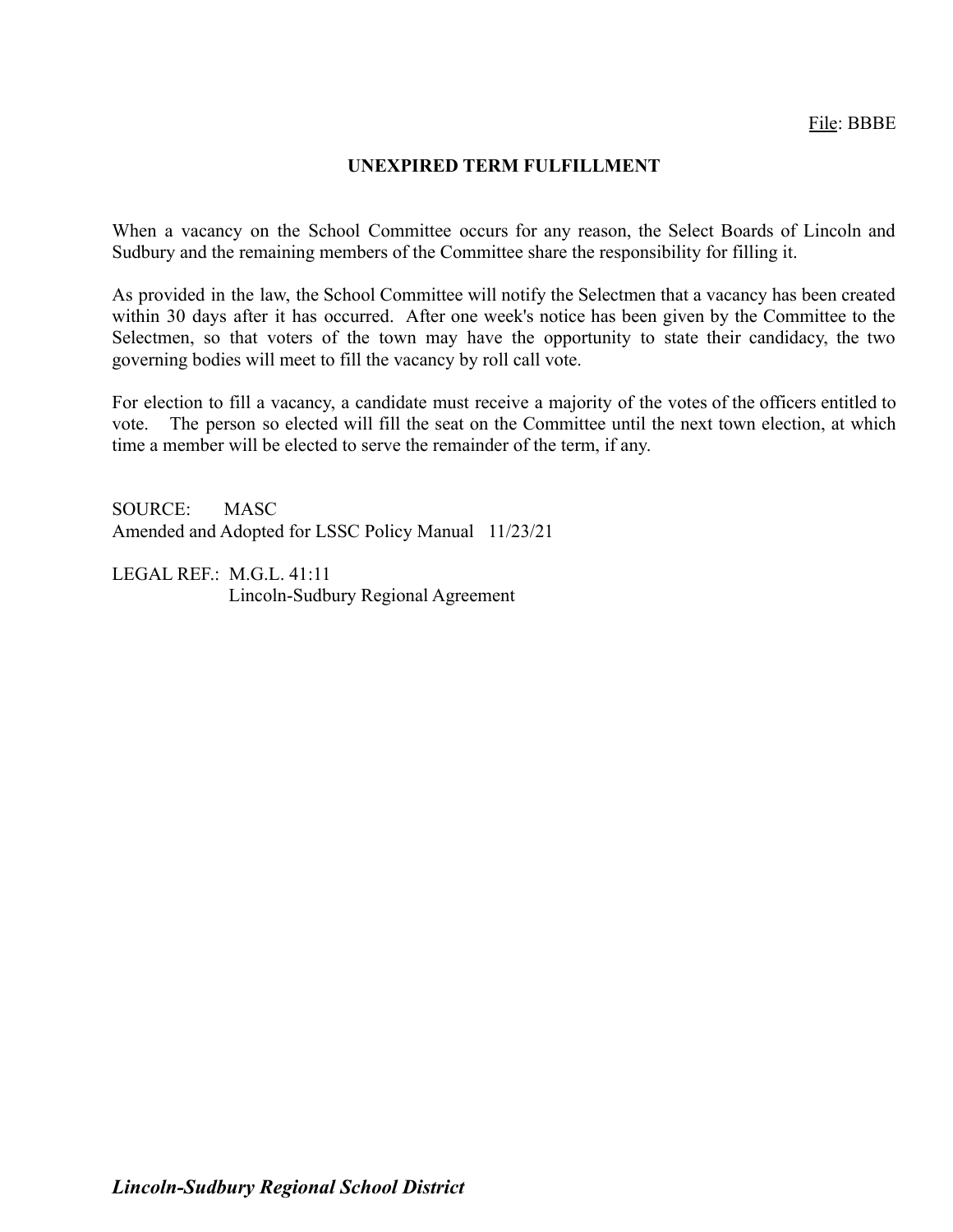### **SCHOOL COMMITTEE MEMBER ETHICS (Massachusetts Association of School Committees Code of Ethics)**

## **Preamble**

The acceptance of a code of ethics implies the understanding of the basic organization of School Committees under the Laws of the Commonwealth of Massachusetts. The oath of office of a School Committee member binds the individual member to adherence to those state laws which apply to School Committees, since School Committees are agencies of the state.

This code of ethics delineates three areas of responsibility of School Committee members in addition to that implied above:

- 1. Community responsibility
- 2. Responsibility to school administration
- 3. Relationships to fellow Committee members

A School Committee member in their relations with their community should:

- 1. Realize that their primary responsibility is to the children.
- 2. Recognize that their basic function is to be policy making and not administrative.
- 3. Remember that they are one of a team and must abide by, and carry out, all Committee decisions once they are made.
- 4. Be well informed concerning the duties of a Committee member on both a local and state level.
- 5. Remember that they represent the entire community at all times.
- 6. Accept the office as a Committee member as means of unselfish service with no intent to "play politics," in any sense of the word, or to benefit personally from their Committee activities.

A School Committee member in their relations with their school administration should:

- 1. Endeavor to establish sound, clearly defined policies which will direct and support the administration.
- 2. Recognize and support the administrative chain of command and refuse to act on complaints as an individual outside the administration.
- 3. Give the chief administrator full responsibility for discharging their professional duties and hold them responsible for acceptable results.
- 4. Refer all complaints to the administrative staff for solution and only discuss them at Committee meetings if such solutions fail.

A School Committee in their relations with their fellow Committee members should:

- 1. Recognize that action at official meetings is binding and that they alone cannot bind the Committee outside of such meetings.
- 2. Realize that they should not make statements or promises of how they will vote on matters that will come before the Committee.
- 3. Uphold the intent of executive sessions and respect the privileged communications that exist in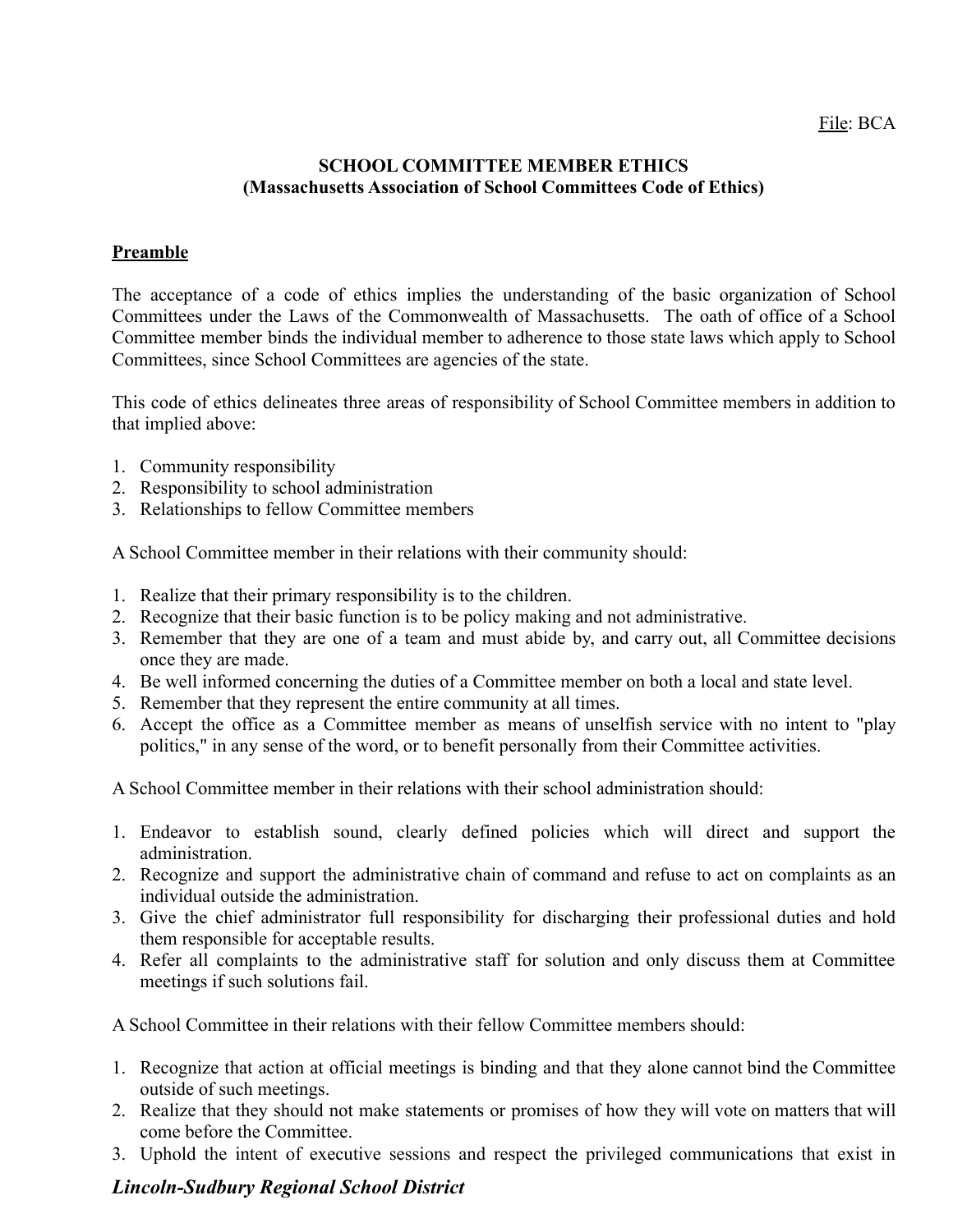executive sessions.

- 4. Not withhold pertinent information on school matters or personnel problems, either from members of their own Committee or from members of other Committees who may be seeking help or information on school problems
- 5. Make decisions only after all facts on a question have been presented and discussed.

SOURCE: Massachusetts Association of School Committees, 5/22/64

Adopted for LSSC Policy Manual 11/09/21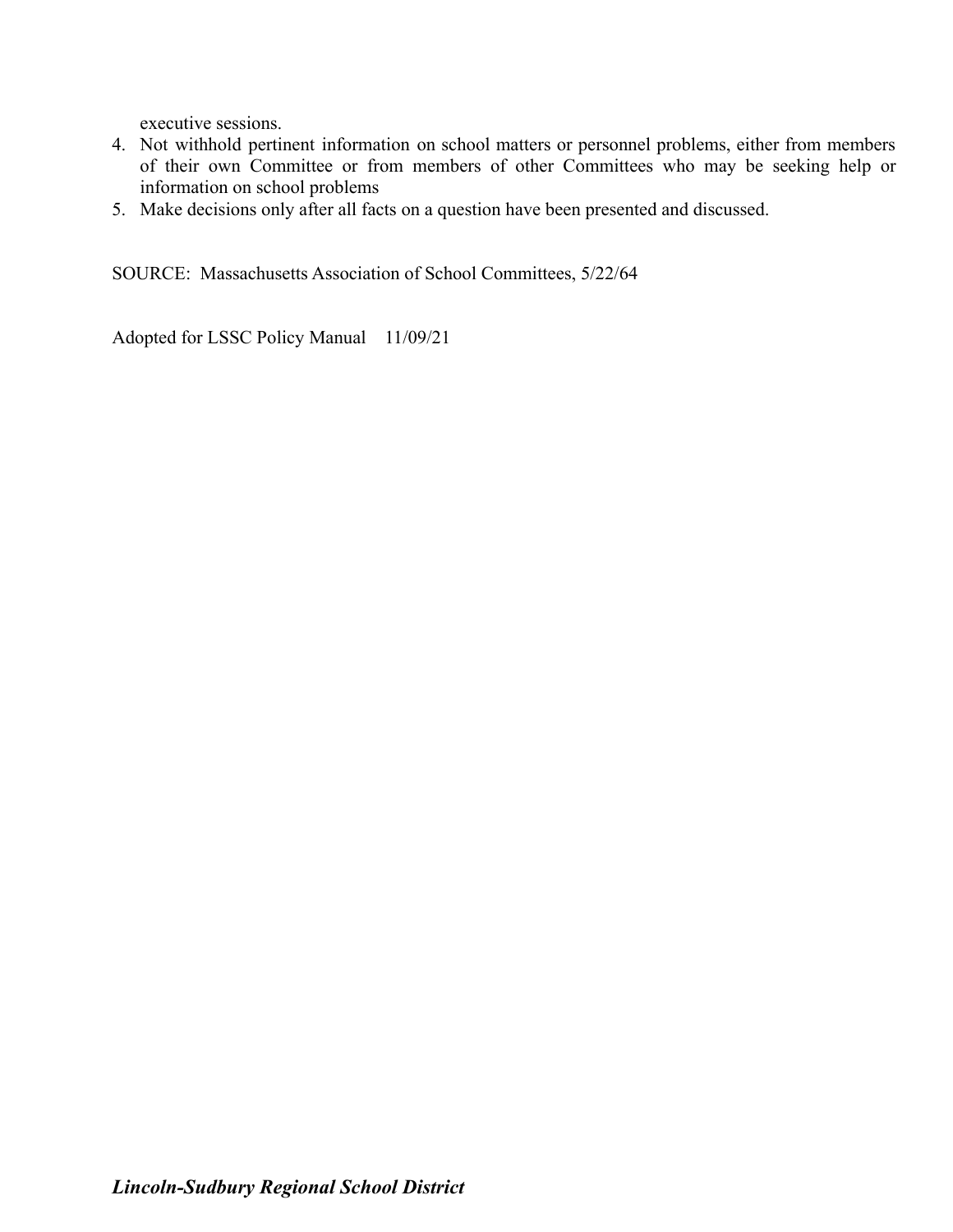## **SCHOOL COMMITTEE ORGANIZATIONAL MEETING**

For the purpose of organizing, the School Committee, at its first regular meeting following the District's annual elections, will elect from its membership a Chair, a Vice-Chair, and a clerk, all of whom will hold their respective offices for a term of one year or until a successor is elected.

In the event the Chair and Vice-Chair are no longer members of the School Committee, the senior member (years served) will act as the Chair Pro-Tem.

A majority of the members of the School Committee will constitute a quorum. The election will proceed as follows:

- 1. Nominations for the office of Chair will be made from the floor. The Chair will be elected by a majority roll-call vote of the members present and voting. If no nominee receives a majority vote, the election will be declared null and void and nominations will be reopened.
- 2. Upon election, the new Chair will preside, calling for the election of a Vice-Chair and clerk, in order. The procedure used for their election will be the same as that for electing the Chair.

Any vacancy among the officers occurring between organizational meetings will be filled by a member elected by the School Committee. The election will be conducted as described above. Following election of officers at its organizational meeting, the School Committee may proceed into such regular or special business as scheduled on the agenda.

SOURCE: MASC Adopted for LSSC Policy Manual 11/09/21

LEGAL REF: M.G.L. 71:16A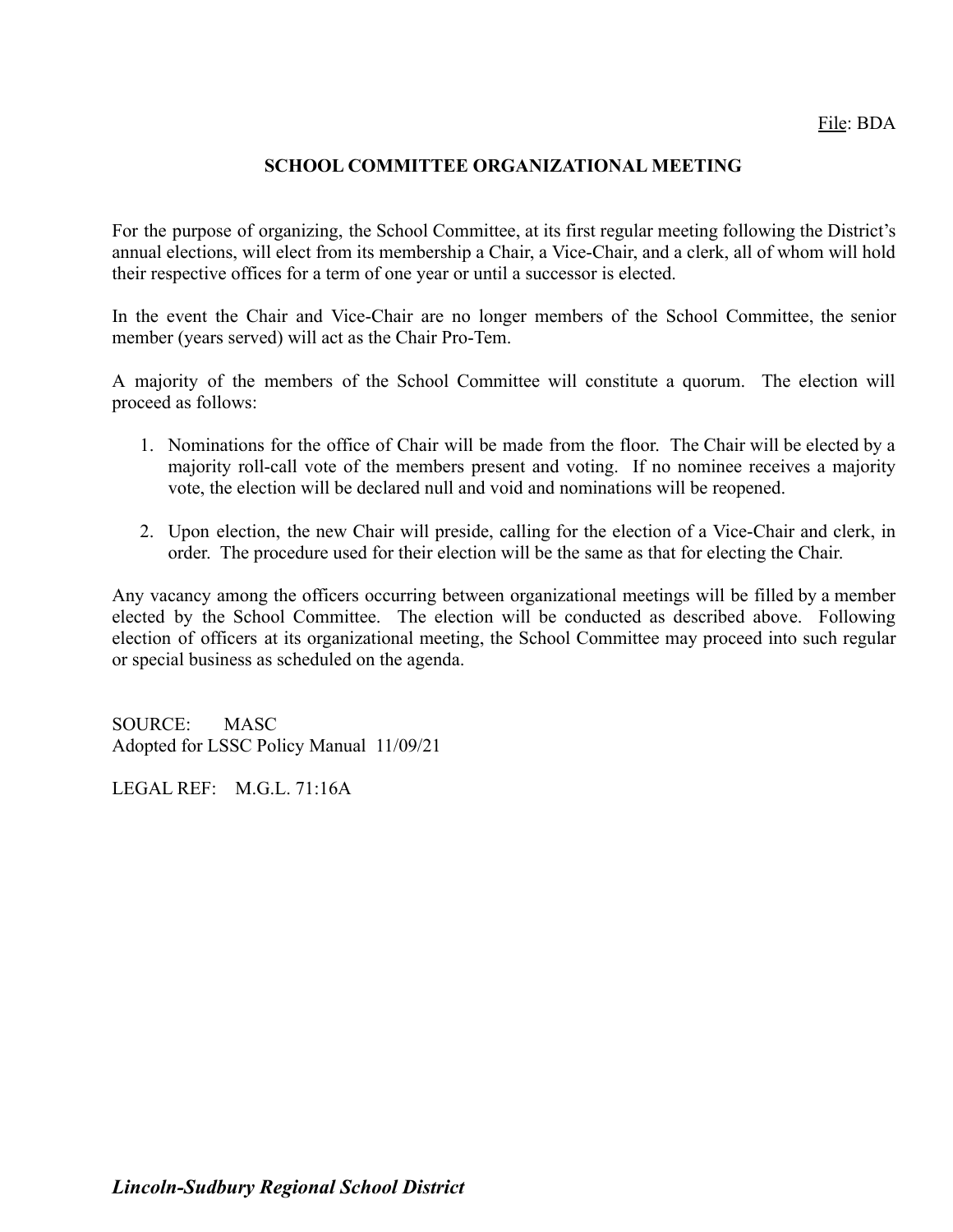### **SCHOOL COMMITTEE OFFICERS**

#### **Duties of the Chair**

The Chair of the School Committee has the same powers as any other member of the Committee to vote upon all measures coming before it, to offer resolutions and to discuss questions. They will perform those duties that are consistent with their office and those required by law, state regulations, and this Committee. In carrying out these responsibilities, the Chair will:

- 1. Sign the instruments, acts, and orders necessary to carry out state requirements and the will of the Committee.
- 2. Consult with the Superintendent in the planning of the Committee's agendas.
- 3. Confer with the Superintendent on crucial matters that may occur between Committee meetings.
- 4. Appoint subcommittees, subject to Committee approval.
- 5. Call special meetings of the Committee as found necessary.
- 6. Be public spokesperson for the Committee at all times except as this responsibility is specifically delegated to others.
- 7. Be responsible for the orderly conduct of all Committee meetings.

As presiding officer at all meetings of the Committee, the Chair will:

- 1. Call the meeting to order at the appointed time.
- 2. Announce the business to come before the Committee in its proper order.
- 3. Enforce the Committee's policies relating to the order of business and the conduct of meetings.
- 4. Recognize persons who desire to speak, and protect the speaker who has the floor from disturbance or interference.
- 5. Explain what the effect of a motion would be if this is not clear to members.
- 6. Restrict discussion to the question when a motion is before the Committee.
- 7. Answer all parliamentary inquiries.
- 8. Put motions to a vote, stating definitely and clearly the vote and result thereof.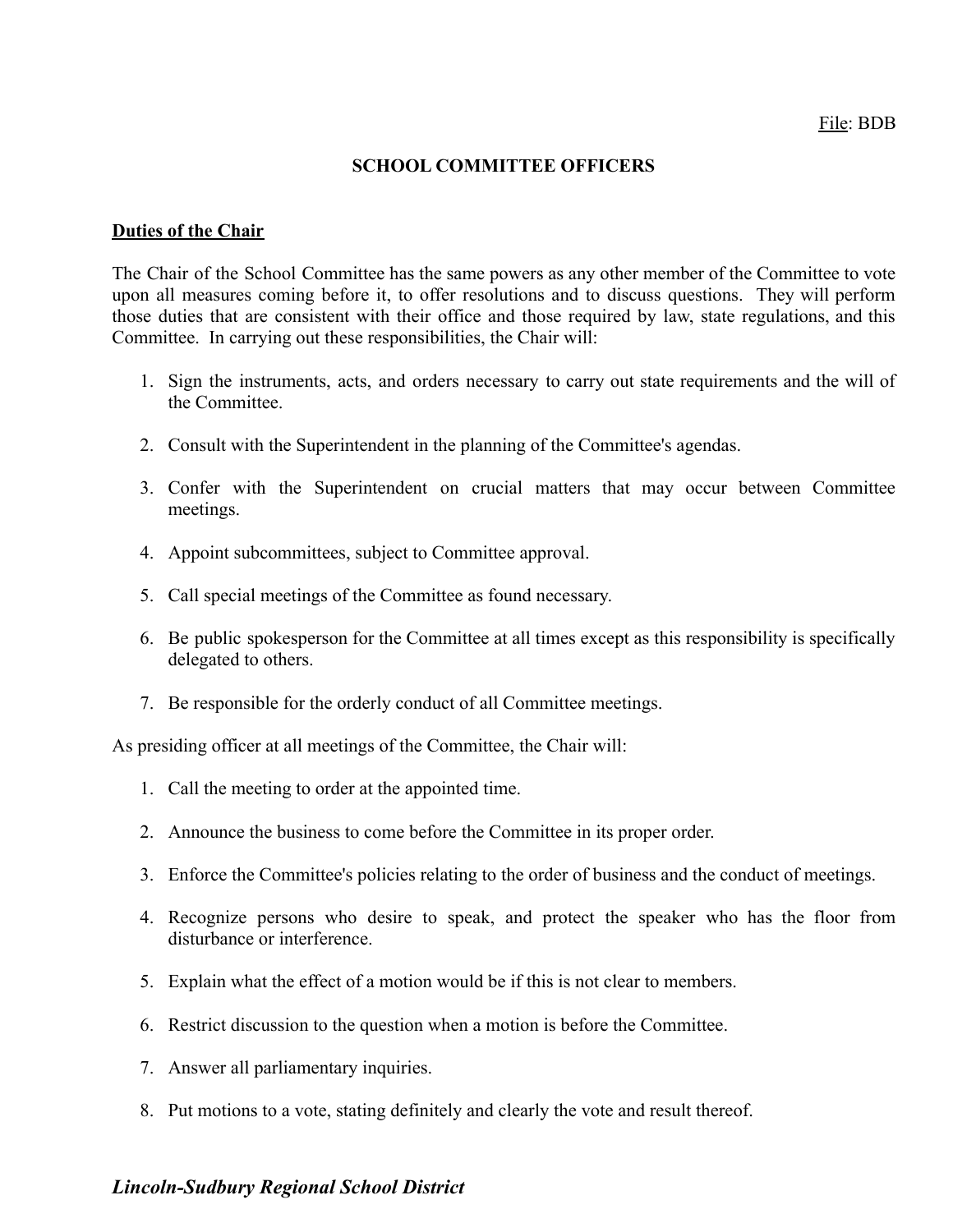### **Duties of the Vice-Chair**

The Vice-Chair of the Committee will act in the absence of the Chair as presiding officer of the Committee and will perform such other duties as may be delegated or assigned to them.

### **Clerk**

The clerk will keep or cause to be kept an accurate journal of all Committee meetings; will comply with state law and Committee policy regarding notification of meetings; and will render such reports as may be required by the state or the town.

SOURCE: MASC Adopted for LSSC Policy Manual 11/09/21

LEGAL REF.: M.G.L. 71:36; M.G.L. 71:16A

Note: The treasurer of the town serves as treasurer of the School Committee.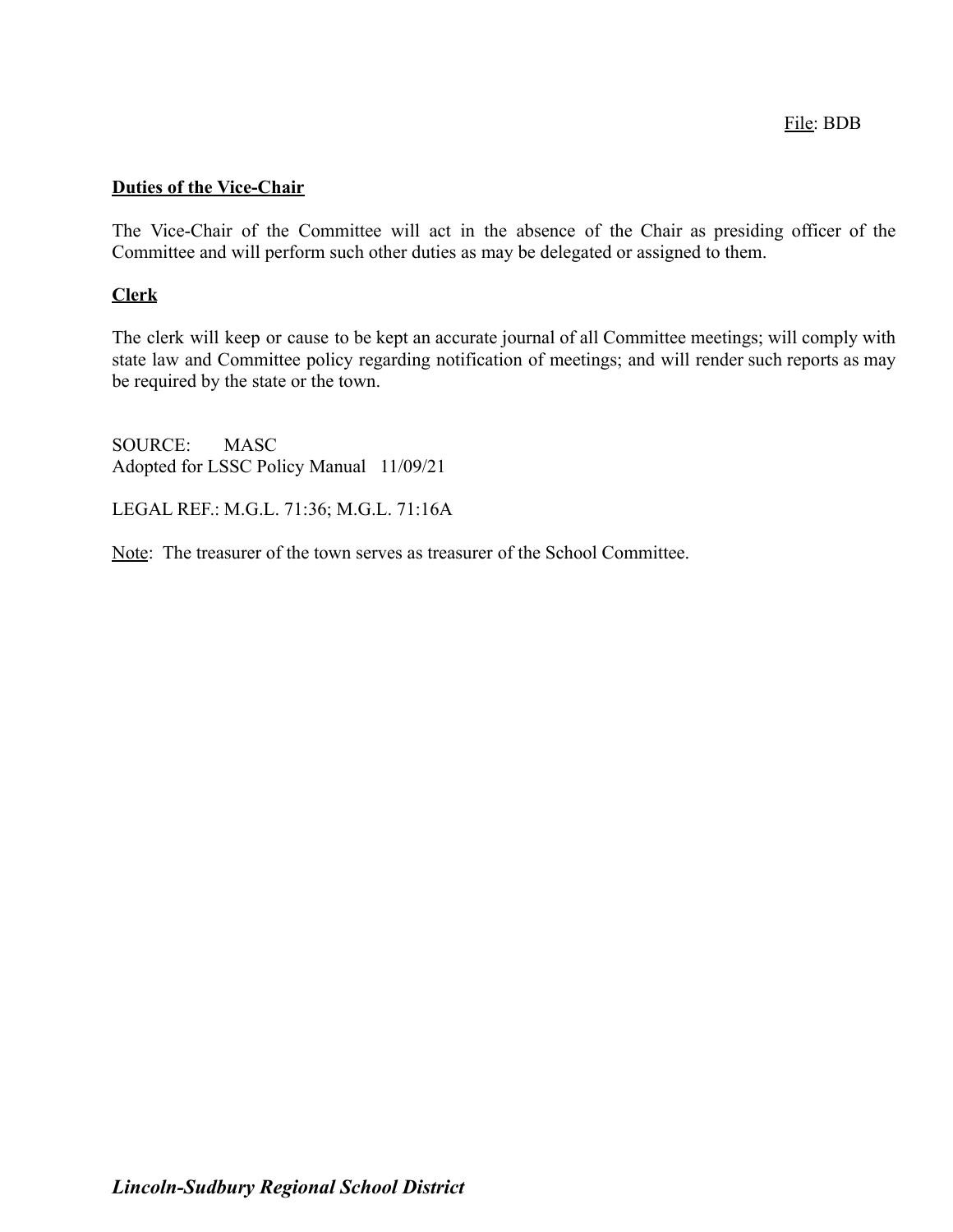## **SCHOOL COMMITTEE-SUPERINTENDENT RELATIONSHIP**

The Committee will leave to the Superintendent/Principal all matters of decision and administration that come within their scope as executive officer or as professional leader of the school district. While the Committee reserves to itself the ultimate decision of all matters concerning general policy or expenditures of funds, it will normally proceed in these areas after receiving recommendations from its executive officer. Further:

- 1. The Superintendent/Principal may seek guidance from the Committee with respect to matters of operation whenever appropriate. If it is necessary to make exceptions to an established policy, they will submit the matter to the Committee for advice and direction.
- 2. The Superintendent/Principal will assist the Committee in reaching sound judgments and establishing policies, and will place before the Committee all relevant facts, information, and reports necessary to keep the Committee adequately informed of situations or business at hand.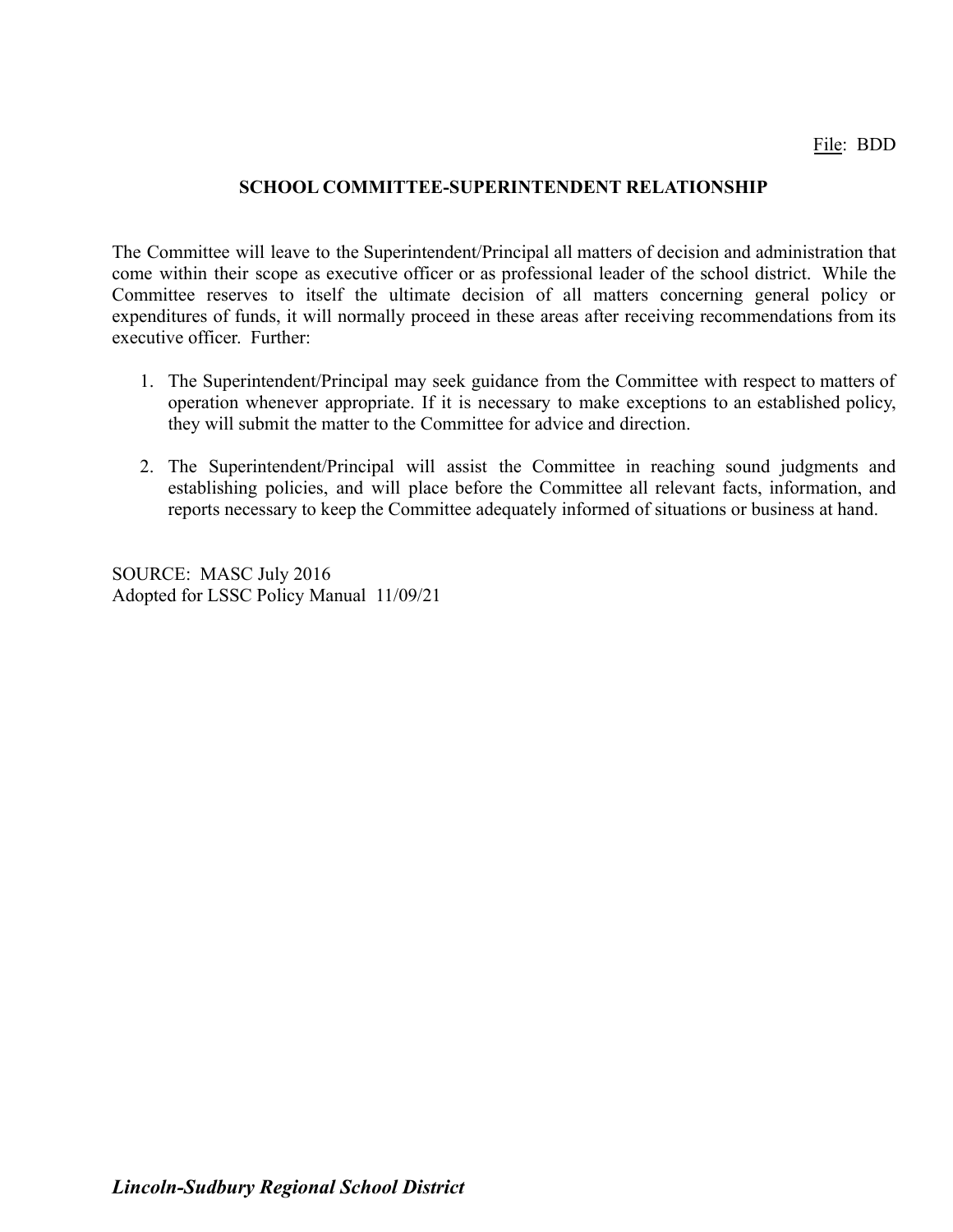## **SUBCOMMITTEES OF THE SCHOOL COMMITTEE**

The School Committee shall appoint members to subcommittees at their annual organizational meeting for a period of one year. These subcommittees may be created for a specific purpose and to make recommendations for Committee action.

- 1. The subcommittee will be established through action of the Committee.
- 2. The Committee Chair, subject to approval by the Committee, will appoint the subcommittee chair and its members.
- 3. The subcommittee will be provided with a list of its functions and duties.
- 4. The subcommittee may make recommendations for Committee action, but it may not act for the School Committee.
- 5. All subcommittees of the School Committee are subject to the provisions of the Open Meeting Law.

SOURCE: MASC Adopted for LSSC Policy Manual 11/09/21

LEGAL REF.: M.G.L. 30A:18-25

CROSS REF.: BEC, Executive Sessions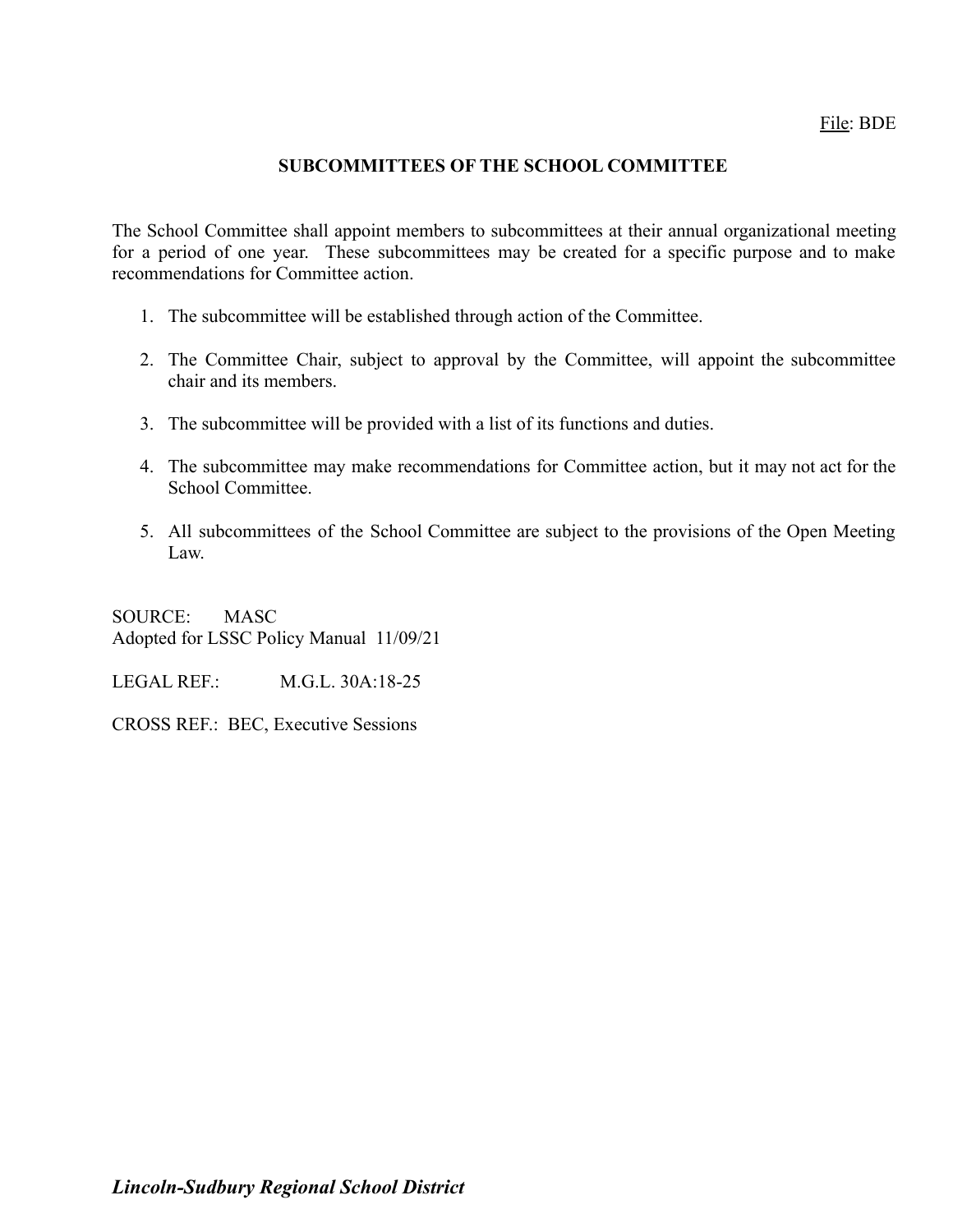## **ADVISORY COMMITTEES TO THE SCHOOL COMMITTEE**

The following general policies will govern the appointment and functioning of advisory committees to the School Committee other than the student advisory committee, which is governed by the terms of the Massachusetts General Laws.

- 1. Advisory committees may be created by the School Committee to serve as task forces for special purposes or to provide continuing consultation in a particular area of activity. However, there will be no standing overall advisory committee to the School Committee.
- 2. If an advisory committee is required by state or federal law, its composition and appointment will meet all the guidelines established for that particular type of committee.
- 3. The composition of task forces and any other advisory committees will be broadly representative and take into consideration the specific tasks assigned to the committee. Members of the professional staff may be appointed to the committee as members or consultants, as found desirable.
- 4. Appointments to such committees will be made by the Committee; appointment of staff members to such committees will be made by the School Committee upon recommendation of the Superintendent.
- 5. Tenure of committee members will be one year only unless the member is reappointed.
- 6. Each committee will be clearly instructed as to:
	- a. The length of time each member is being asked to serve.
	- b. The assignment the School Committee wishes the committee to fulfill and the extent and limitations of its responsibilities.
	- c. The resources the School Committee will provide.
	- d. The approximate dates on which the School Committee wishes to receive major reports.
	- e. School Committee policies governing citizens, committees and the relationship of these committees to the School Committee as a whole, individual School Committee members, the Superintendent, and other members of the professional staff.
	- f. Responsibilities for the release of information to the press.
- 7. Recommendations of committees will be based upon research and fact.
- 8. The School Committee possesses certain legal powers and prerogatives that cannot be delegated or surrendered to others. Therefore, all recommendations of an advisory committee must be submitted to the School Committee.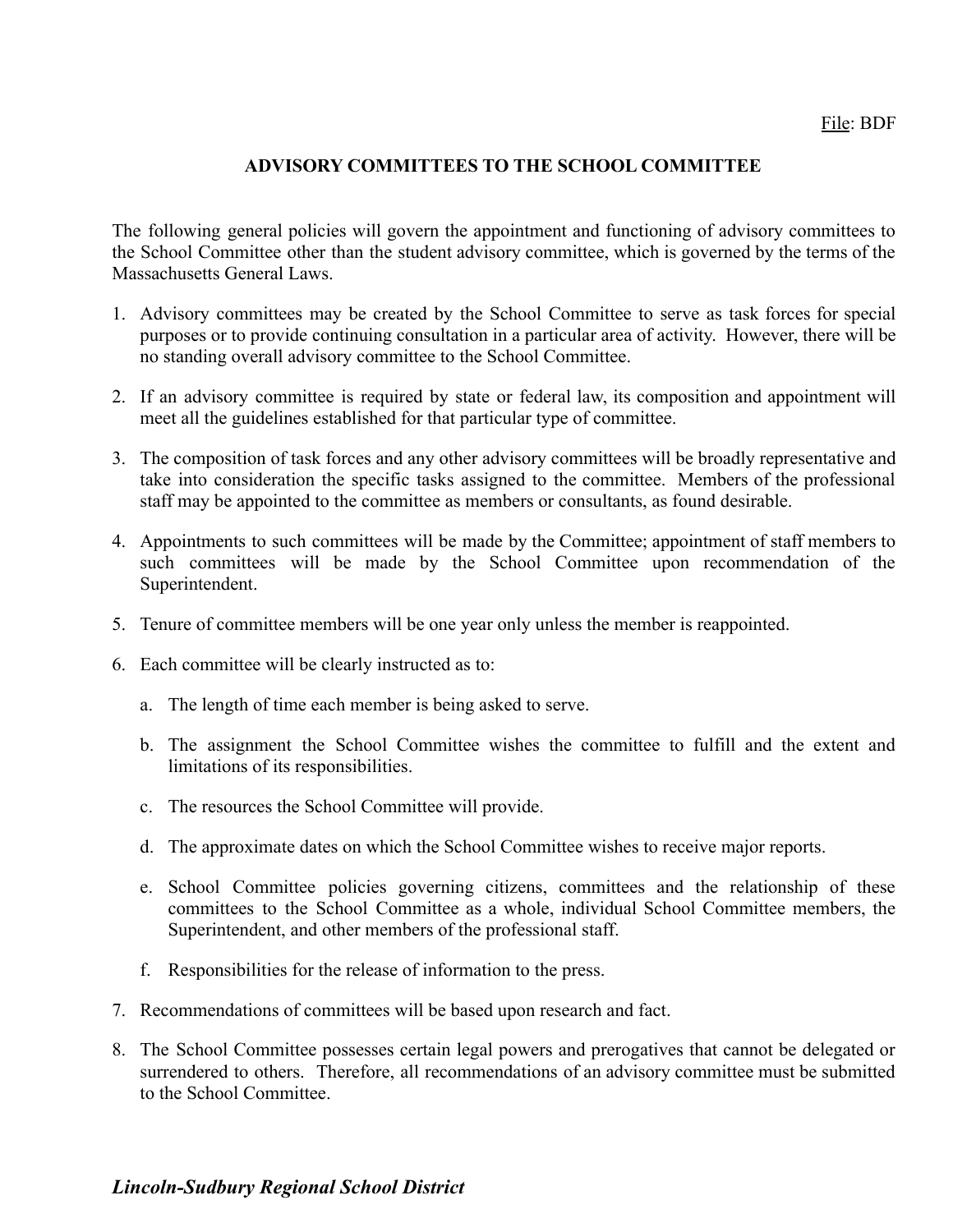9. Advisory committees created under this policy are subject to the provisions of the Open Meeting Law.

The Committee will have the sole power to dissolve any of its advisory committees and will reserve the right to exercise this power at any time during the life of any committee.

SOURCE: MASC 2021 Amended and Adopted for LSSC Policy Manual 11/09/21

LEGAL REF.: M.G.L. 30A:18-25

CROSS REF.: JIB, Student Involvement in Decision-making

**NOTE: This category is for filing a general policy on advisory committees made up entirely or largely of non-school personnel. Supporting regulations may be needed.**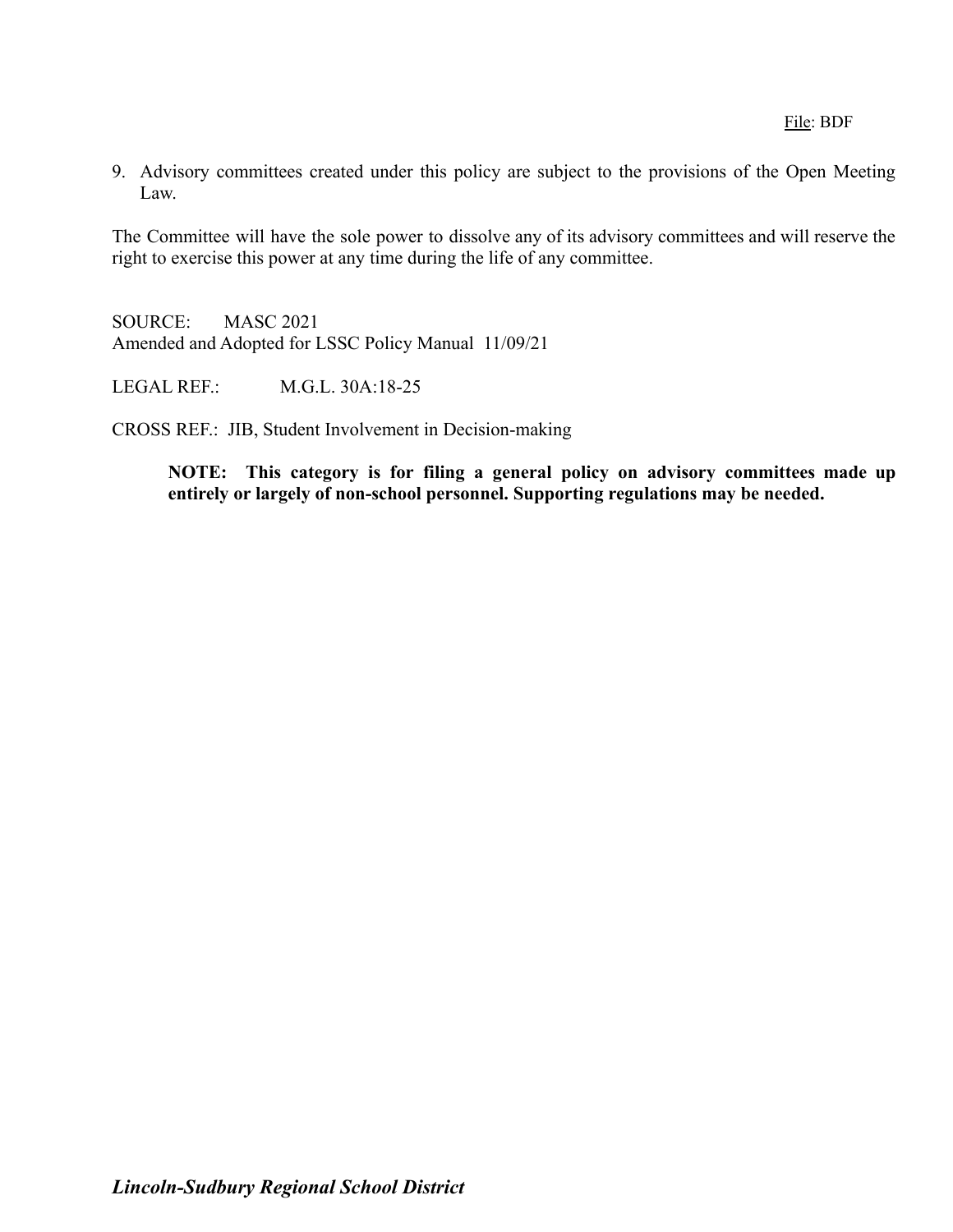### **SCHOOL COUNCILS**

The School Committee believes that the school is the key unit for educational improvement and change and that successful school improvement is best accomplished through a school-based decision-making process. By involving those directly affected by any action or decision of the school council in the process of determining that action or decision, it helps to strengthen the commitment to those decisions by those most affected by its implementation.

Under this policy, the Principal shall have primary responsibility for the management of the school. Decisions which are made at the school level must be aligned with the budget, policies, curriculum, and long-range and short-range goals adopted by the School Committee. In addition, decisions must comply with any state and federal laws and regulations and with any negotiated agreements of the school district.

As enacted by the state legislature in the Education Reform Act of 1993, a school council shall be established in each school to advise the Principal in specific areas of school operation. The Principal, except as specifically defined in the law, shall have the responsibility for defining the composition of and forming the group pursuant to a representative process approved by the Superintendent and School Committee.

The following guidelines define the role of the school council: The School Council shall meet regularly with the Principal of the school and shall assist in:

- 1. Adoption of educational goals for the school that are consistent with state and local policies and standards.
- 2. Identification of the educational needs of the students attending the school.
- 3. Review of the school building budget.
- 4. Formulation of a school improvement plan that may be implemented only after review and approval by the Superintendent.

SOURCE: MASC Adopted for LSSC Policy Manual 11/09/21

LEGAL REFS.: M.G.L. 71:38Q, 71:59C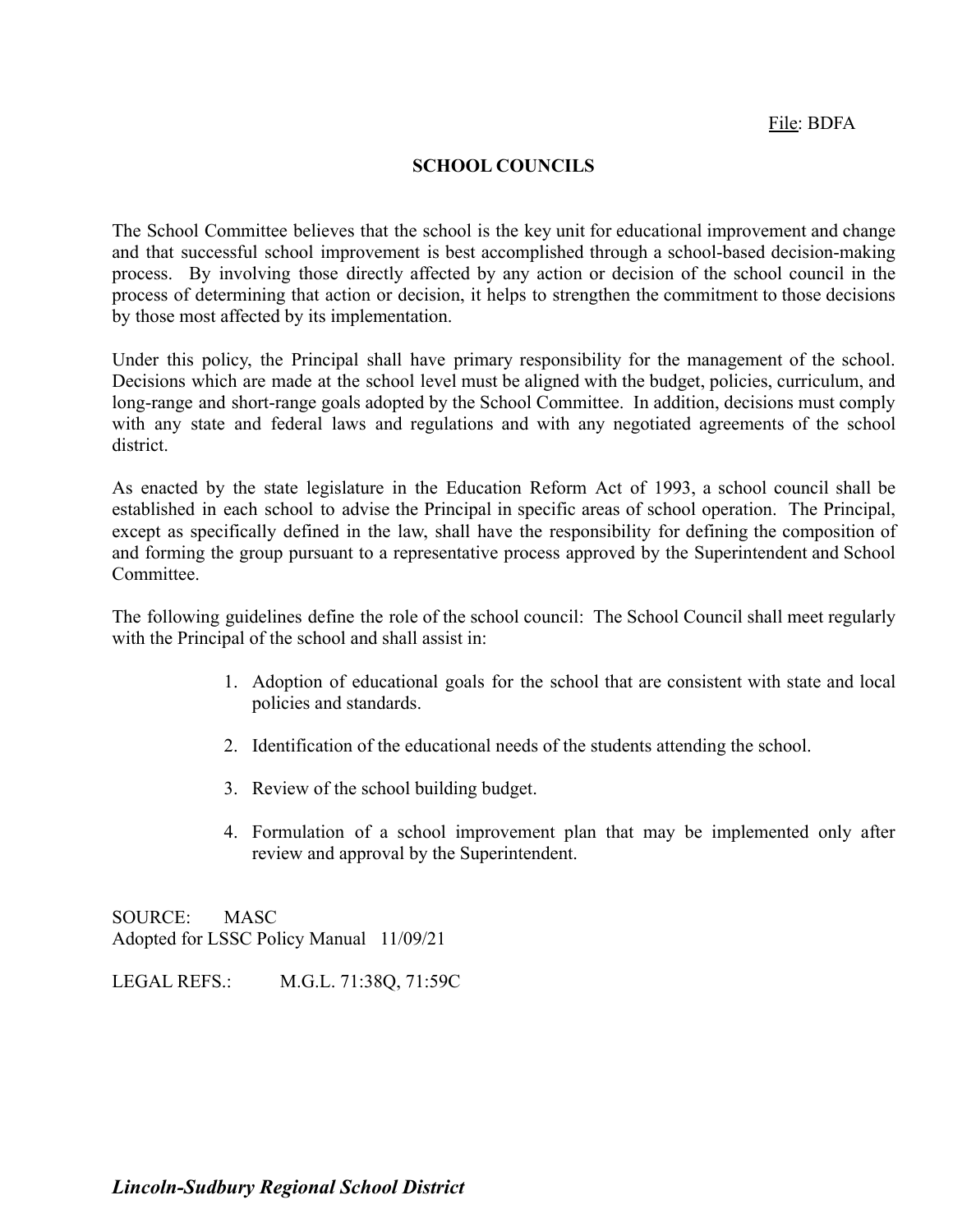### **SCHOOL IMPROVEMENT PLAN**

The Superintendent/Principal, in conjunction with the school council, shall be responsible for preparing a written school improvement plan annually. This plan shall be written with the advice of the school council and submitted for review of the School Committee. The plan should be drafted with the following in mind:

- 1. The educational goals for the school consistent with the goals and standards, including student performance standards, as adopted by the Massachusetts Board of Education and by the School Committee.
- 2. An assessment of the needs of the school in light of the proposed educational goals.
- 3. The means to address student performance.
- 4. Professional development for the school's professional staff.
- 5. The enhancement of parent/guardian involvement in the life of the school, safety, and discipline.
- 6. The development of means for meeting the diverse learning needs of every child.
- 7. Any further subjects as the Superintendent/Principal, in consultation with the school council, shall consider appropriate, except that:
	- a. The council shall have no authority over matters that are subject to Chapter 150E, the collective bargaining law, and
	- b. The council may not expand the scope of its authority beyond that established in law or expressly granted by School Committee policy.

SOURCE: MASC

Adopted for LSSC Policy Manual 11/09/21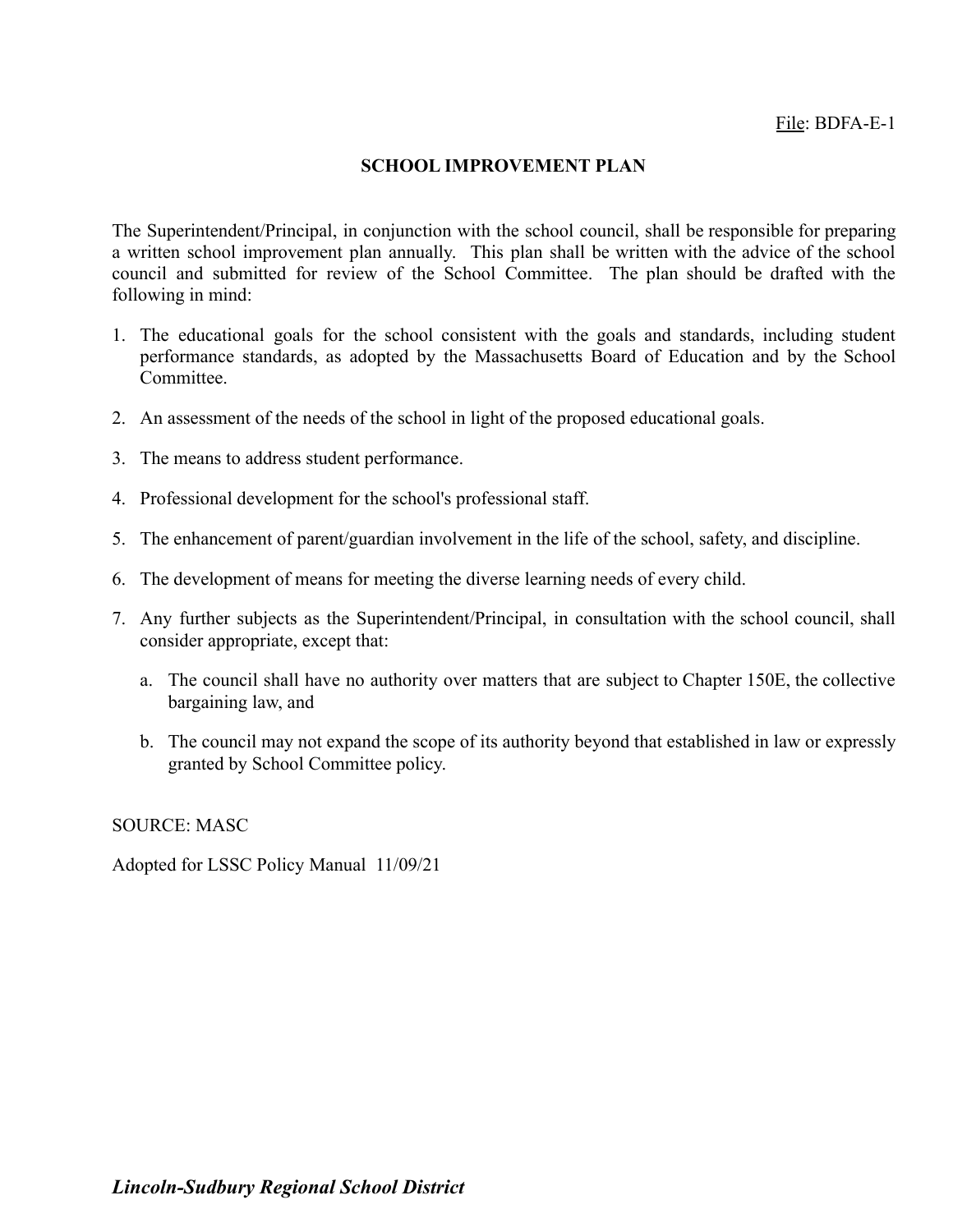## **SUBMISSION AND APPROVAL OF THE SCHOOL IMPROVEMENT PLAN**

The written school improvement plan shall be submitted by the Superintendent/Principal to the School Committee for review no later than July 1 of the year in which the plan is to be implemented.

Because the implementation of the plan is dependent on Superintendent approval, it is important that the school council be aware of certain expectations regarding the school improvement plan. The school improvement plan should:

- 1. Focus on improvement of student learning.
- 2. Specify expected student outcomes and measurable/observable results.
- 3. Align with the mission of the School District and any goals and policies of the School District.
- 4. Be consistent with state and federal law, School District policy, established curriculum and negotiated agreements.
- 5. Clearly identify actions to be taken on how changes will be implemented.
- 6. Include a plan on how to solicit community support for the changes being developed.
- 7. Indicate anticipated costs and available funding sources.
- 8. Delineate the method of evaluating and reporting progress and results.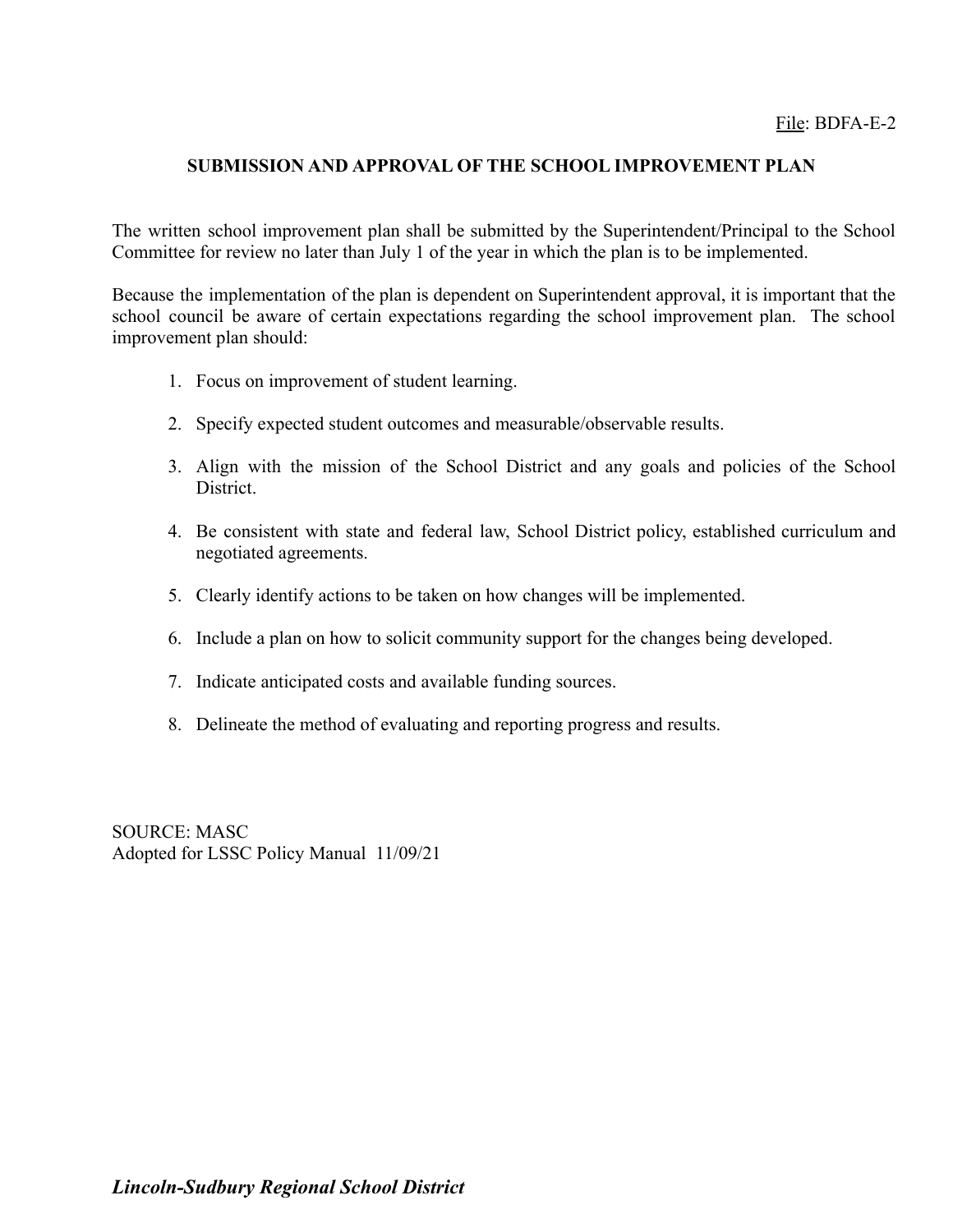### **CONDUCT OF SCHOOL COUNCIL BUSINESS**

The Superintendent shall, by law, serve as co-chair of the council. The second co-chair will be elected annually by the council members at its first meeting of the school year subsequent to the elections of new council members. The co-chairs will be responsible for the preparation of the agenda for the council meetings.

The school council shall meet at least once monthly during the school year. Meetings will be held outside of school hours. At its first meeting of the school year, the council will set its calendar of regular meetings for the year. Where circumstances warrant, the council may choose to call additional meetings.

School councils shall use consensus as the primary method to resolve issues and to formulate recommendations. Votes by majority may be taken at the discretion of the Superintendent and Robert's Rules of Order shall prevail if there are questions of procedure.

All meetings of the school council shall conform to the Open Meeting Law, Chapter 30A, Sections 18-25, which stipulate that all meetings be open to the public, that meetings be posted at least 48 hours in advance, and that minutes of the meeting shall be maintained as required. The scope of the school council does not require, and therefore does not qualify for, executive session.

The Superintendent shall provide copies of these materials to members of the School Committee upon request.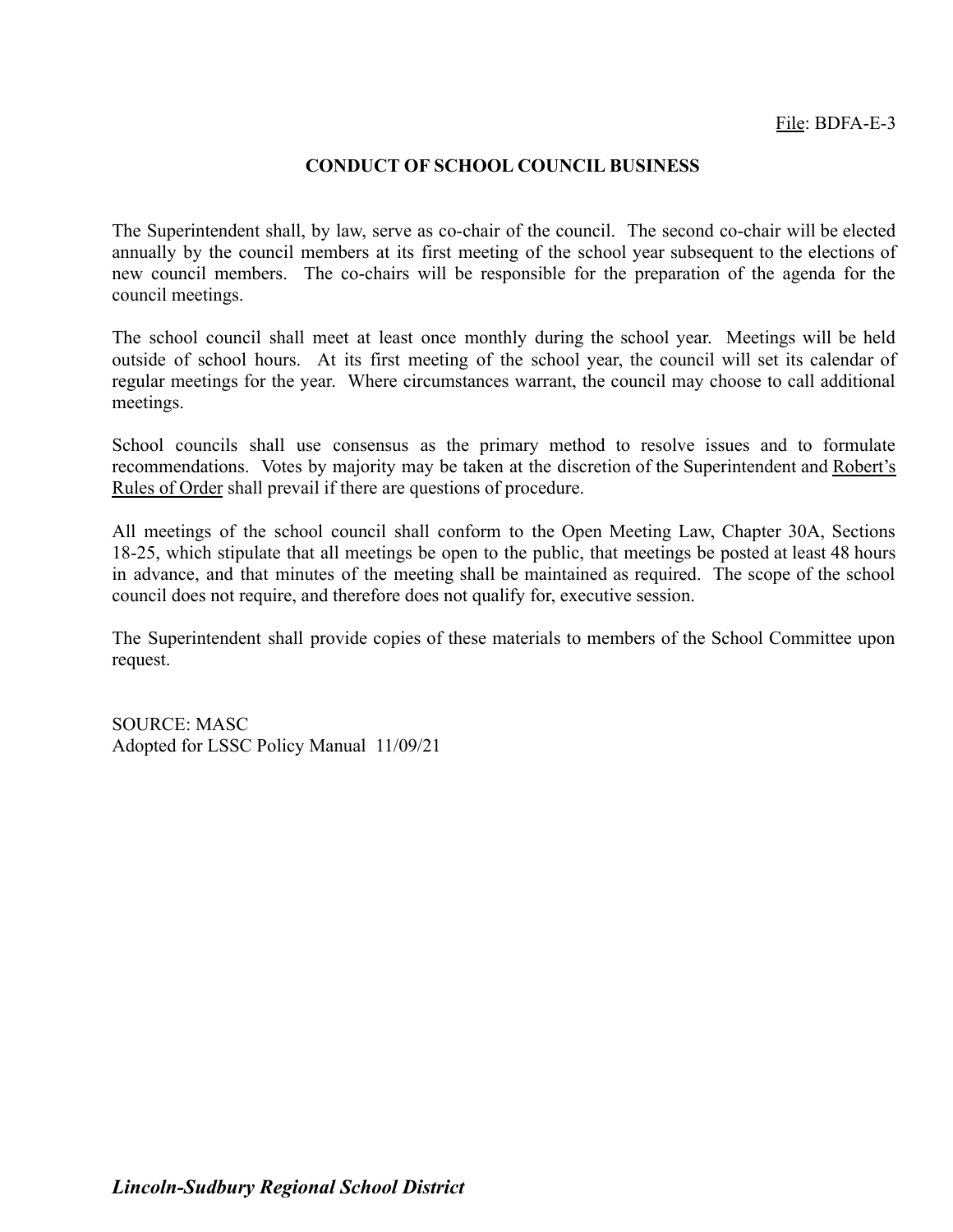## **SPECIAL EDUCATION PARENT ADVISORY COUNCIL**

The School Committee endorses and supports the creation of a District-wide Special Education Parent Advisory Council (SEPAC) offering membership to all parents of eligible students and other interested parties. The SEPAC duties shall include but not be limited to:

- 1. advising the District on matters that pertain to the education and safety of students with disabilities;
- 2. meeting regularly with school officials to participate in the planning, development, and evaluation of the District's special education programs.

The SEPAC shall establish by-laws regarding officers and operational procedures, and, in the course of its duties, the SEPAC shall receive assistance from the District without charge, upon reasonable notice, and subject to the availability of staff and resources.

The District shall conduct, in cooperation with the SEPAC, at least one workshop annually within the District on the rights of students and their parents and guardians under state and federal special education laws.

SOURCE: Lincoln-Sudbury

Re-Adopted: 11/09/21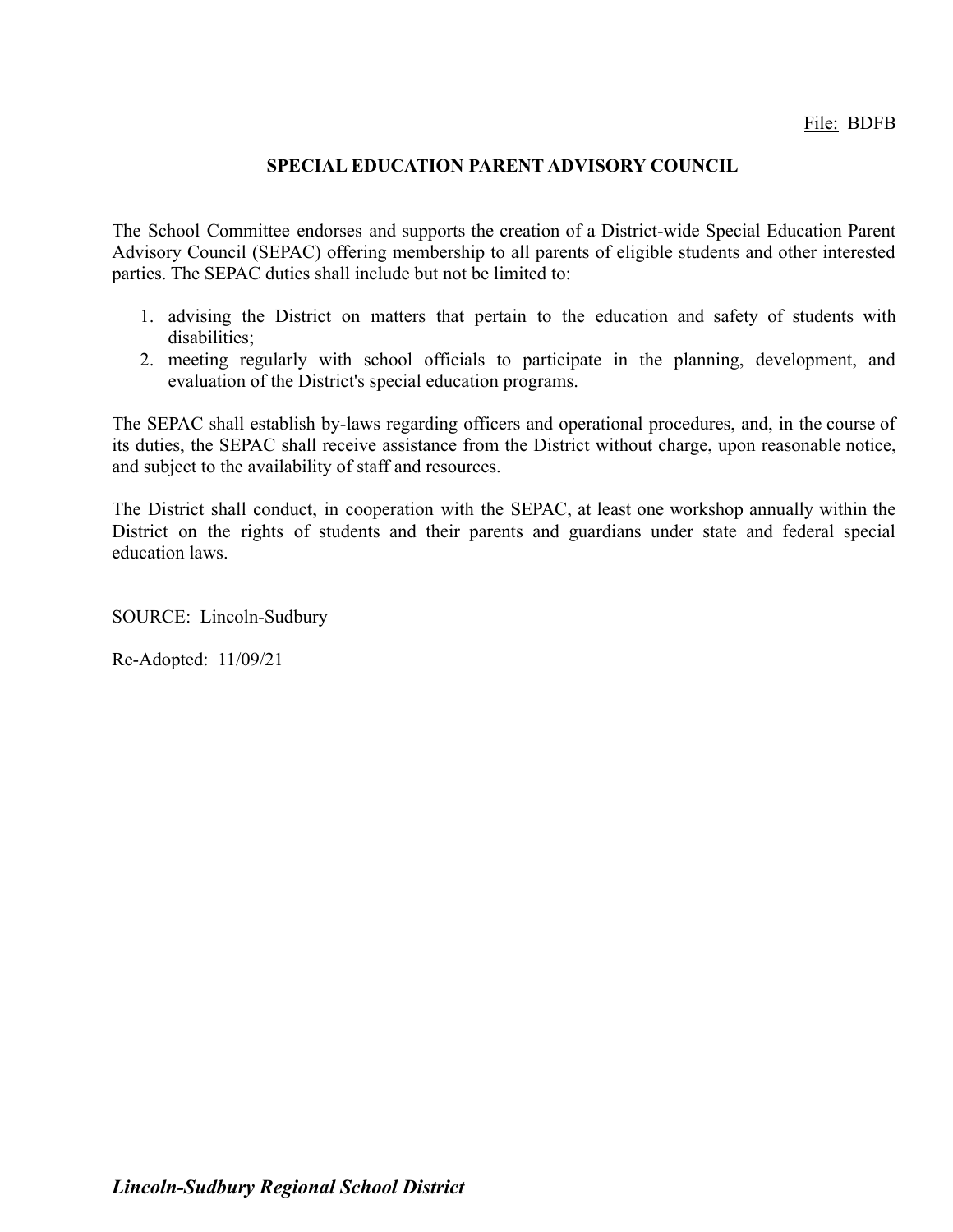### **SCHOOLATTORNEY**

It will be the duty of the counsel for the Committee to advise the School Committee and the Superintendent on the specific legal problems submitted to them. They will attend meetings upon request and will be sufficiently familiar with Committee policies, practices, and actions under these policies, and with requirements of the school law to enable them to offer the necessary legal advice.

A decision to seek legal advice or assistance on behalf of the school district will be made by the Committee. The Superintendent may also take such action at the direction of the Committee.

Many types of legal assistance are routine and do not require specific Committee approval or prior notice. However, when the Superintendent concludes that unusual types or amounts of professional legal service may be required, they will advise the Committee and seek either initial or continuing authorization for such service.

The School Committee may use the services provided by the town counsel. The Committee and the Superintendent may seek their services to counsel and represent the school district at various times.

SOURCE: MASC Adopted for LSSC Policy Manual 11/09/21

LEGAL REFS.: M.G.L. 71:37E; 71:37F

**NOTE: It is important that a School Committee establish guidelines for access to legal counsel by individual members. In most cases this is allowed only with prior approval of the whole Committee.**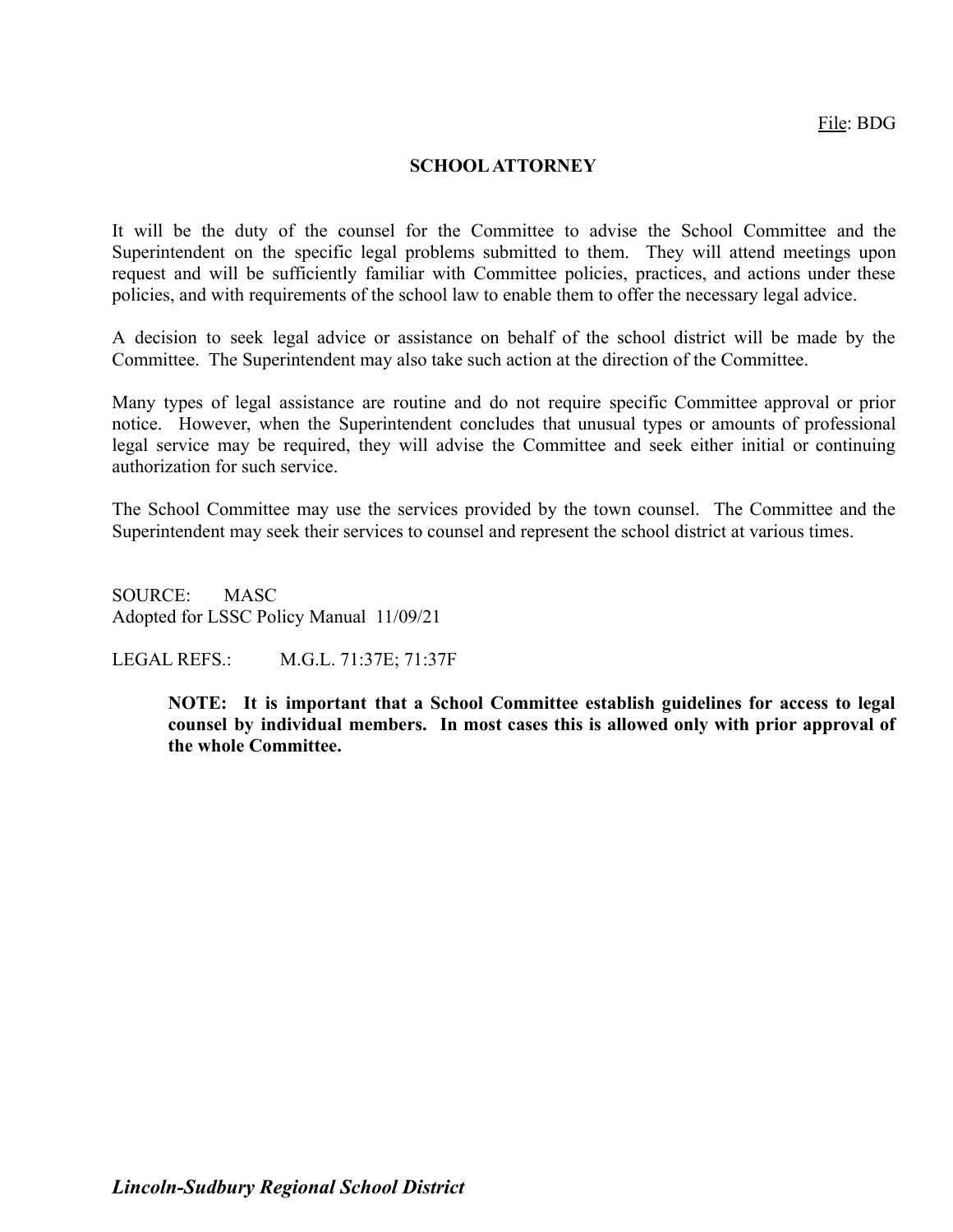### **SCHOOL COMMITTEE MEETINGS**

The School Committee will transact all business at official meetings of the Committee. These may be either regular or special meetings, defined as follows:

- 1. **Regular meeting**: the usual official legal action meeting, held regularly
- 2. **Special meeting**: an official legal action meeting called between scheduled regular meetings to consider specific topics.

Every meeting of the School Committee, regular or special, will be open to the public unless an executive session is held in accordance with state law.

Meetings are generally held on the second and fourth Tuesday of the month in Conference Room B at Lincoln-Sudbury Regional High School, unless otherwise specified in the notice or voted by the Committee. The Committee shall schedule some of its meetings to be held in Lincoln, to enable the Committee to better communicate with Lincoln.

SOURCE: MASC Adopted for LSSC Policy Manual 11/09/21

LEGAL REFS.: M.G.L. 30A:18-25

CROSS REFS.: BEC, Executive Sessions BEDA, Notification of School Committee Meetings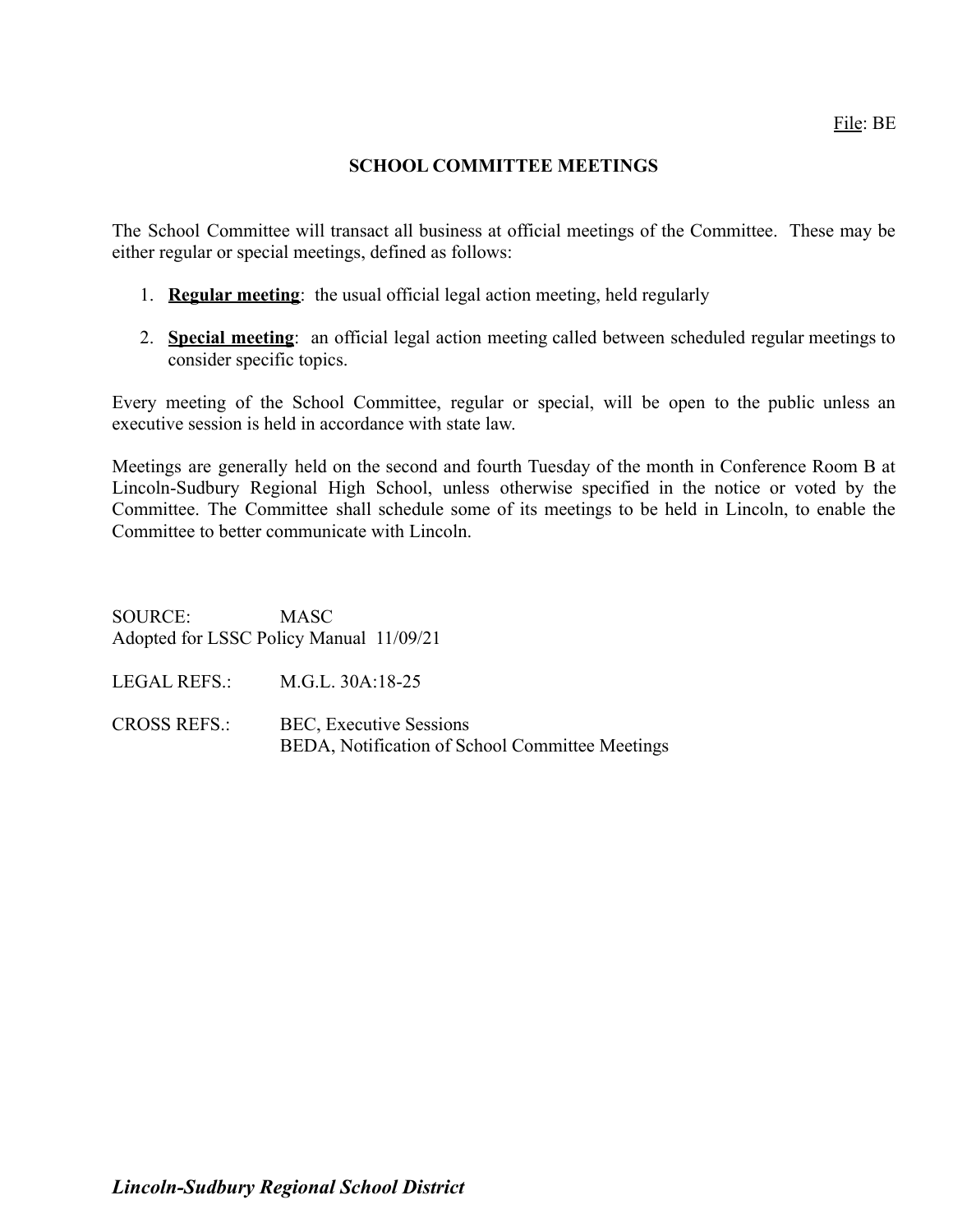## **SCHOOL COMMITTEE MEETINGS AND EXECUTIVE SESSION**

All meetings of the Committee shall be open to the public unless the Committee shall vote to go into Executive Session as provided in MGL Chapter 39, Section 23A.

The records of each meeting shall become a public record upon being approved except that records of Executive Session may remain closed under conditions set forth in MGL Chapter 39, Section 23A. The Committee shall review executive session minutes for possible declassification on a regular basis.

Ref: MGL Chapter 39, Section 23A

SOURCE: Lincoln-Sudbury Re-Adopted for LSSC Policy Manual 11/09/21

SOURCE: Lincoln-Sudbury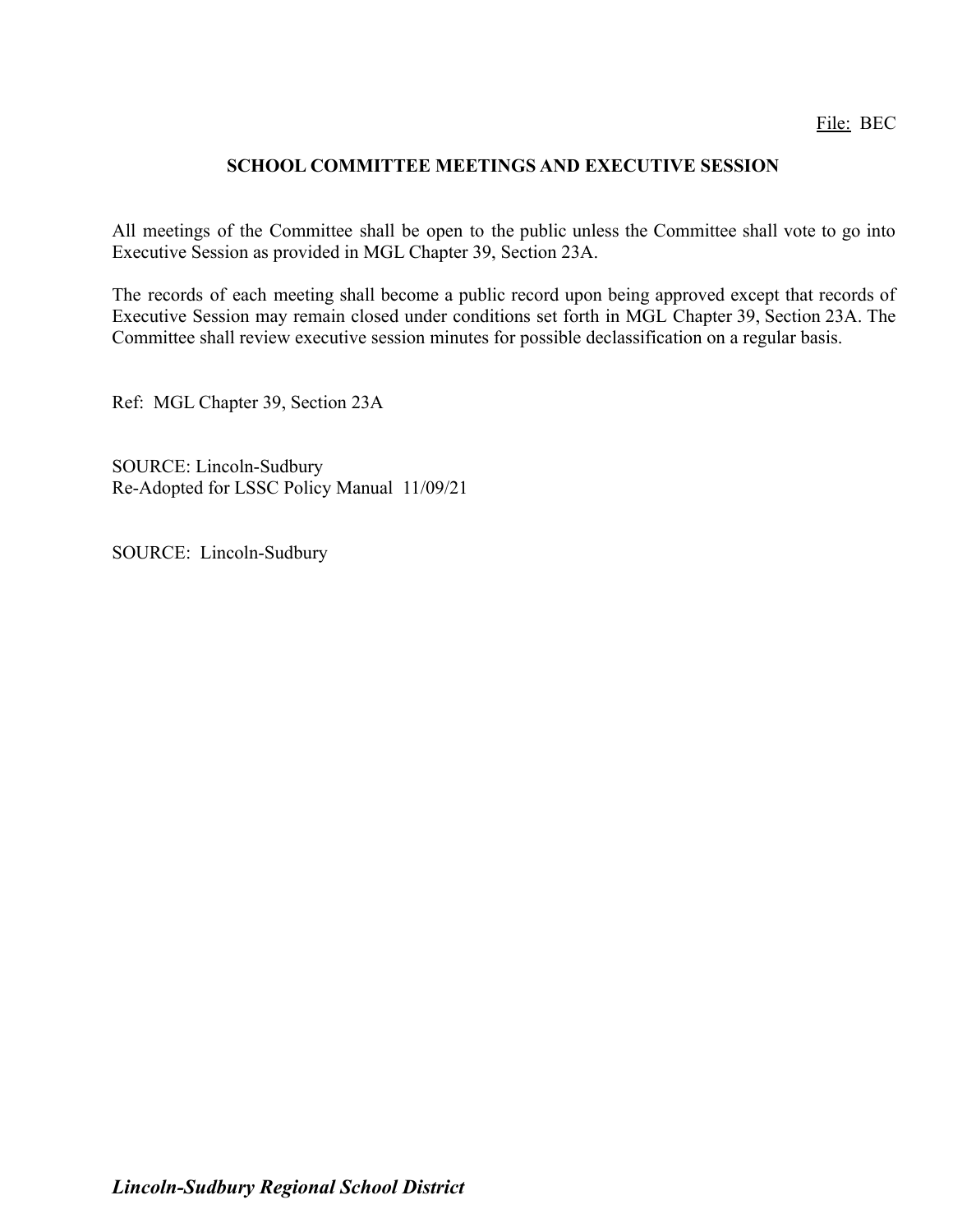## **EXECUTIVE SESSIONS**

All meetings of the School Committee are open to attendance by the public and media representatives. However, the Committee has the right to convene in a closed executive session when it meets the following procedural conditions imposed by state law:

- 1. The Committee will first convene in an open session for which due notice has been given.
- 2. The Chair (or, in their absence, the presiding member) will state the purpose for the executive session by stating all subjects that may be revealed without compromising the purpose for which the executive session was called.
- 3. A majority of the members must vote to enter the executive session, with the vote taken by roll call and recorded in the official minutes.
- 4. The Chair or presiding member will state before entering the executive session whether the Committee will reconvene in open session after the executive session.

The law puts specific limitations on the purposes for which executive sessions may be convened. The Committee may enter executive sessions only to deliberate:

- 1. The reputation, character, physical condition or mental health, rather than the professional competence, of a single individual, or the discipline or dismissal, including the hearing of charges against, a member of the committee, a school department employee or student, or other individual. The individual has certain rights enumerated in the law including requiring the Committee to hold an open session should the individual so request.
- 2. Strategy with respect to non-union negotiations or to conduct collective bargaining sessions with non-union personnel.
- 3. Strategy with respect to collective bargaining or litigation, if an open meeting might have a detrimental effect. Collective bargaining may also be conducted.
- 4. The deployment of security personnel or devices.
- 5. Allegations of criminal misconduct or to discuss the filing of criminal complaints.
- 6. Transactions of real estate, if an open meeting might be detrimental to the negotiating position of the committee or another party.
- 7. To comply with the provisions of any general or specific law of federal grant-in-aid requirements.
- 8. And to consider and interview applicants for employment by a preliminary screening committee (The only position that the School Committee would be involved in that might qualify would be for the position of Superintendent.) This exemption only applies if it can be determined that an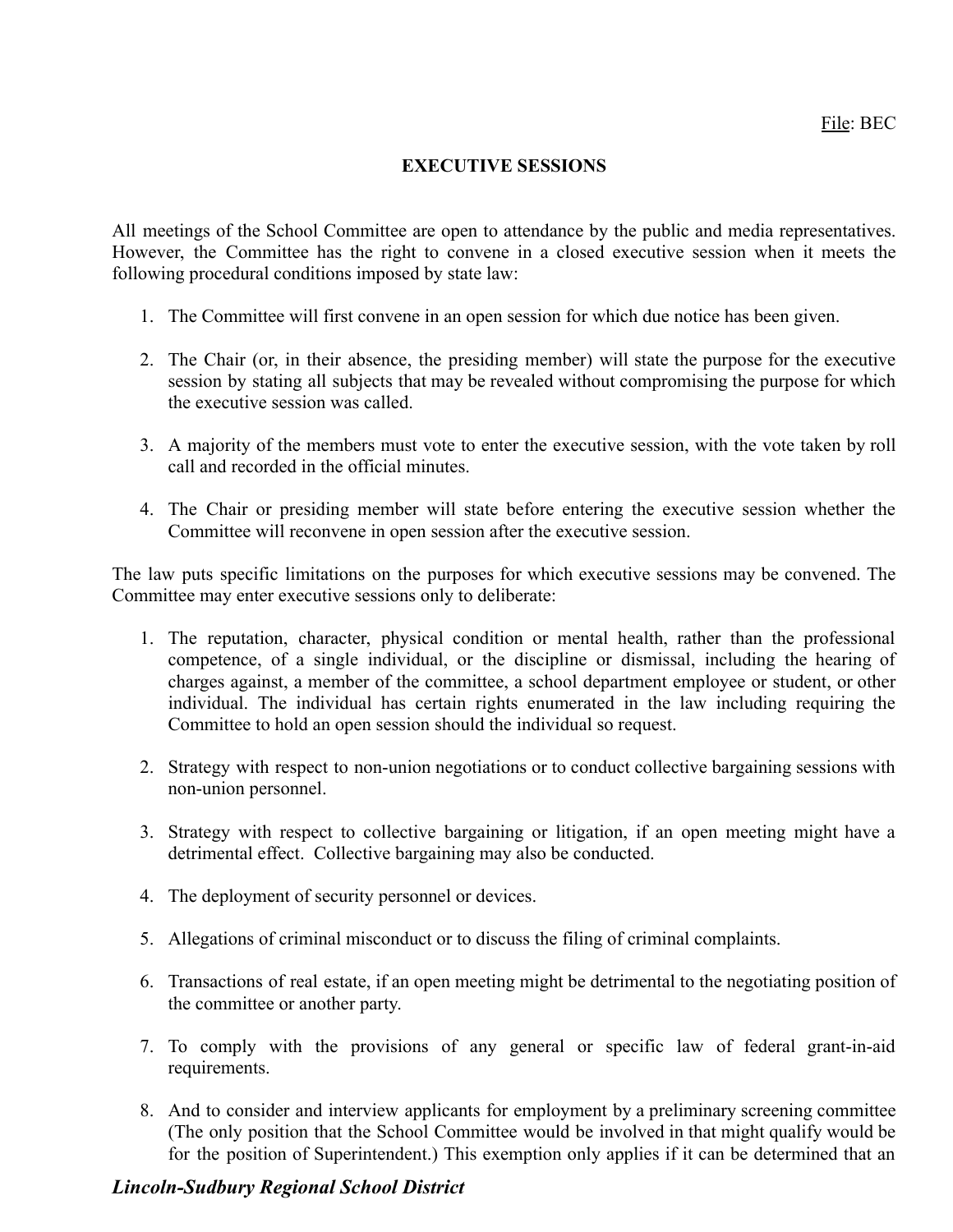open meeting will have a detrimental effect in obtaining qualified applicants. This shall not apply to applicants who have passed a prior preliminary screening.

- 9. To meet or confer with a mediator with respect to any litigation or public business.
- 10. To discuss trade secrets or confidential competitively-sensitive or other proprietary information conducted by a governmental body as an energy supplier.

(In the first case, an open meeting will be held if the individual involved so requests.)

Accurate records of the proceedings conducted in executive session will be kept and may remain secret only so long as their publication would defeat the purpose of the session.

The School Committee Chair and the Superintendent/Principal will review executive session minutes for possible declassification on, at least, a quarterly basis and, if necessary, will consult with legal counsel. The School Committee Chair will bring minutes recommended for declassification to the School Committee for a vote either as part of a consent agenda or for individual action. In either case, there shall be an announcement of the declassification of minutes.

When a specific set of executive session minutes, not yet declassified, is requested by a member of the public, the School Committee shall render a decision on declassification at its next meeting or within 30 days after the request, whichever occurs first.

All votes taken in executive session will be recorded roll call votes, and will become part of the minutes of executive sessions.

Established by law and Committee policy

SOURCE: MASC Adopted for LSSC Policy Manual 11/09/21

LEGAL REFS.: M.G.L. 30A:21; 30A:22

CROSS REFS.: BDE, Subcommittees of the School Committee BE, School Committee Meetings KEB, Public Complaints about School Personnel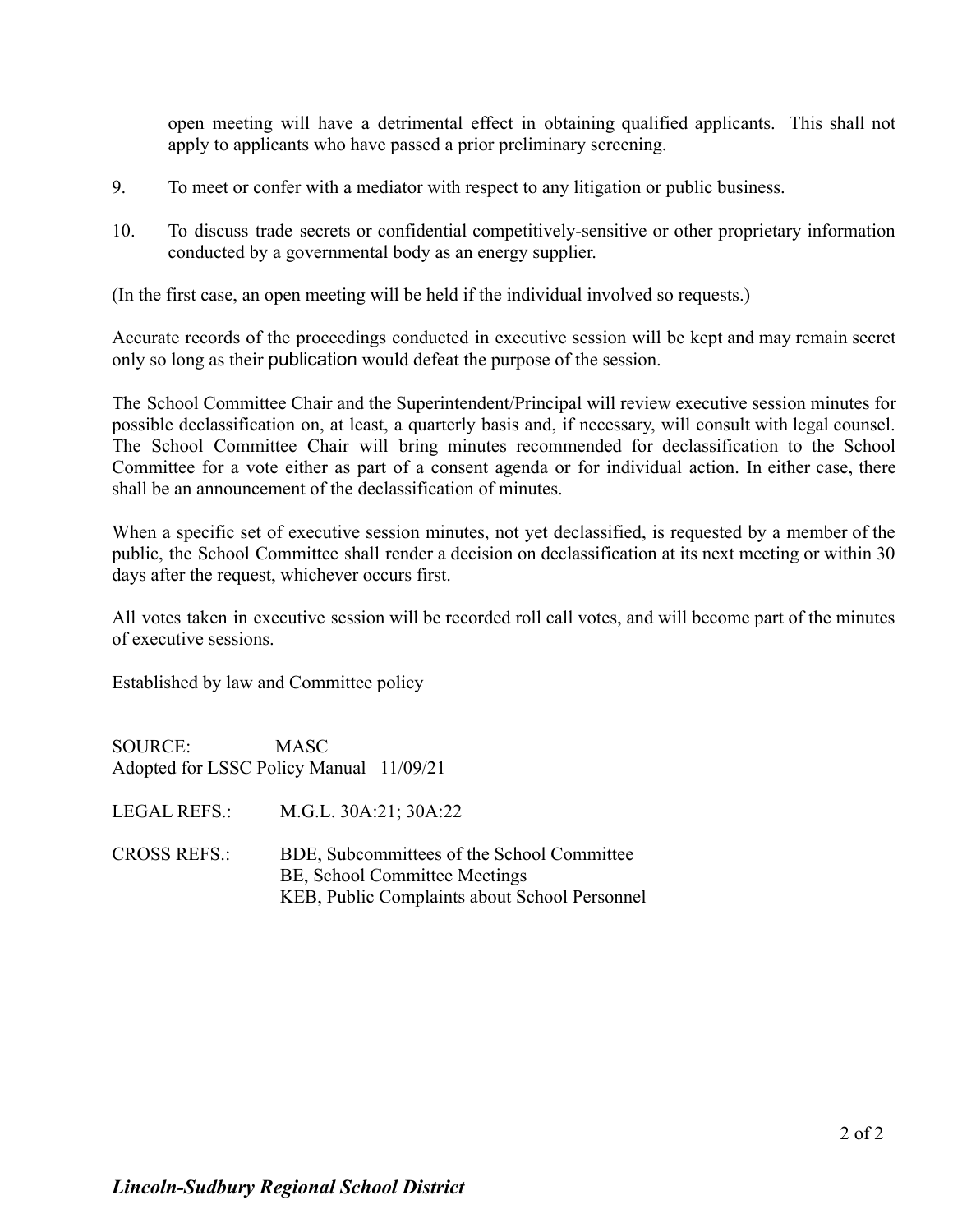## **NOTIFICATION OF SCHOOL COMMITTEE MEETINGS**

As required by law, a minimum of 48 hours' advance notice (excluding Saturdays, Sundays and legal holidays) will be given for any meeting of the School Committee, including all subcommittee meetings. The only exception permitted is in case of emergency, which the law defines as "a sudden, generally unexpected occurrence or set of circumstances demanding immediate action."

Notification of the dates, times, and places of regular meetings may be accomplished by periodic publication of the schedule for the ensuing months. However, a minimum of 48 hours prior to each meeting the Committee shall cause to be posted a listing of each subject the Chair reasonably anticipates will be discussed at the meeting (the agenda). Notification of a change in a regular meeting time, place, or agenda and notification, including agenda, of a special meeting will be filed with the town clerk at least 48 hours in advance, as required by law.

SOURCE: MASC July 2016 Adopted for LSSC Policy Manual 11/09/21

LEGAL REFS.: M.G.L. [30A:18](http://www.malegislature.gov/Laws/GeneralLaws/PartI/TitleIII/Chapter30A/Section18)-25; MGL Ch. 39 Section 23A; MGL Ch.39, Section 23B.

CROSS REF.: [BE,](http://z2policy.ctspublish.com/masc/DocViewer.jsp?docid=36&z2collection=master#JD_BE) School Committee Meetings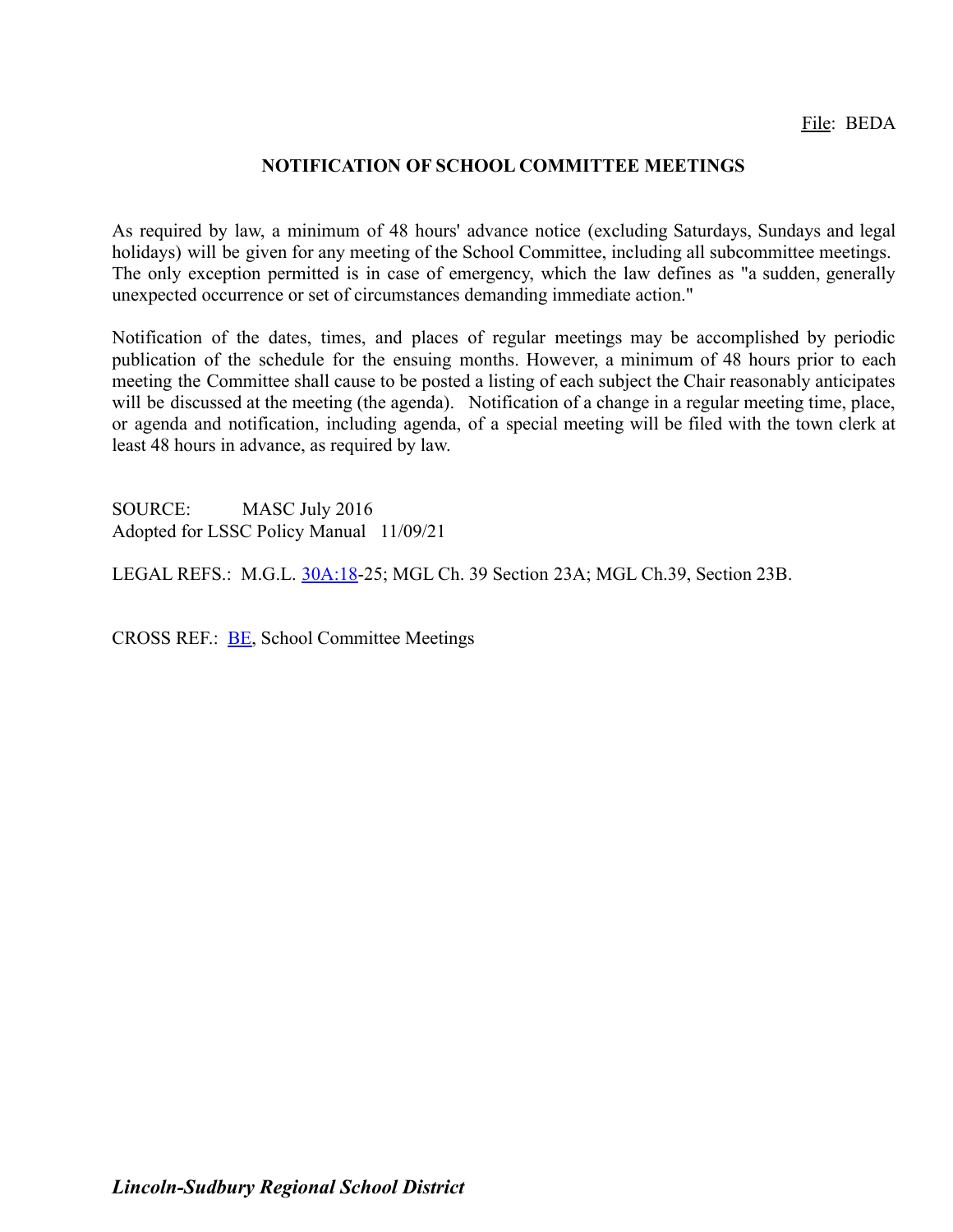## **AGENDA FORMAT**

The Superintendent, conferring with the Chair of the School Committee, will arrange the order of items on meetings agendas so that the Committee can accomplish its business as expeditiously as possible. The particular order may vary from meeting to meeting in keeping with the business at hand.

The Committee will follow the order of business established by the agenda except as it votes to rearrange the order for the convenience of visitors, individuals appearing before the Committee, or to expedite Committee business.

Any School Committee member, staff member, or citizen may suggest items of business. The inclusion of such items, however, will be at the discretion of the Chair of the Committee. A staff member who wishes to have a topic scheduled on the agenda should submit the request through the Superintendent.

The agenda will also provide for time when any citizen who wishes may speak briefly before the School **Committee** 

The agenda, together with supporting materials, will be distributed to School Committee members no less than three business days prior to the meeting to permit adequate time to prepare for the meeting.

Agendas will be posted and made available to the press.

SOURCE: MASC July 2016 Adopted for LSSC Policy Manual 11/09/21

CROSS REFS: BEDH, Public Comment at School Committee Meetings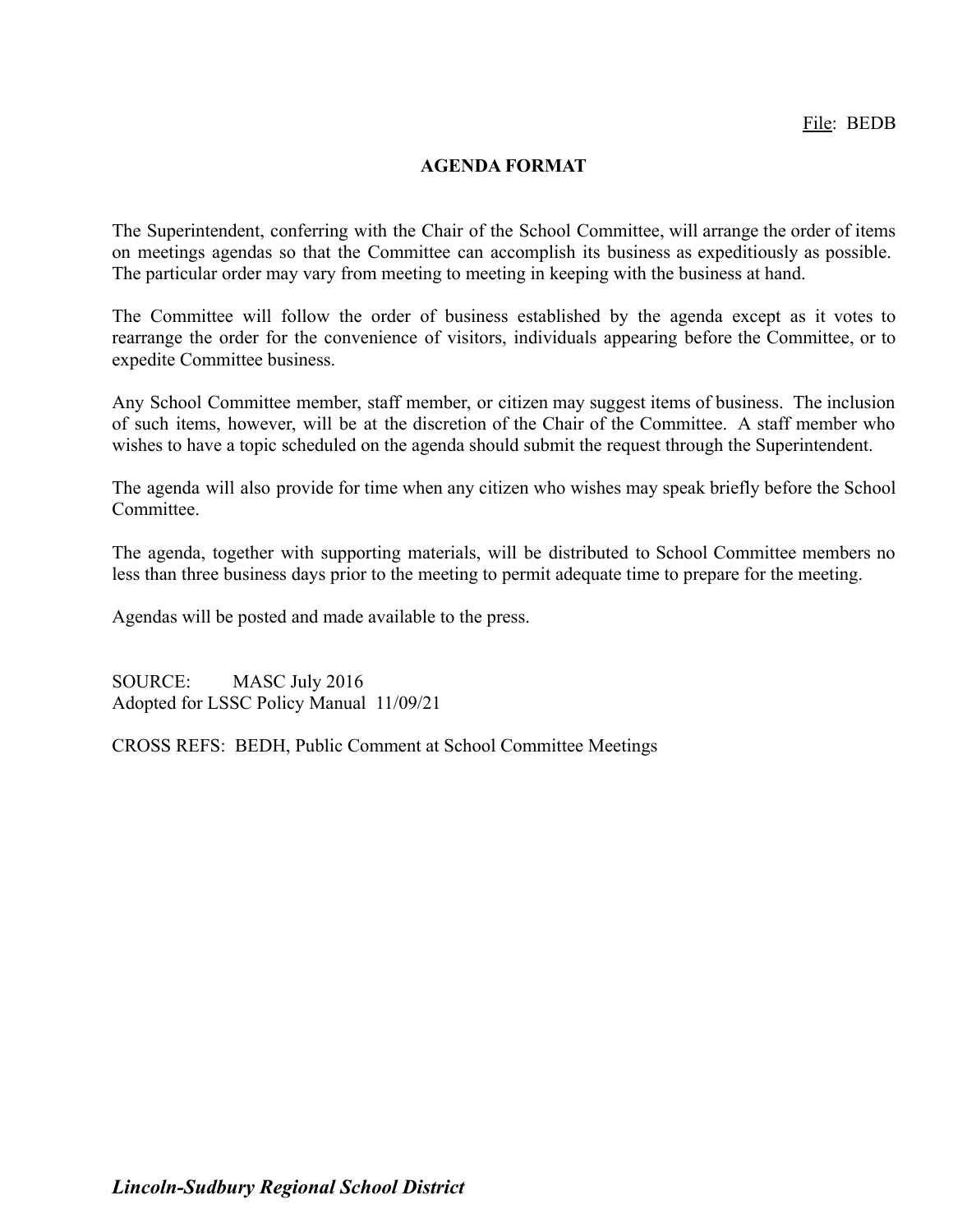## **RULES OF ORDER**

Robert's Rules of Order, Newly Revised will govern the proceedings of the Committee, except when those rules are in conflict with the Committee's approved policies and regulations.

In accordance with Robert's Rules, the Committee may suspend parliamentary rules of order by a two-thirds vote.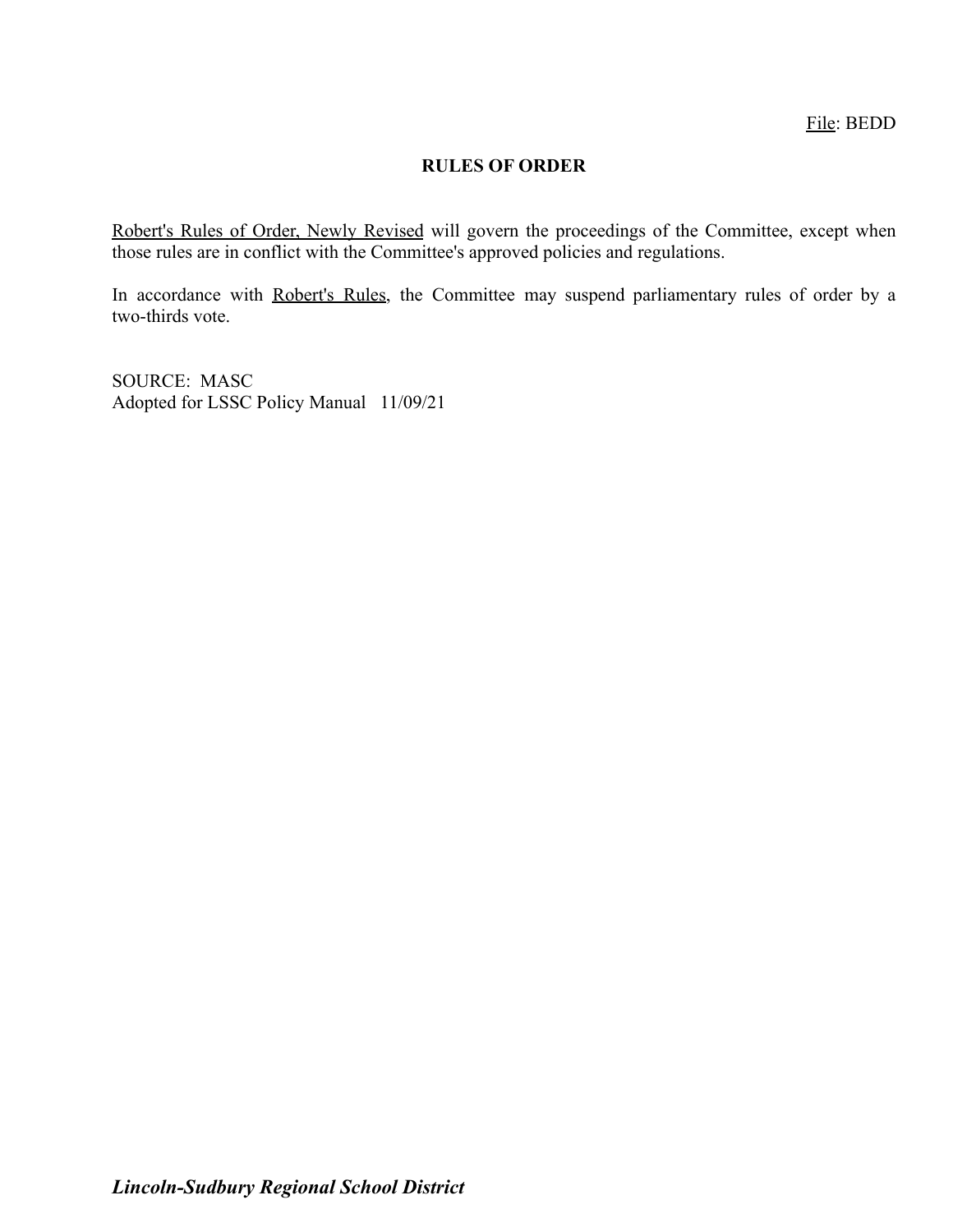## **VOTING METHOD**

### **Open meeting**

Votes of the School Committee will be taken by voice vote or a hand count and shall be recorded in the minutes. If the vote is unanimous only that fact need be recorded. No vote taken at an open session shall be by secret ballot.

All actions will require a majority vote of all members present and voting except as state law, Robert's Rules of Order, Newly Revised, or policies of this Committee require a larger majority. A majority of the members of the School Committee will constitute a quorum.

A two-thirds vote will be required to suspend parliamentary rules of order.

#### **Executive Session**

A majority of the members of the School Committee must vote to enter into executive session, with the vote taken by roll call and recorded in the official minutes.

All votes taken in executive session will be recorded roll call votes, and will become part of the minutes of executive sessions. Any votes taken to ratify employment contracts or collective bargaining agreements shall be taken in open session.

SOURCE: MASC Updated July 2012

Adopted for LSSC Policy Manual 11/09/21

LEGAL REFS.: M.G.L. 30A:18-25; 71:42; 71:50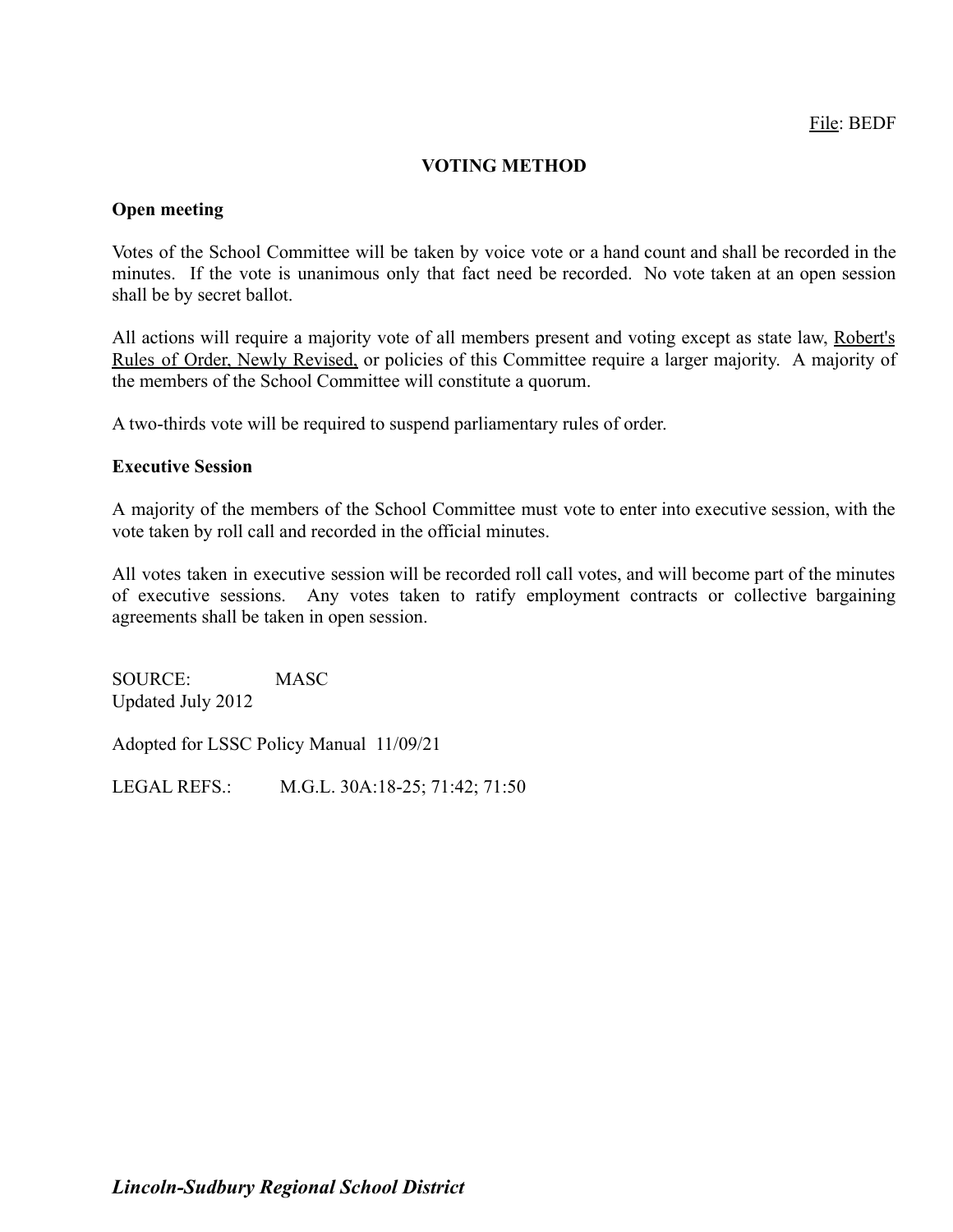## **MINUTES**

The minutes of a School Committee meeting constitute the written record of Committee actions; they are legal evidence of what the action was. Therefore, the secretary of the School Committee will be responsible for reporting in the minutes all actions taken by the Committee.

Minutes will include:

- 1. The date, time, place, the members present or absent, annotated as to arrival and departure times, if during the meeting, a summary of each subject, and a list of documents and exhibits used at the meeting,
- 2. A complete record of official actions taken by the Committee relative to the Superintendent's recommendations, to communications, and to all business transacted. Resolutions and motions will be given in their exact wording, accompanied by the names of members moving and seconding and a record of the results of the vote. Reports and documents relating to a formal motion may be omitted if they are referred to and identified by title and date.
- 3. Notation of formal adjournment.

Copies of the minutes will be sent to all Committee members at least 48 hours in advance of the meeting at which the minutes are to be approved. Minutes of all meetings shall be created and approved in a timely manner which is defined in regulation as within the next 3 meetings of the body or within 30 days, whichever is later.

The approved minutes will become permanent records of the Committee. Minutes of public meetings and minutes of executive sessions that have been declassified will be in the custody of the Superintendent who will make them available to interested citizens upon request.

SOURCE: MASC, July 2018 Adopted for LSSC Policy Manual 11/09/21

LEGAL REFS.: M.G.L. 30A:22; 66:10; 940 CMR 29.00

CROSS REF.: KDB, Public's Right to Know; BEC, Executive Session

**NOTE: Specific comments and/or discussion should only be included in the minutes as a result of a vote of the Committee. The minutes are not a transcript of the meeting. Documents used during a School Committee meeting become part of the official record and must be maintained, based upon their content, in accordance with the Commonwealth's Municipal Public Records Retention Schedule.**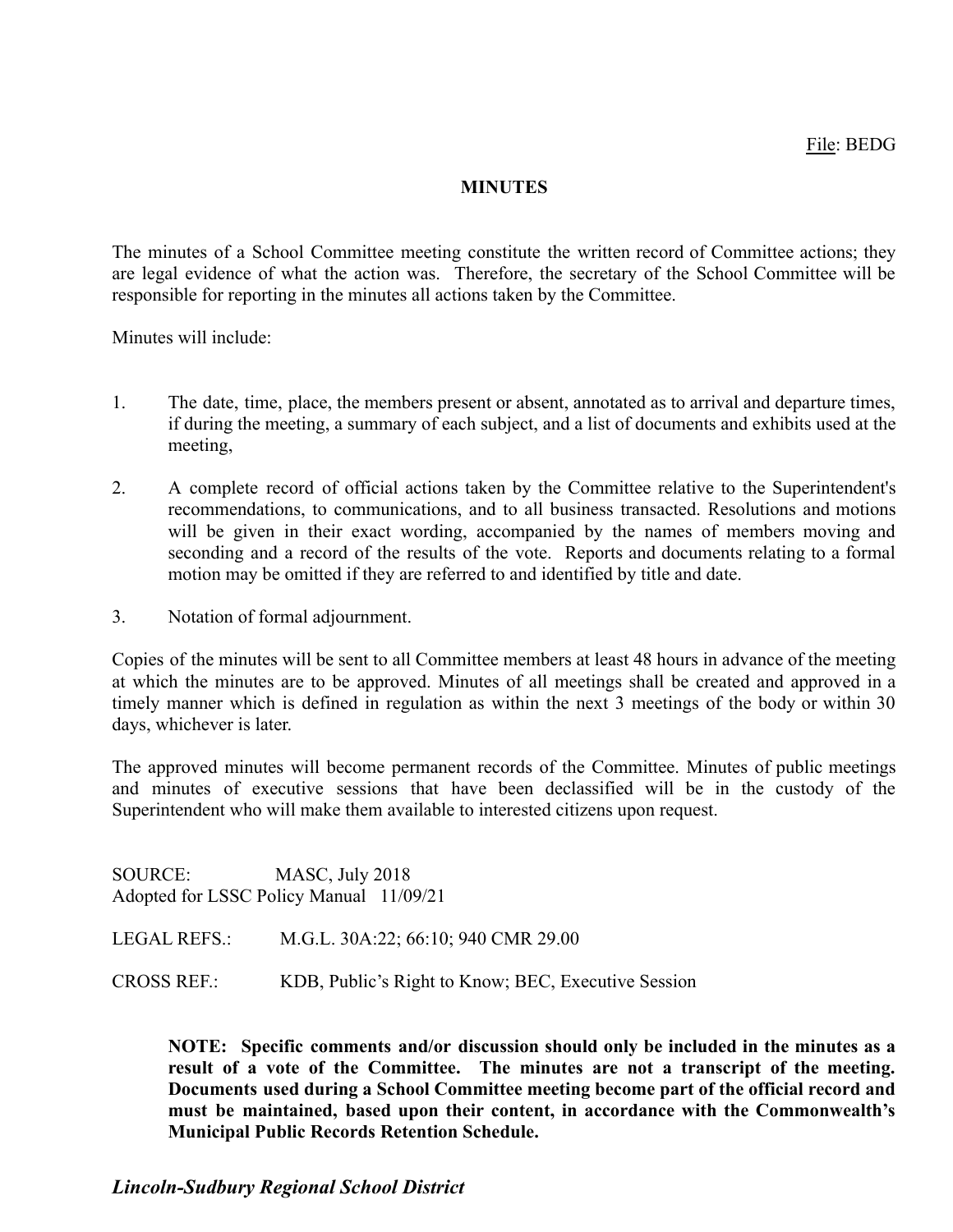## **PUBLIC COMMENT AT SCHOOL COMMITTEE MEETINGS**

All regular and special meetings of the School Committee shall be open to the public. Executive sessions will be held only as prescribed by the Statutes of the Commonwealth of Massachusetts.

The School Committee desires individuals to attend its meetings so that they may become better acquainted with the operations and the programs of our local public schools. In addition, the Committee would like the opportunity to hear public comment.

Public comment is not a discussion, debate, or dialogue between individuals and the School Committee. It is an individual's opportunity to express an opinion on issues within the School Committee's authority.

To ensure the ability of the School Committee to conduct the District's business in an orderly manner, the following rules and procedures are adopted:

- 1. At the start of each regularly scheduled School Committee meeting, individuals will sign in for an opportunity to speak during public comment. The public comment segment shall not exceed 15 minutes. All speakers are encouraged to present their remarks in a respectful manner
- 2. Speakers will be allowed up to three (3) minutes to present their material and must begin their comments by stating their name and city/town. The presiding Chair may permit extension of this time limit, in extenuating circumstances.
- 3. Topics for discussion should be limited to those items within the School Committee's scope of authority. The authority of the School Committee primarily concerns the review and approval of the budget of the district's public schools, the performance of the Superintendent, and the educational goals and policies of the district's public schools. Comments and complaints regarding school personnel (apart from the Superintendent) or students are generally prohibited unless those comments and complaints concern matters within the scope of School Committee authority.
- 4. The Chair of the meeting, after a warning, reserves the right to terminate speech which is not constitutionally protected because it constitutes true threats that are likely to provoke a violent reaction and cause a breach of the peace, or incitement to imminent lawless conduct, or contains obscenities.
- 5. Written comments longer than three (3) minutes may be presented to the presiding Chair before or after the meeting. All remarks will be addressed through the Chair of the meeting. Comments made during the public comment portion of the meeting do not necessarily reflect the views or positions of the Lincoln Sudbury School Committee.
- 6. Sign up instructions will be provided for those who wish to participate in Public Comment.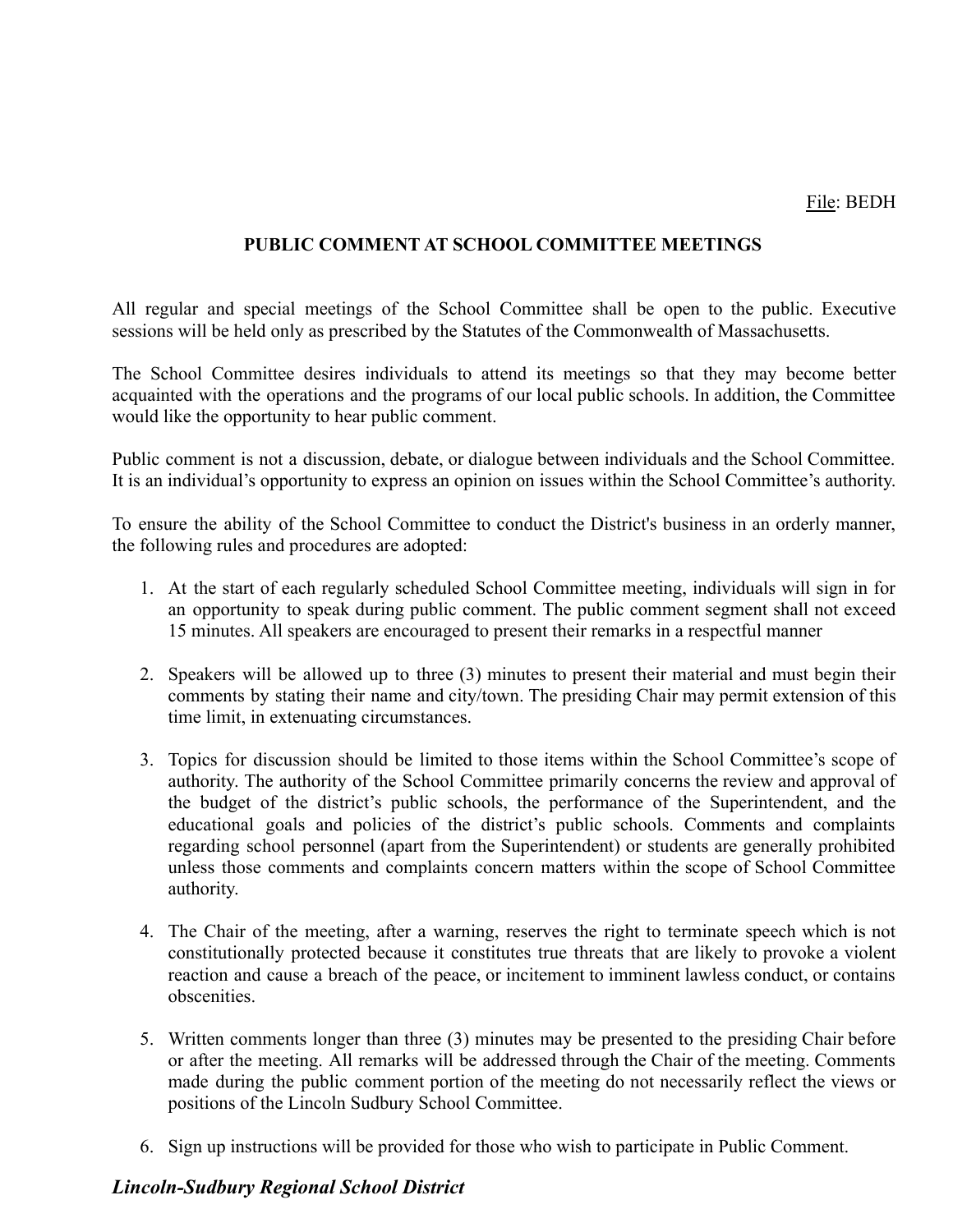### LEGAL REFS.: M.G.L. 30A: 18-25

## CROSS REFS: BE, SCHOOL COMMITTEE MEETINGS BEC, EXECUTIVE SESSIONS BEDA, NOTIFICATION OF SCHOOL COMMITTEE MEETINGS

| SOURCE: | MASC         |
|---------|--------------|
| Revised | January 2020 |

Adopted for LSSC Policy Manual 11/09/21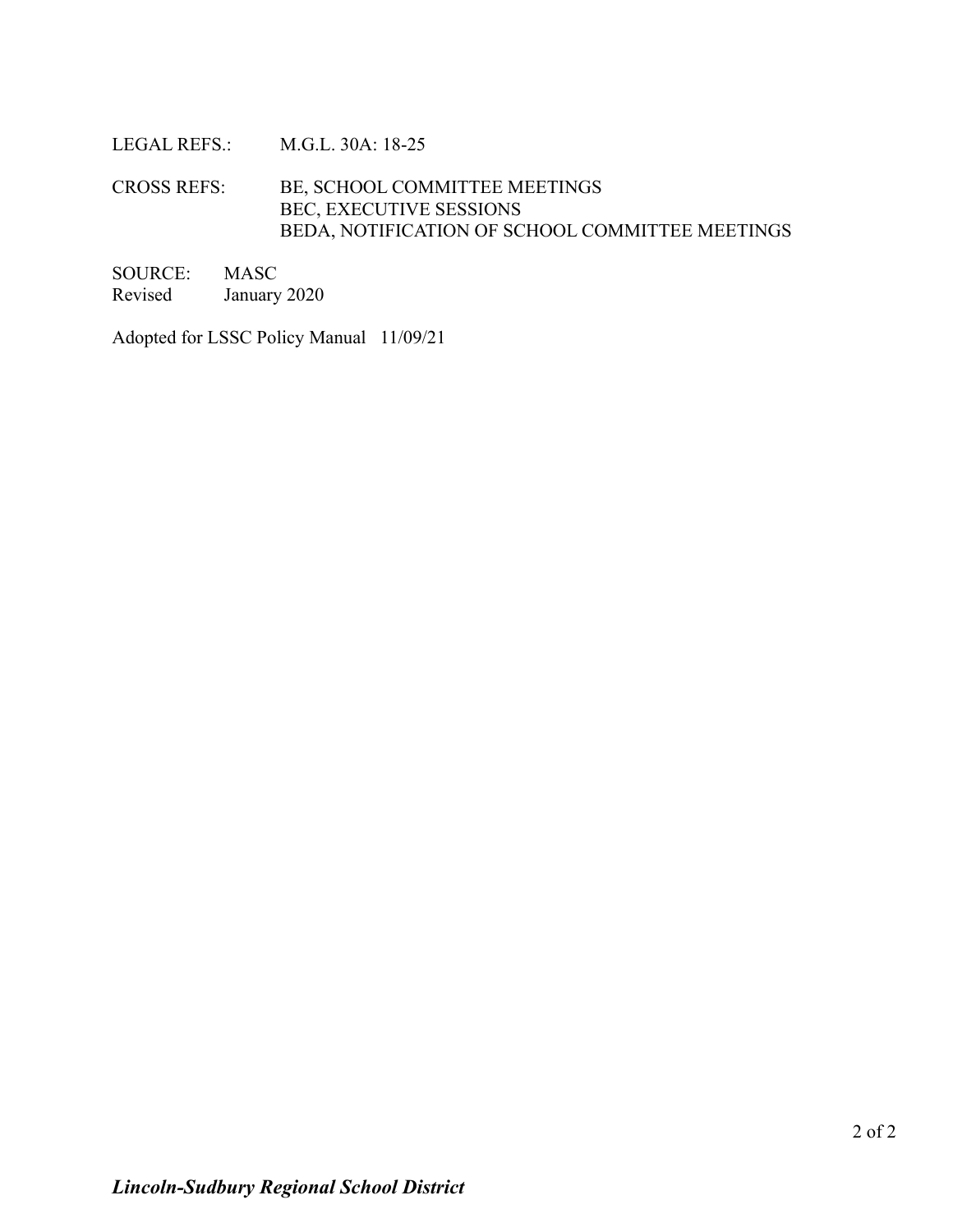### **GUIDELINES FOR PUBLIC COMMENT**

A School Committee Meeting is a meeting of a government body at which members of the body deliberate over public business. We welcome the attendance of members of the school district community to view your School Committee as it conducts its regular business meeting.

Massachusetts General Laws Chapter 30A Section 20(f) governs public participation at open meetings covering all public bodies.

#### *Chapter 30A:20* **[Notice, Remote Participation, Public Participation, Certification]**

*(f) No person shall address a meeting of a public body without permission of the chair, and all* persons shall, at the request of the chair, be silent. No person shall disrupt the proceedings of a meeting of a public body. If, after clear warning from the chair, a person continues to disrupt the *proceedings, the chair may order the person to withdraw from the meeting and if the person does not withdraw, the chair may authorize a constable or other officer to remove the person from the meeting.*

The School Committee believes that the school district community should have an opportunity to comment to the Committee on issues that affect the school district and are within the scope of the Committee's responsibilities. Therefore, the Committee has set aside a period of time at each School Committee meeting to hear from the public. In addition, if the Committee believes that an issue requires a dialogue with the school district community, the Committee may schedule a separate public hearing on that issue.

Any citizen who wishes to make a presentation to the School Committee on an item which is of interest to them and within the scope of the Committee's responsibilities may request to be placed on the agenda for a particular meeting. Such a request should be in writing and should be received by the Superintendent of Schools at least one week prior to the date of the meeting. Such a request should contain background statements which would explain the scope and intent of the agenda item. The Chair of the Committee works with the Superintendent to formulate the meeting agendas. Together they will determine whether or not to place an item on the agenda and if the item is to be taken up they will also determine when to place an item on the agenda and all parameters to be required of the presenter.

Here are the general rules for the Committee's public comment period:

- 1. Public Comment shall be for a period of 15 minutes and shall generally follow the opening of the meeting. The Committee reserves the right to rearrange its agenda to accommodate scheduled presenters.
- 2. Any citizen wishing to speak before the Committee shall identify themselves by name and address and shall speak for no longer than 3 minutes. No citizen may speak more than once without permission of the Chair. All citizens shall speak to the full Committee through the Chair and shall not address individual members or administrators.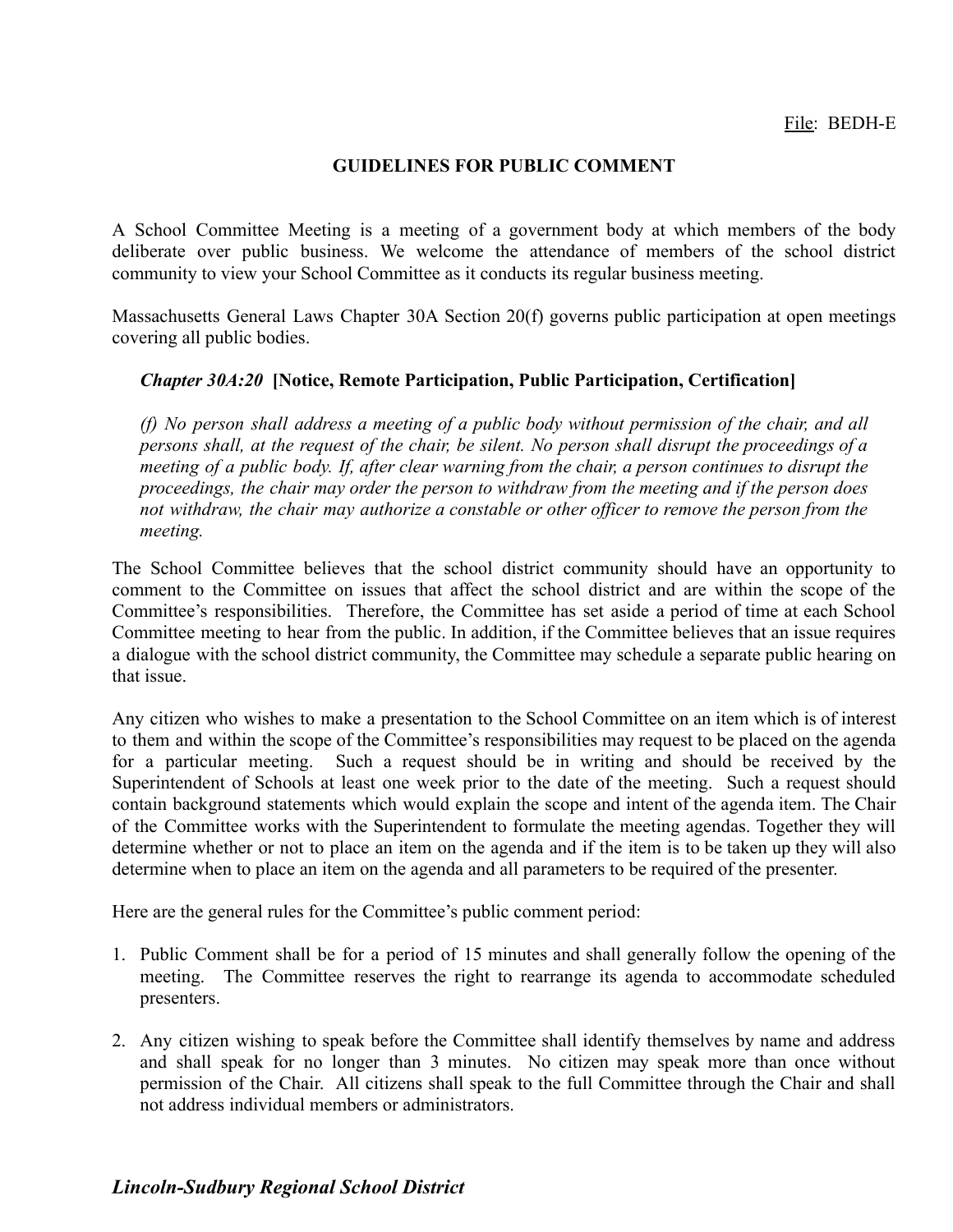- 3. Individuals may address topics on the agenda, items specified for public comment, or items within the scope of responsibility of the School Committee. The Chair shall rule out of order any individual who fails to honor the guidelines or who addresses a matter inappropriate for public comment.
- 4. Any Committee member may direct questions to the speaker through the Chair in order to clarify comments of the speaker.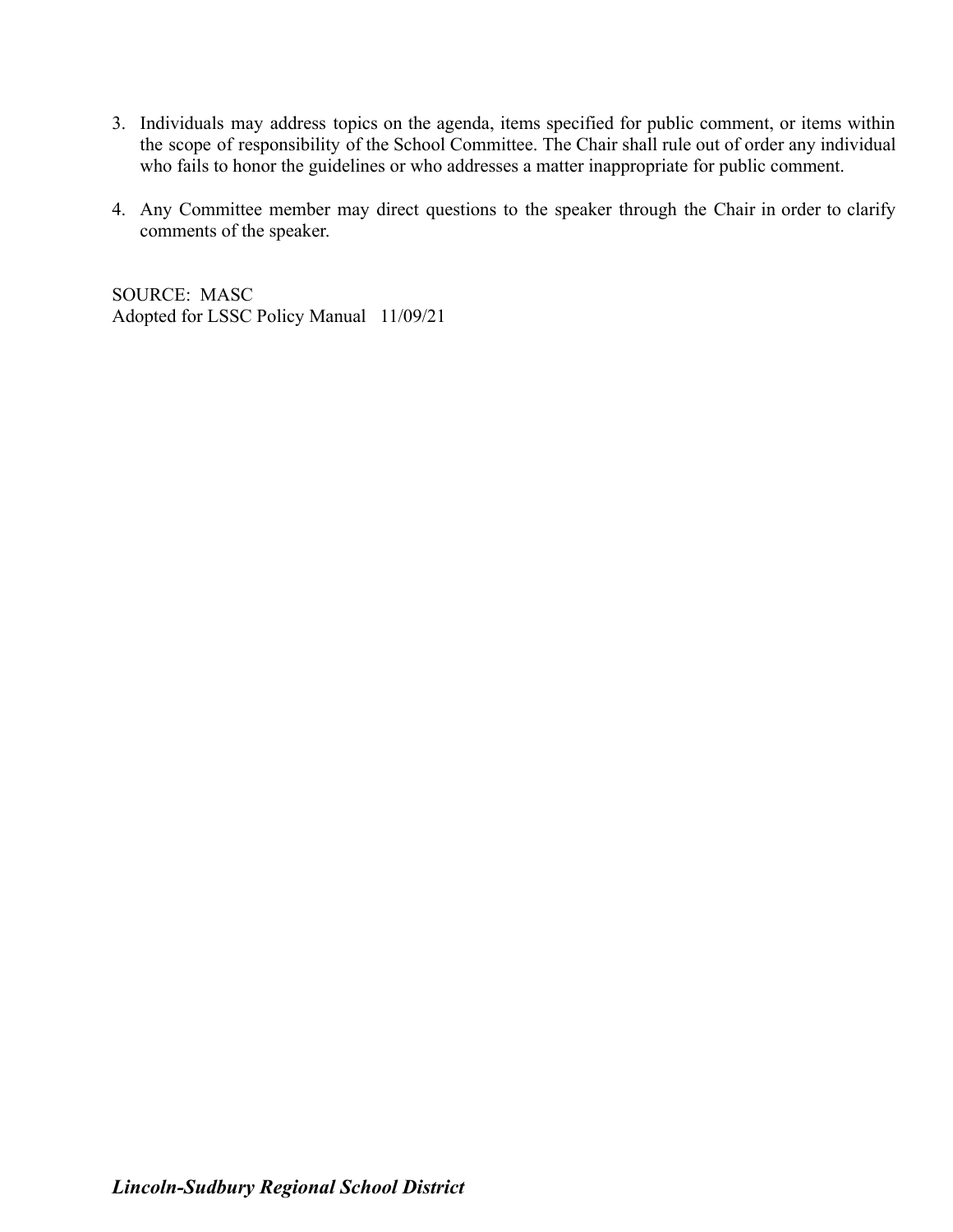## **SCHOOL COMMITTEE POLICY DEVELOPMENT**

The School Committee will develop policies and put them in writing so that they may serve as guides for the discretionary action of those to whom it delegates authority.

The formulation and adoption of these written policies will constitute the basic method by which the School Committee will exercise its leadership in providing for the successful and efficient functioning of the school district. Through the study and evaluation of reports concerning the execution of its policies, the School Committee will exercise its control over school operation.

The School Committee accepts the definition of policy set forth by the National School Boards Association:

Policies are principles adopted by a School Committee to chart a course of action. They tell what is wanted; they may include why and how much. Policies should be broad enough to indicate a line of action to be followed by the administration in meeting day-to-day problems, yet be specific enough to give clear guidance.

The policies of the School Committee are framed, and are meant to be interpreted in terms of state law, regulations of the Massachusetts Board of Elementary and Secondary Education, and other regulatory agencies of the various levels of government.

SOURCE: MASC Adopted for LSSC Policy Manual 11/09/21

> NOTE: One of the first policy needs of a School Committee is a policy, or set of policies, on **policy development. The policy above is one of a set of policies adopted by a Massachusetts School Committee.**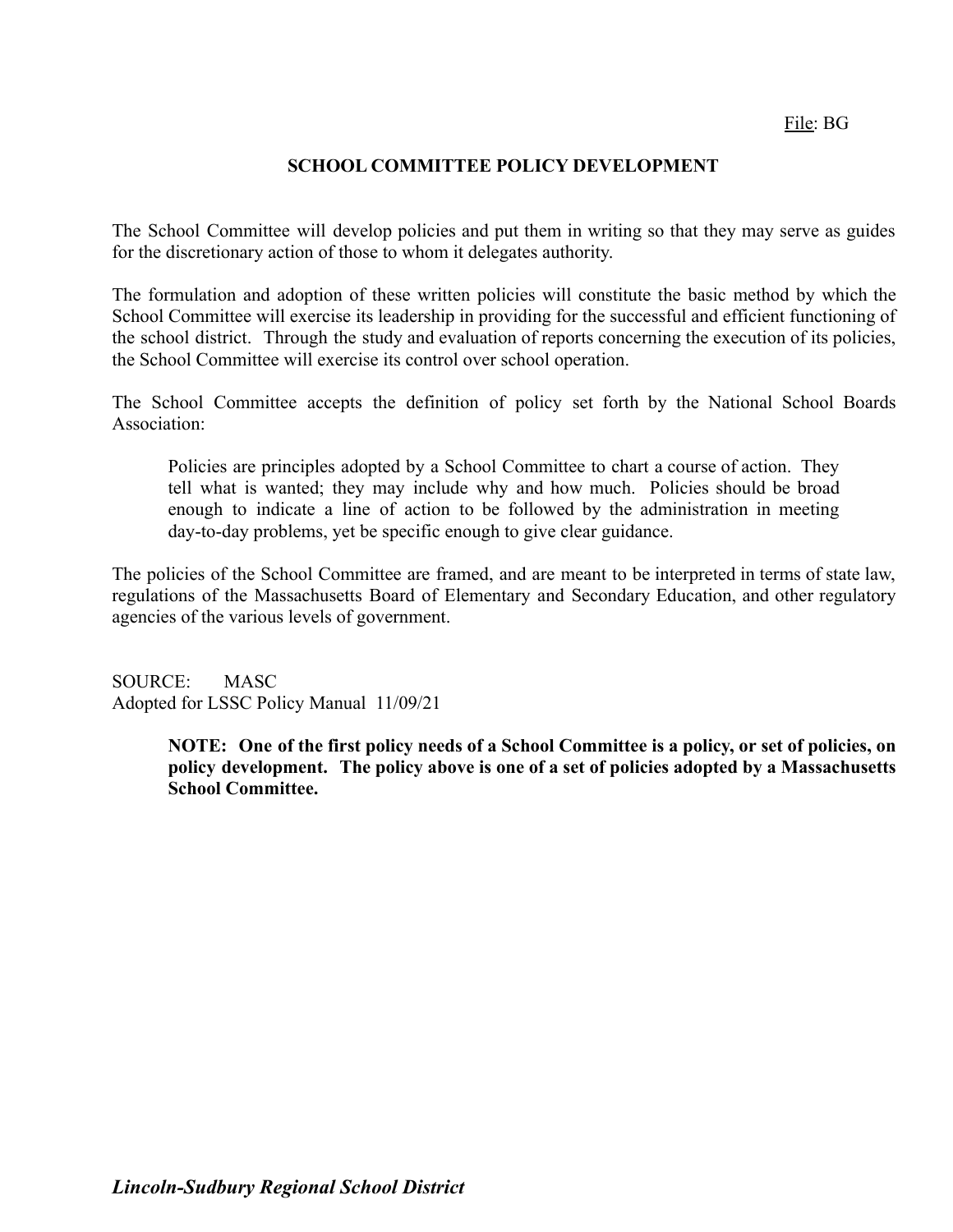## **POLICY ADOPTION**

Adoption of new policies or changing existing policies is solely the responsibility of the School Committee. Policies will be adopted and/or amended only by the affirmative vote of a majority of the members of the School Committee when such action has been scheduled on the agenda of a regular or special meeting.

To permit time for study of all policies or amendments to policies and to provide an opportunity for interested parties to react, proposed policies or amendments will be presented as an agenda item to the Committee in the following sequence:

- 1. Information item distribution with agenda
- 2. Discussion item reading of the proposed policy or policies; response from Superintendent; report from any advisory committee assigned responsibility in the area; Committee discussion and directions for any redrafting
- 3. Action item discussion, adoption or rejection.

Amendments to the policy at the action stage will not require repetition of the sequence, unless the Committee so directs.

The School Committee may dispense with the above sequence to meet emergency conditions.

Policies will be effective upon the date set by the School Committee. This date will ensure that affected persons have an opportunity to become familiar with the requirements of the new policy prior to its implementation.

SOURCE: MASC 2021

**NOTE: Except in an emergency situation, policies should not be adopted at the meeting at which they are initially introduced.**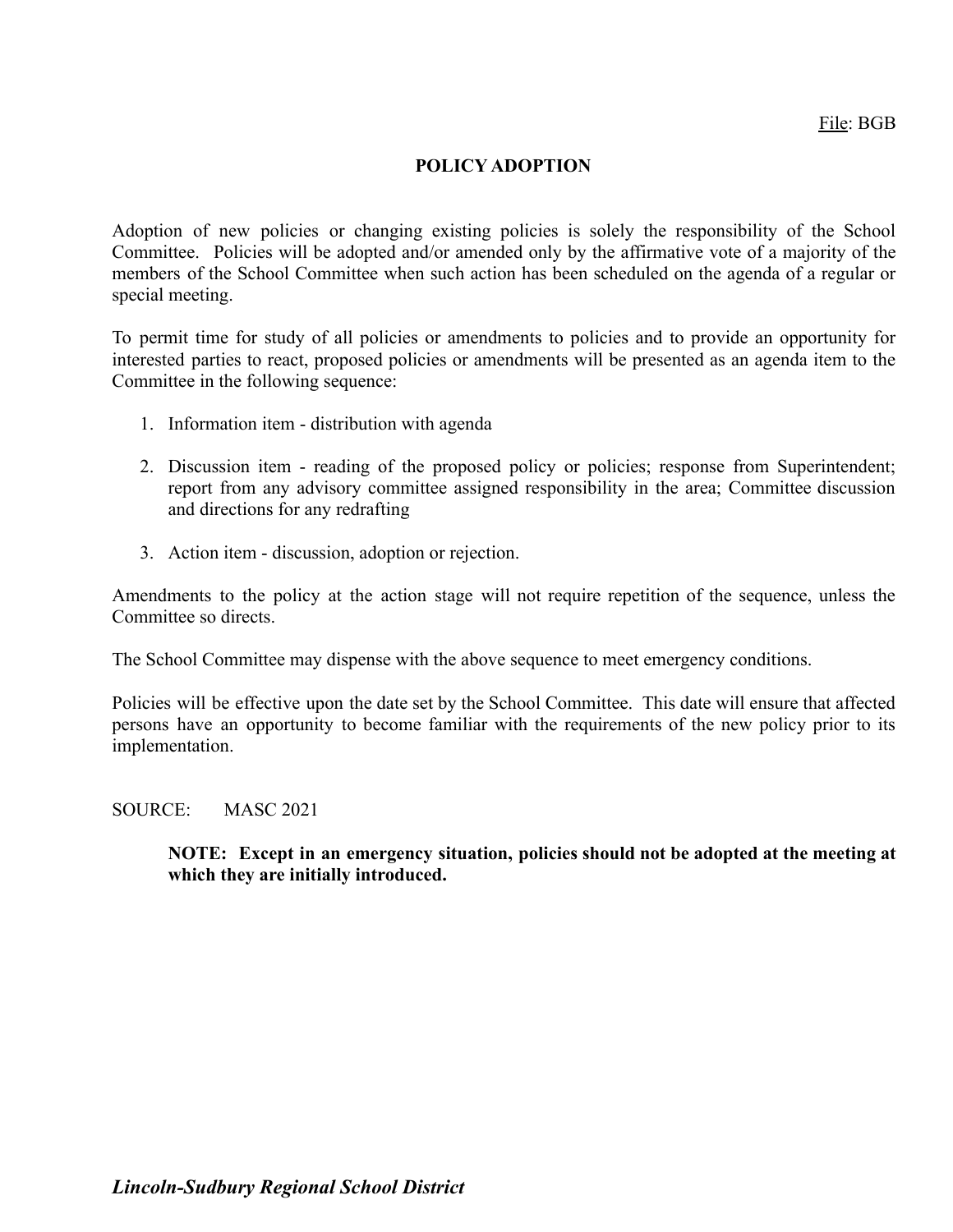### **POLICY REVISION AND REVIEW**

In an effort to keep its written policies up to date so that they can be used consistently as a basis for School Committee action and administrative decision, the Committee will review its policies on a regular basis.

The Committee will evaluate how the policies have been executed by the school staff and will weigh the results. It will rely on the school staff, students, and the community for providing evidence of the effect of the policies it has adopted.

The Superintendent is given the continuing commission of calling to the Committee's attention all policies that are out of date or for other reason appear to need revision.

The School Committee directs the Superintendent to periodically recall all policy and regulations manuals for administrative updating and Committee review.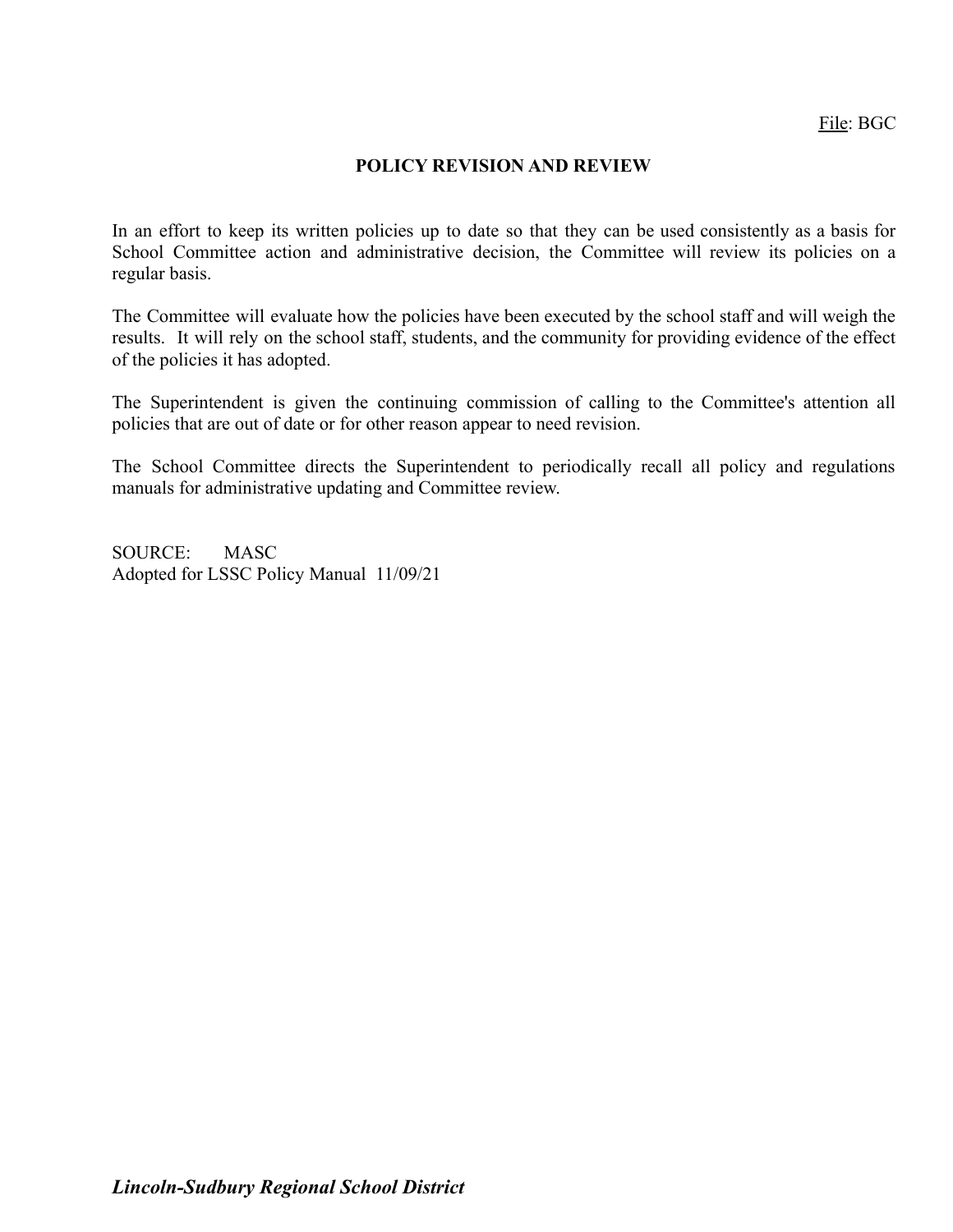## **SCHOOL COMMITTEE REVIEW OF PROCEDURES**

It is expected that the Superintendent/Principal and administrative staff will need to issue procedures implementing policies of the School Committee. Many of these will be routine from year to year; others will arise in special circumstances; some will be drawn up under specific directions from the Committee.

The Committee may review the procedures developed by the Superintendent/Principal for the school district whenever they appear inconsistent with policy, goals, or objectives of the District, but it will revise or veto such procedures only when, in the Committee's judgment, they are inconsistent with policies adopted by the Committee.

The Committee will not officially approve procedures except as required by state law or in cases when strong community attitudes, or possible student or staff reaction, make it necessary or advisable for a procedure to have the Committee's advance approval.

#### **Rules Pertaining to Staff and Student Conduct**

Under Massachusetts law, the Superintendent is required to publish "rules and regulations pertaining to the conduct of teachers and students which have been adopted." Codes of discipline, as well as procedures used to develop such codes, shall be filed with the Dept. of Elementary and Secondary Education for information purposes only. Standards of conduct will be included in staff and student handbooks. These handbooks will be reviewed and approved annually by the School Committee.

SOURCE: MASC Adopted for LSSC Policy Manual 11/09/21

LEGAL REF.: M.G.L. 71:37H

**NOTE: It is important to point out that a School Committee is required to approve many regulations -- either by law (one example is cited above) or the dictates of good judgment.**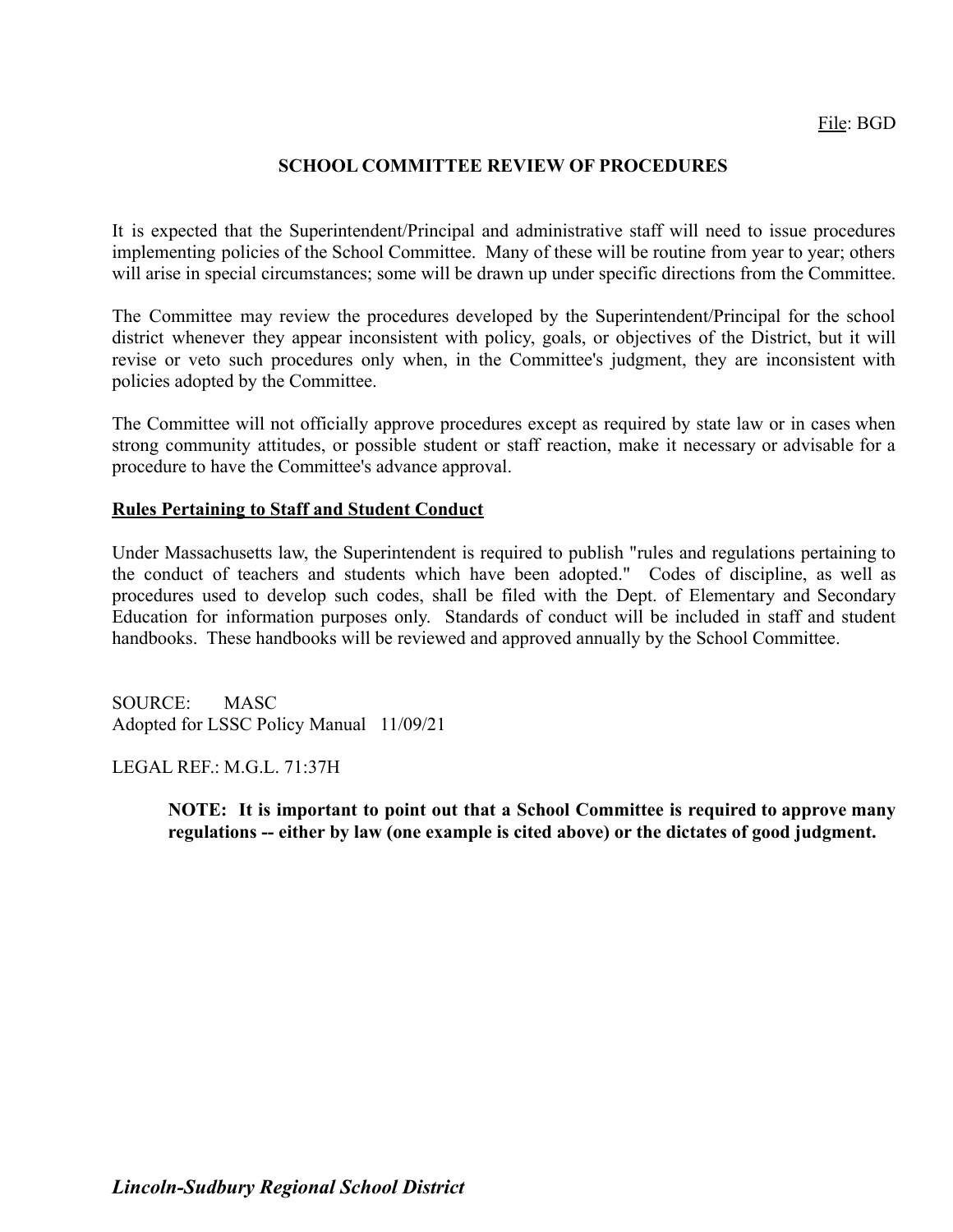## **POLICY DISSEMINATION**

The Superintendent is directed to establish and maintain an orderly plan for preserving and making accessible the policies adopted by the Committee and the regulations needed to put them into effect.

Accessibility is to extend at least to all employees of the school district, to members of the Committee, and, insofar as conveniently possible, to all persons in the community. A policy concerning a particular group or groups in the schools will be distributed to those groups prior to the policy's effective date.

All policy manuals distributed to anyone will remain the property of the Committee and will be considered as "on loan" to anyone, or any organization, in whose possession they might be at any time. They are subject to recall at any time deemed necessary for purposes of updating.

The School Committee's official policy manual will be considered a public record and will be available for inspection at the Superintendent's office.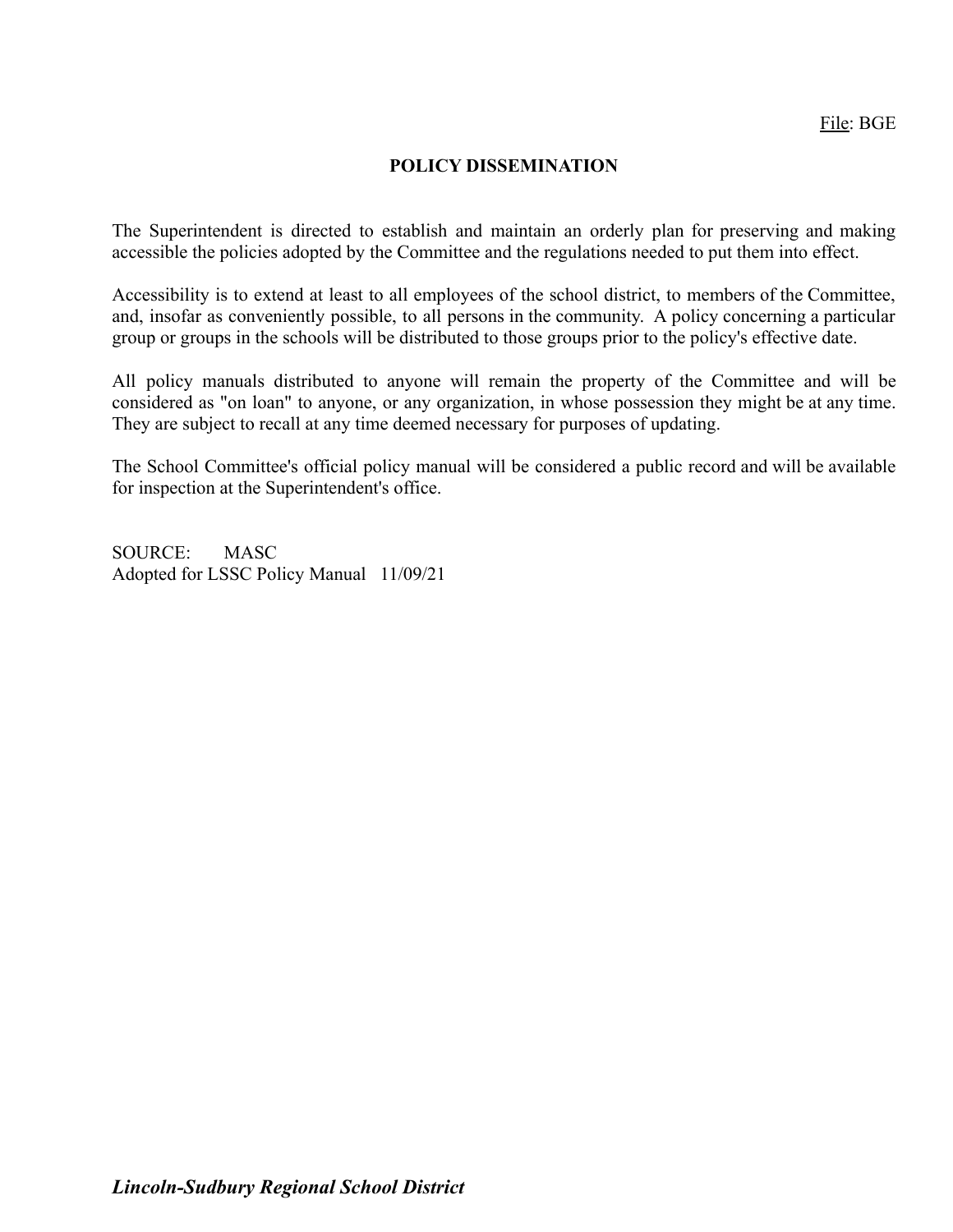### **SUSPENSION OF POLICIES**

The operation of any section or sections of School Committee policies not established by law or contract may be temporarily suspended by a two-thirds vote of Committee members present at any regular or special meeting. Any action to suspend policy must be reviewed at the next scheduled meeting and will be so noted on the agenda for that meeting.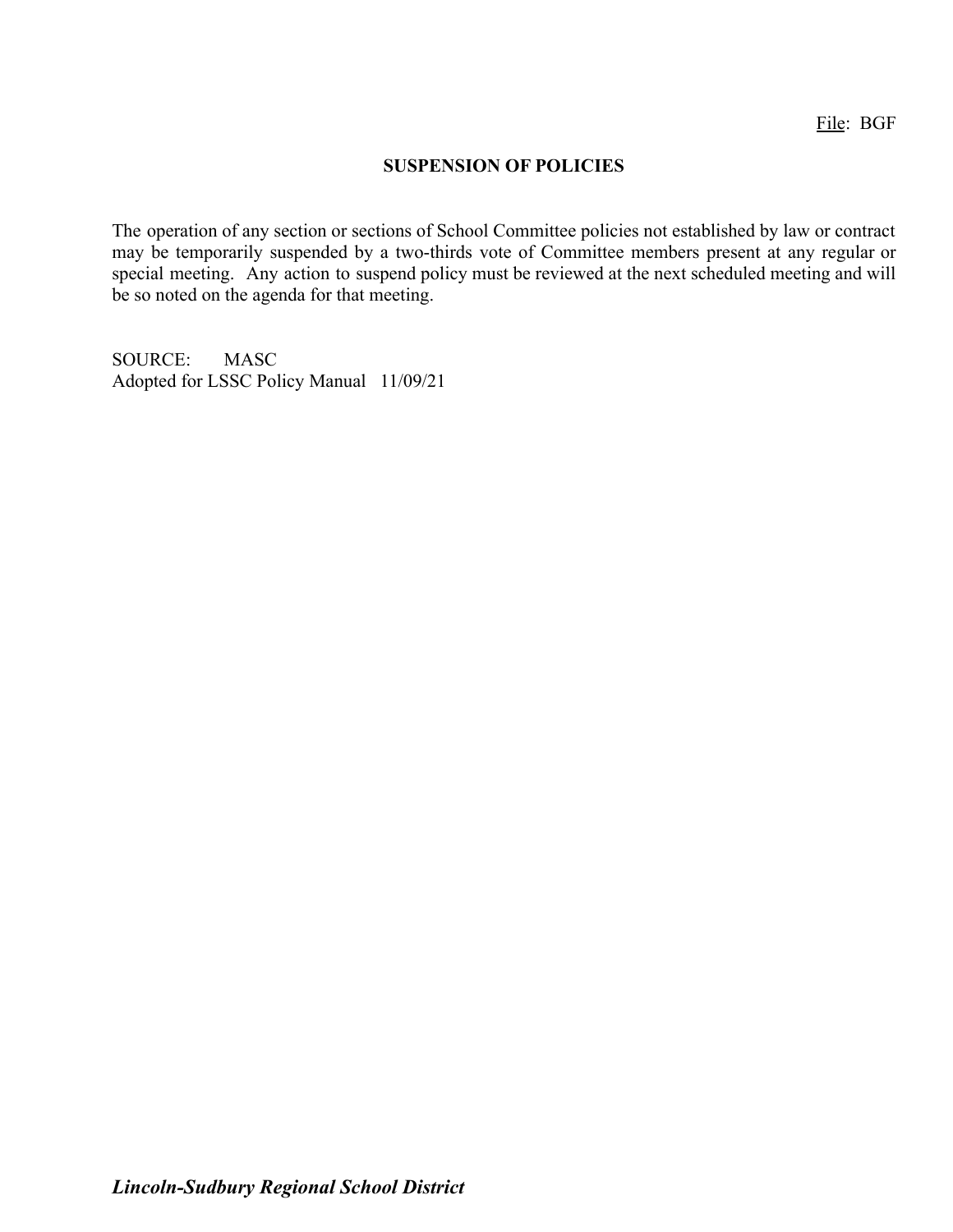## **SCHOOL COMMITTEE-STAFF COMMUNICATIONS**

The School Committee wishes to maintain open channels of communication between itself and the staff. The basic line of communication will, however, be through the Superintendent.

#### **Staff Communications to the School Committee**

All communications or reports to the Committee or any of its subcommittees from Associate Principals, supervisors, teachers, or other staff members will be submitted through the Superintendent. This procedure does not deny the right of any employee to appeal to the Committee for administrative decisions on important matters, except those matters that are outside of the Committee's legal authority, provided the Superintendent has been notified of the forthcoming appeal and that it is processed in accordance with the Committee's policy on complaints and grievances. Staff members are also reminded that Committee meetings are public meetings. As such, they provide an excellent opportunity to observe first hand the Committee's deliberations on problems of staff concern.

### **School Committee Communications to Staff**

All official communications, policies, and directives of staff interest and concern will be communicated to staff members through the Superintendent. The Superintendent will develop appropriate methods to keep staff fully informed of the Committee's problems, concerns and actions.

### **Visits to School**

Individual School Committee members interested in visiting school or classrooms will inform the Superintendent of such visits and make arrangements for visitations through the Associate Principals. Such visits will be regarded as informal expressions of interest in school affairs and not as "inspections" or visits for supervisory or administrative purposes. Official visits by Committee members will be carried on only under Committee authorization.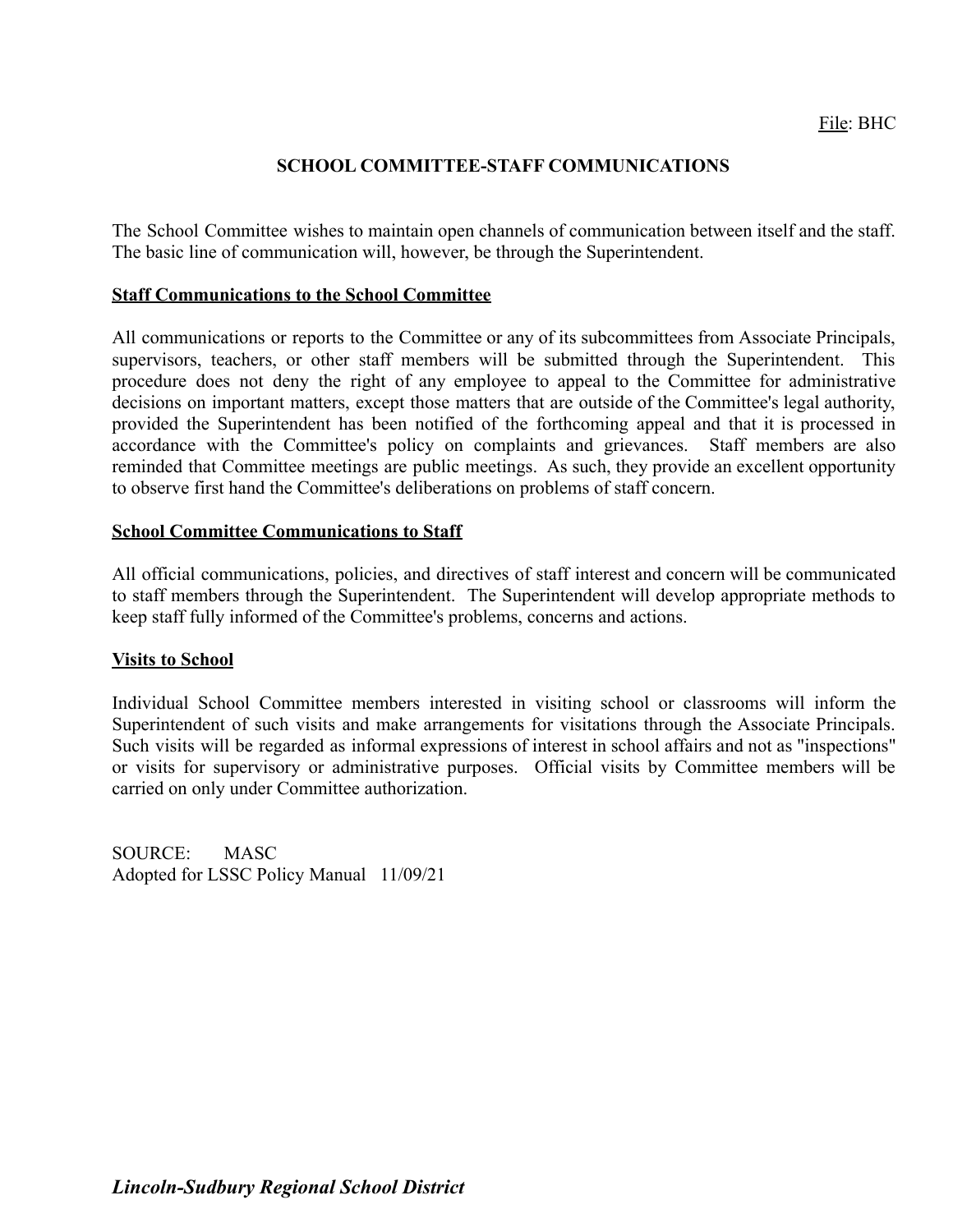## **USE OF ELECTRONIC MESSAGING BY SCHOOL COMMITTEE MEMBERS**

As elected public officials, School Committee members shall exercise caution when communicating between and among themselves via electronic messaging services including, but not limited to, electronic mail (e-mail), text messages, social media postings, internet web forums, and internet chat rooms.

Under the Open Meeting Law, deliberation by a quorum of members constitutes a meeting. Deliberation is defined as movement toward a decision including, but not limited to, the sharing of an opinion regarding business over which the Committee has supervision, control, or jurisdiction. A quorum may be arrived at sequentially using electronic messaging without knowledge and intent by the author.

School Committee members should use electronic messaging between and among members only for housekeeping purposes such as requesting or communicating agenda items, meeting times, or meeting dates. Electronic messaging should not be used to discuss Committee matters that require public discussion under the Open Meeting Law.

Under the Public Records Law, electronic messages between public officials may be considered public records. Therefore, in order to ensure compliance, the School Committee Chair, in consultation with the Superintendent of Schools, shall annually designate a member of the central office staff who shall be copied on all electronic mail correspondence between and among members of the School Committee, or the district shall provide district e-mail addresses, which are archived. These copies shall be printed and retained in the central office in the same fashion as any other School Committee records. School Committee members who do not have a computer or access to these messages shall be provided copies on a timely basis.

SOURCE: MASC July 2016 Adopted for LSSC Policy Manual 11/09/21

LEGAL REFS.: M.G.L.[4:7](http://www.malegislature.gov/Laws/GeneralLaws/PartI/TitleI/Chapter4/Section7); [30A:18-](http://www.malegislature.gov/Laws/GeneralLaws/PartI/TitleIII/Chapter30A/Section18)25; [66:10](http://www.malegislature.gov/laws/generallaws/parti/titlex/chapter66/section10)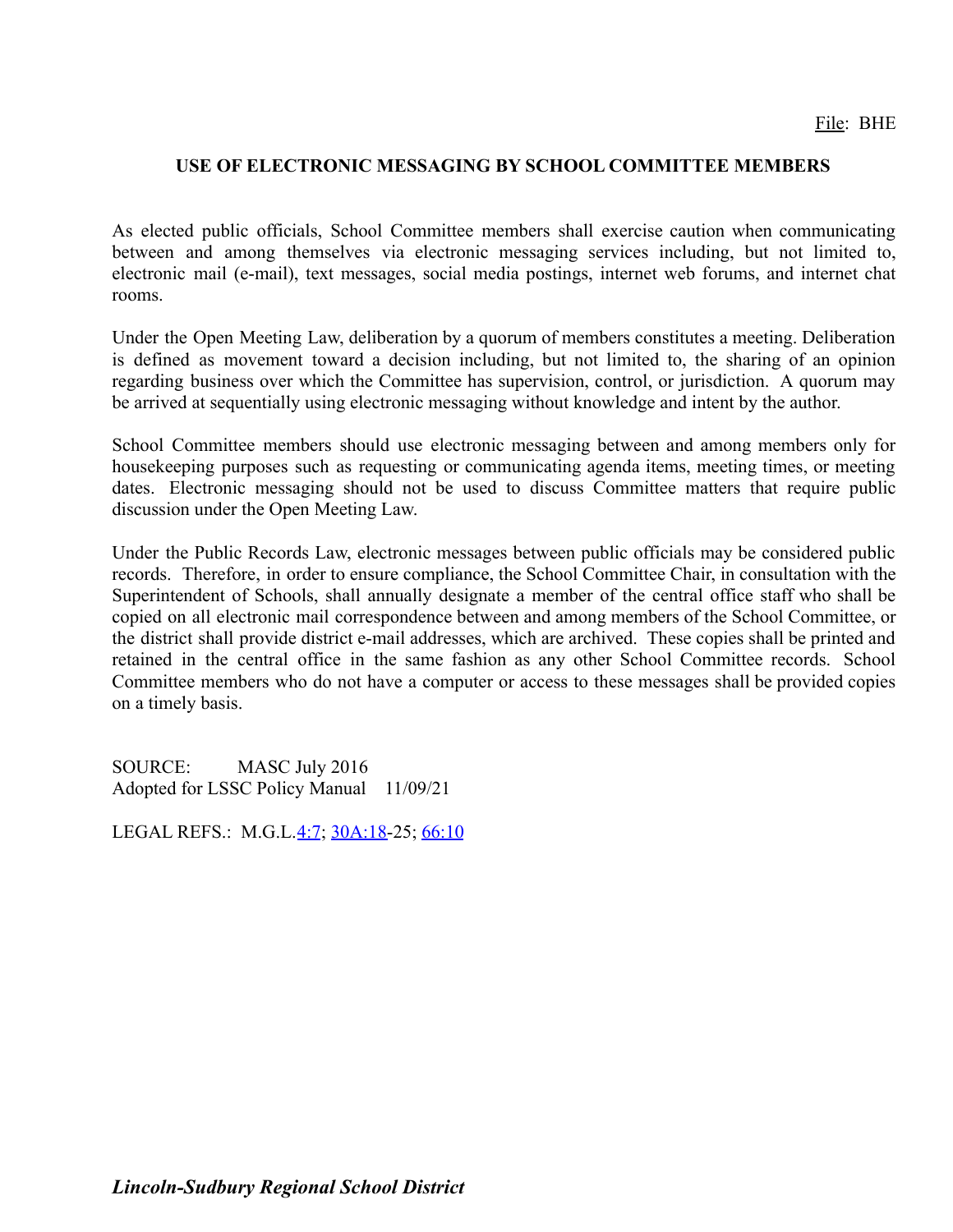## File: BIA

### **NEW SCHOOL COMMITTEE MEMBER ORIENTATION**

In accordance with the requirements of law, each new School Committee member elected to the School Committee is required to complete, within one year of their election or appointment, at least eight hours of orientation training. This orientation shall include, but is not limited to, a review of School Finance, the Open Meeting Law, Public Records Law, Ethics/Conflict of Interest Law, Special Education Law, Collective Bargaining, School Leadership Standards and Evaluations, and the Roles and Responsibilities of School Committee Members.

The School Committee and Superintendent shall assist each new member to understand the Committee's functions, policies and procedures of the Committee as soon after election as possible. Each new member shall be given or provided direct online access to the following materials:

- A. A copy of the School Committee policy manual
- B. A copy of the Open Meeting Law
- C. A copy of the Ethics/Conflict of Interest Regulations
- D. A copy of the district's budget
- E. Collective bargaining agreements and contracts
- F. Student and staff handbooks

Each new member shall also receive any other materials the Chair and/or the Superintendent determine. The Chair and/or Superintendent shall also clarify policy:

- A. Arranging visits to schools or administrative offices
- B. Requesting information regarding school district operations
- C. Responding to community requests/complaints concerning staff or programs
- D. Handling confidential information

Whether appointed or elected, new members should be advised that they are also members of the Massachusetts Association of School Committees, Inc. and should be encouraged to utilize the services and resources MASC provides by attending meetings or workshops specifically designed for new Committee members. Their expenses at these meetings or workshops will be reimbursed in accordance with established School Committee policy.

SOURCE: MASC July 2016 Adopted for LSSC Policy Manual 11/09/21

LEGAL REF.: M.G.L. [71:36A](http://www.malegislature.gov/Laws/GeneralLaws/PartI/TitleXII/Chapter71/Section36A)

CROSS REF.: BBBA/BBBB School Committee Member Qualifications/Oath of Office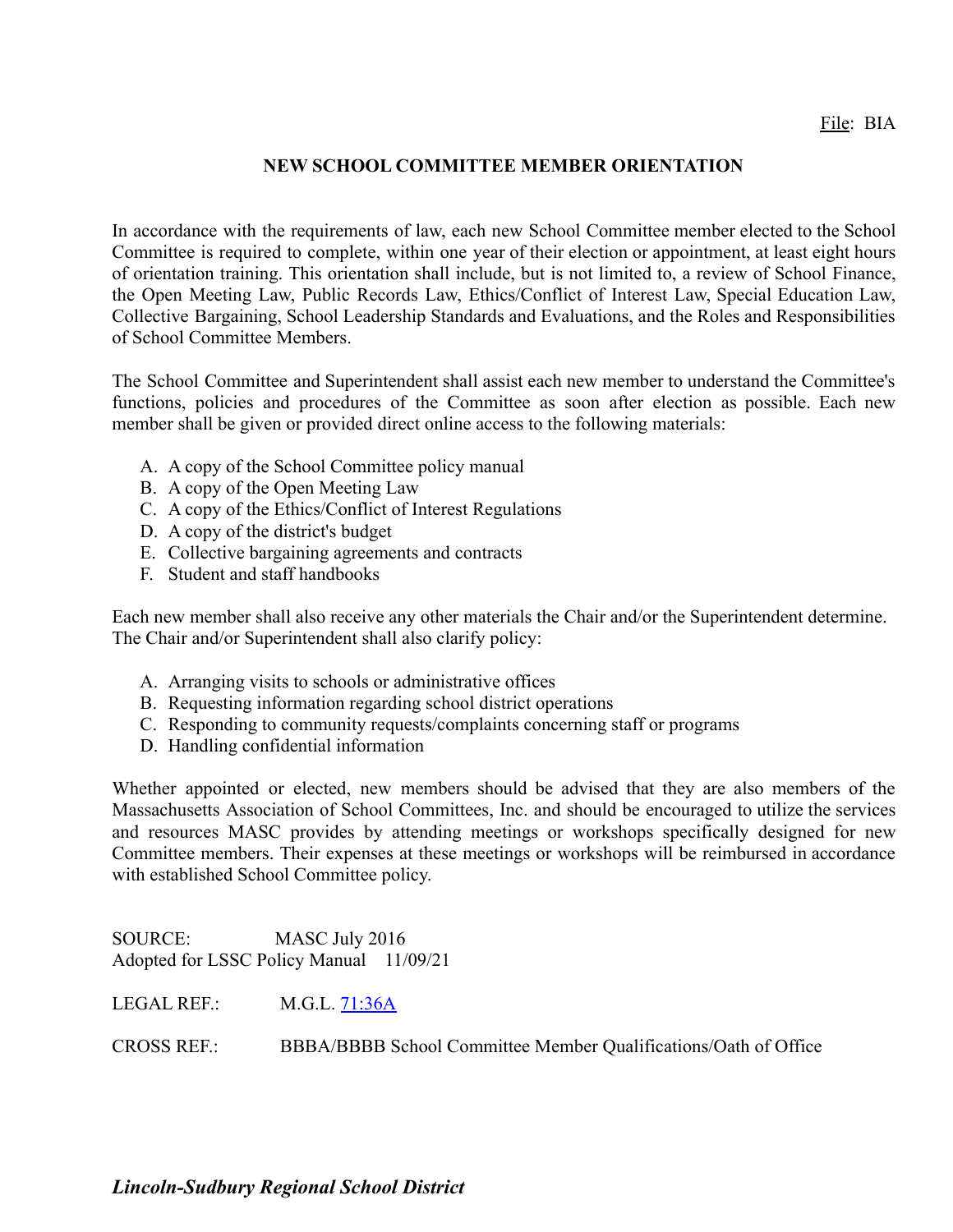### **SCHOOL COMMITTEE CONFERENCES, CONVENTIONS, AND WORKSHOPS**

To provide continuing in-service training and development for its members, the School Committee encourages the participation of all members at appropriate School Committee conferences, workshops and conventions. However, in order to control both the investment of time and funds necessary to implement this policy, the Committee establishes these principles and procedures for its guidance:

- 1. The School Committee shall be made aware of School Committee conferences, conventions and workshops. The Committee will periodically decide which meetings appear to be most promising in terms of producing direct and indirect benefits to the school district.
- 2. Funds for participation at such meetings will be budgeted for on an annual basis. When funds are limited, the Committee will designate which of its members would be the most appropriate to participate at a given meeting.
- 3. Reimbursement to Committee members for their travel expenses will be in accordance with the travel reimbursement policy.
- 4. When a conference, convention, or workshop is not attended by the full Committee, those who do participate will be requested to share information, recommendations and materials acquired at the meeting.

SOURCE: MASC July 2016 Adopted for LSSC Policy Manual 11/09/21

LEGAL REF.: M.G.L. [40:5](http://www.malegislature.gov/Laws/GeneralLaws/PartI/TitleVII/Chapter40/Section5)

CROSS REFS.: [BID,](http://z2policy.ctspublish.com/masc/DocViewer.jsp?docid=57&z2collection=master#JD_BID) School Committee Member Compensation and Expenses [DKC](http://z2policy.ctspublish.com/masc/DocViewer.jsp?docid=94&z2collection=master#JD_DKC), Expense Reimbursements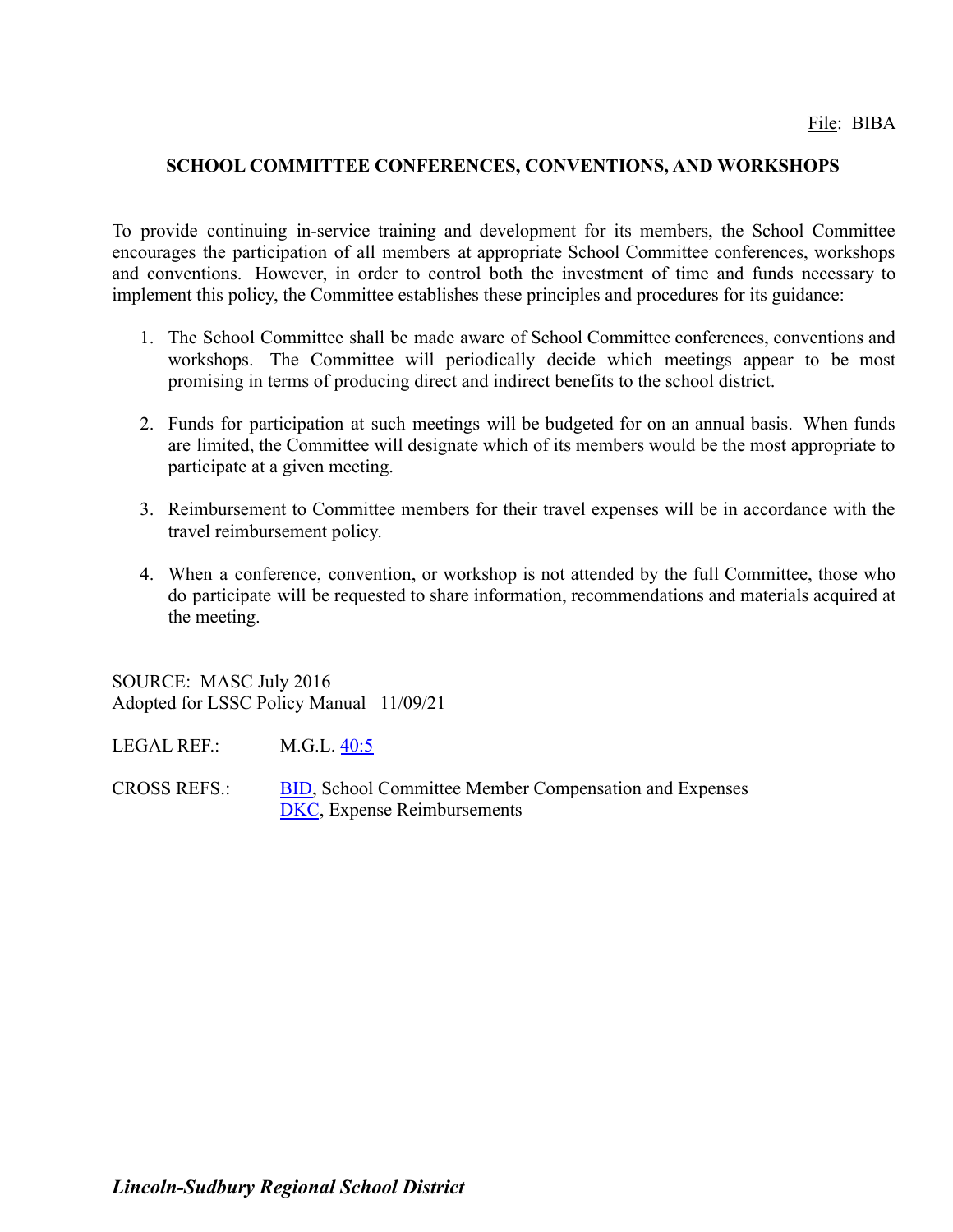### **SCHOOL COMMITTEE MEMBER COMPENSATION AND EXPENSES**

The School Committee shall serve without compensation, except that a member of a School Committee of a city, town, regional school district or superintendency union may be compensated for their services by a majority vote of the city council in a city having a Plan D or Plan E charter; in a city not having a Plan D or Plan E charter by vote of the city council, subject to the provisions of the charter of such a city; in a town by a majority vote at a town meeting; and in a regional school district or school superintendency by a majority vote of the voting member towns authorized at their respective town meetings, the amount of such compensation, in each case, to be set by the respective cities, towns or groups of towns. No member of a School Committee in any town shall be eligible to the position of teacher, or Superintendent of public schools therein, or in any union school or superintendency union or district in which their town participates.

Upon submitting vouchers and supporting bills for expenses incurred in carrying out specific services previously authorized by the Committee, members may be reimbursed from school funds.

Reimbursable expenses may include the cost of attendance at conferences of School Committee associations and other professional meetings or visitations when such attendance and expense payment has had prior School Committee approval.

SOURCE: MASC Adopted for LSSC Policy Manual 11/23/21

LEGAL REFS.: M.G.L. 40:5; 71:52

CROSS REF.: BIBA, School Committee Conferences, Conventions, and Workshops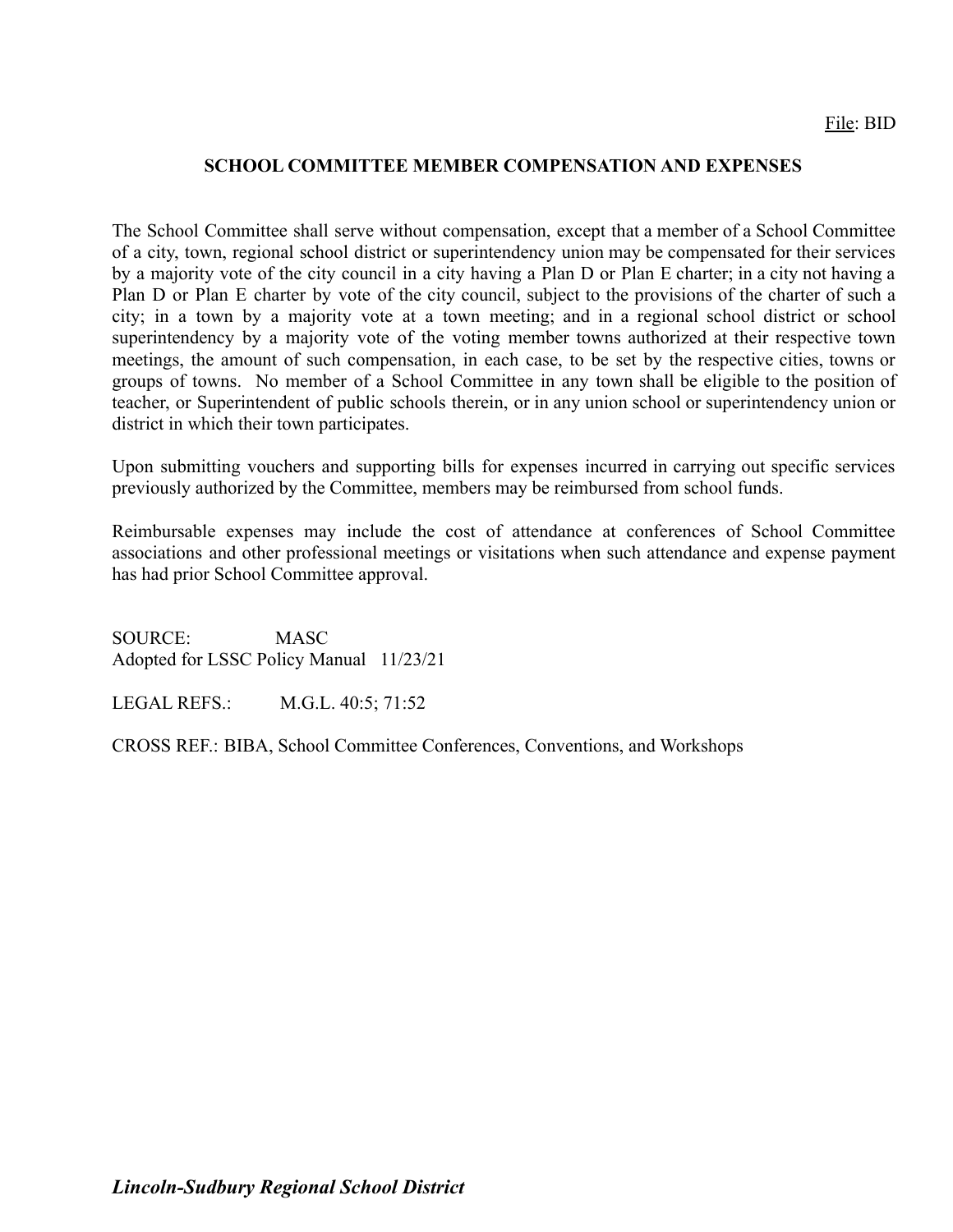## **SCHOOL COMMITTEE LEGISLATIVE PROGRAM**

The School Committee, as an agent of the state, must operate within the bounds of state and federal laws affecting public education. If the Committee is to meet its responsibilities to the residents and students of this community, it must work vigorously for the passage of new laws designed to advance the cause of good schools and for the repeal or modification of existing laws that impede this cause.

To this end:

- 1. The Committee will keep itself informed of pending legislation and actively communicate its concerns and make its position known to elected representatives at both the state and national level.
- 2. The Committee will work with its legislative representatives (both state and federal), with the Massachusetts Association of School Committees, and other concerned groups in developing an annual, as well as a long-range, legislative program. One of the major objectives of the Committee's legislative program will be to seek full funding for all state and federally mandated programs.
- 3. The Committee will annually designate a person--who may or may not be a member of the Committee--to serve as its legislative representative. This person will be authorized to speak on the Committee's behalf with respect to legislation being considered by the Massachusetts Legislature or the United States Congress or their respective committees. In all dealings with individual elected representatives, the Legislature or Congress, the Committee's representative will be bound by the official positions taken by the School Committee.